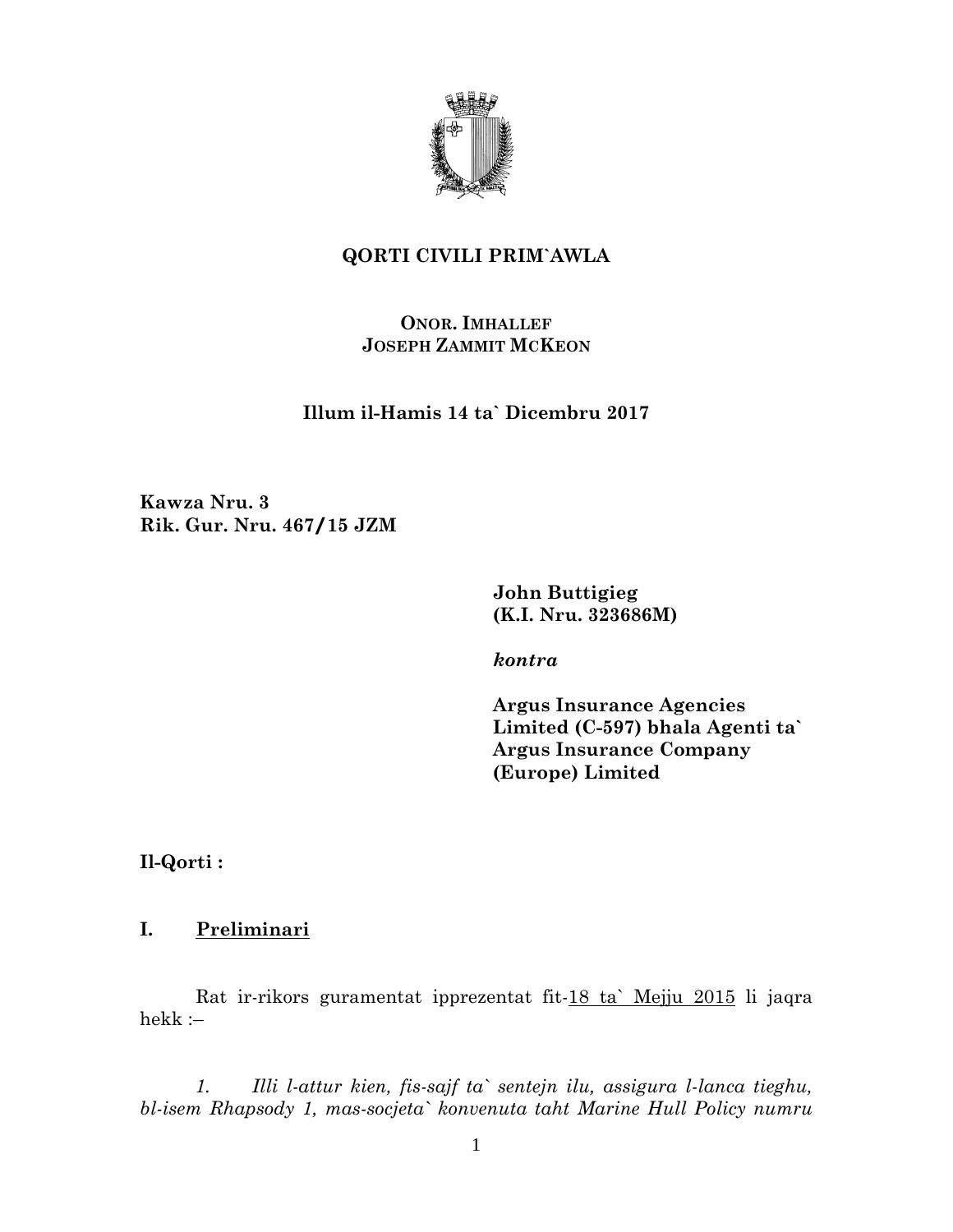*tal-polza F.PCE.0008/12 u dan wara li s-socjeta` konvenuta kienet talbitu li jsir "survey" fuq l-imsemmija dghajsa u wara li kienet hi stess li indikatlu s-"surveyor" tal-ghazla taghha u cioe` s-Sur Tony Dalli biex dan jikkonduci "survey" tal-lanca tieghu.* 

*2. Illi s-Sur Dalli kien fil-fatt ikkonduca u dan fil-5 ta` Gunju 2012, kopja ta` liema "survey" qed jigi hawn anness u mmarkat dokument A, f`liema "survey" kien ikkonkluda :* 

*" … we are in the opinion that the boat is strong in structure and in a seaworthy condition. It is suitable to sail in the Maltese and Sicilian water..." u dan wara li kien, izjed `il fuq fis-survey report tieghu kkonkluda wkoll li "the bottom hull was inspected and confirmed to be in good condition".* 

*3. Illi nhar il-Hadd 8 ta` Gunju 2014 u allura fil-bidu tal-istagun ta` wara li din il-lanca kienet giet iccertifikata kif fuq intqal u allura wara li ghamlet biss tliet xhur tintuza fuq il-bahar, kienet involuta f`incident meta waqt li kienet ghaddejja "cruising" fil-fliegu ta` bejn Malta u Ghawdex fid-direzzjoni t`Ghawdex din il-lanca giet f`kuntatt ma` oggett li kien qed jiggallegga taht l-ilma b`dan li garrbet hsara, kollox kif jigi spjegat b`izjed dettal waqt it-trattazzjoni ta` dan ir-rikors.* 

*4. Illi immedjatament li d-dghajsa inkaljat ma` dan l-oggett taht l-ilma beda diehel kwantita` ta` ilma bahar fl-istess dghajsa u ghalkemm l-attur gibed b`velocita` lejn il-port tal-Imgarr biex jipprova jsalva l-lanca tieghu qabel ma din teghreq, din gherqet l-istess mal-moll tal-port tal-Imgarr bir-rizultat li sofriet hsara kbira.* 

*5. Illi l-attur kien mill-ewwel avvza lis-socjeta` intimata bl-akkadut, kien mill-ewwel qabbad "divers" biex jghollu d-dghajsa in kwistjoni minn qiegh il-bahar, tellaghha fuq karru in segwitu hadha lura Malta permezz ta` vapur tal-Gozo Channel u fuq istruzzjonijiet tas-socjeta` intimata wassal il-lanca fil-fabbrika ta` Jet Glass gewwa San Gwann hekk kif gie indirizzat jaghmel mis-socjeta` intimata.* 

*6. Illi s-socjeta` intimata kienet ghall-ewwel serrhet ras ir-rikorrenti li la darba l-incident kien kaz genwin u li d-dghajsa in kwistjoni kienet ghadha kif giet "surveyed" is-sena ta` qabel l-incident u kienet ghamlet biss cirka tliet xhur l-izjed erba` fil-bahar mid-data ta` dak is-"survey" il-"claim" kienet se tigi onorata bir-rikorrenti jircievi dak l-ammont dovut jew ghat-tiswija tal-hsara ossia pagament ekwivalenti ghas-somma assigurata*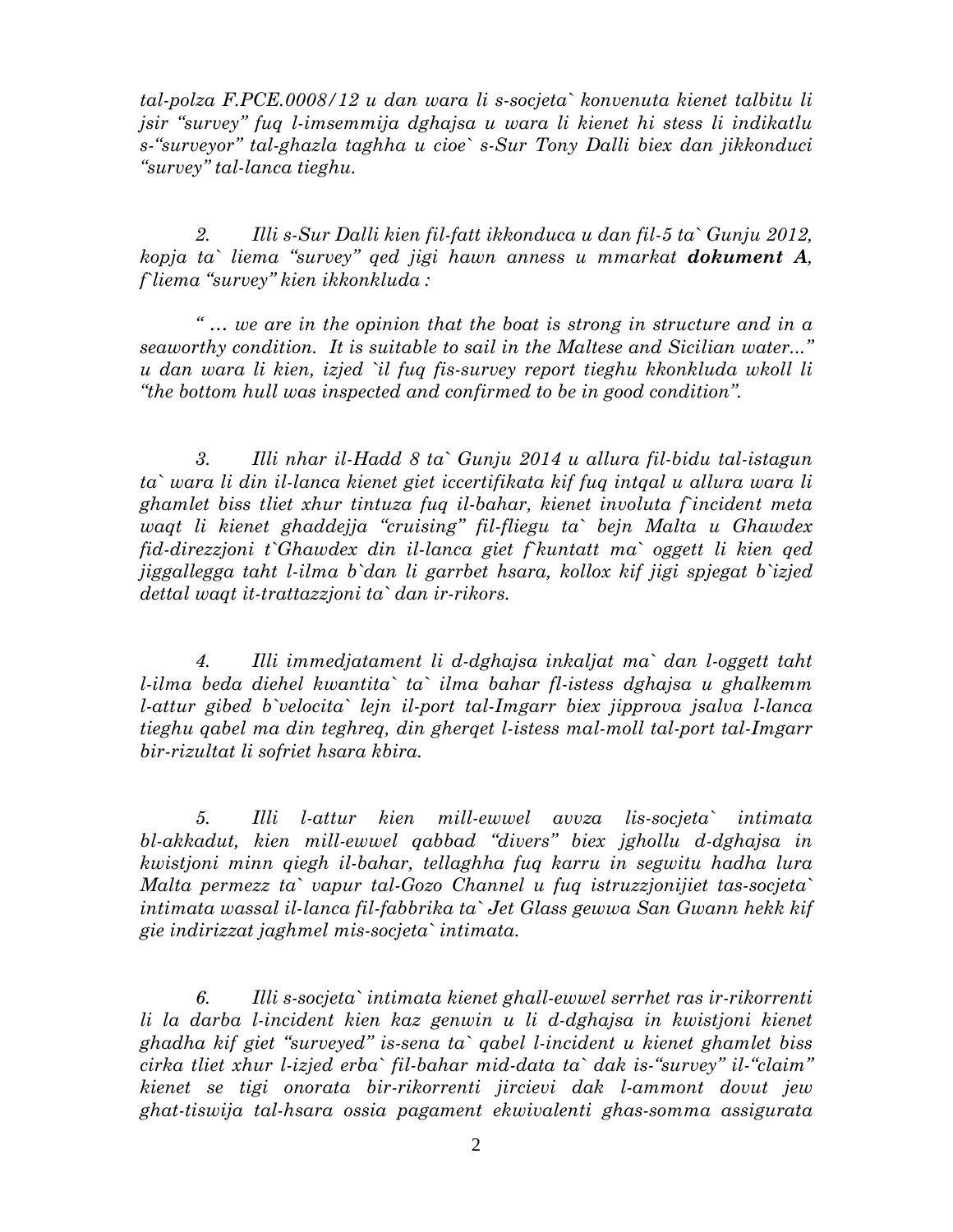*f`kaz li jigi stabbilit li l-lanca tigi ddikjarata bhala "constructive total loss" alternattivament f`kaz li jsehh din tal-ahhar jigi negozjat ammont li s-socjeta` intimata thallas lir-rikorrenti filwaqt li dan izomm ir-"wreck" tad-dghajsa u dan ghas-saldu tad-danni li jkun sofra r-rikorrenti in segwitu ghal dan l-incident.* 

*7. Illi hin bla waqt ir-rikorrenti rcieva ittra minghand is-socjeta` intimata, u cioe` fit-8 ta` Awwissu 2014, dokument B hawn anness, permezz ta` liema huwa gie avzat li s-socjeta` intimata ma kellha l-ebda hsieb li thallas il-hsarat ikkawzati fuq il-lanca tal-esponenti in segwitu ghall-incident in kwistjoni hlief ghad-danni biss li gew ikkagunati meta d-dghajsa laqtet l-oggett taht l-ilma kollox kif jigi spjegat dettaljatament waqt it-trattazzjoni tal-kawza.* 

*8. Illi in segwitu ghal din l-ittra kien sar skambjament ta` korrispondenza fosthom l-ittra mibghuta mill-konsulent legali tar-rikorrenti lis-socjeta` intimata fil-11 ta` Dicembru 2014 dokument C hawn anness, diversi inkontri kemm bejn il-"managing director" tas-socjeta` assigurata u r-rikorrenti kif ukoll bejn il-konsulent legali tar-rikorrenti, ir-rikorrenti rapprezentanti tas-socjeta` intimata, is-"surveyor" Dalli l-"managing director" tal-Jet Glass bil-ghan li jintlahaq ftehim, dan baqa` ma sehhx anki wara li r-rikorrenti nghata x`jifhem li dan il-"claim" kien se jigi saldat.* 

*9. Illi l-unika raguni ghaliex is-socjeta` intimata qed tirrifjuta li taccetta l-"claim" fl-interita` taghha hija ghaliex skont is-"surveyor" taghha Anthony Dalli li kien l-istess "surveyor" li fis-sajf ta` qabel l-incident kien stqarr li d-dghajsa kienet kompletament "seaworthy" u li in segwitu fuq dan ir-rapport tieghu, is-socjeta` intimata kienet accettat li tassigura din id-dghajsa, il-boltijiet li kienu jzommu t-"transom shield" li maghha tkun imwahhla z-"Z drive" tal-magna kienu mikulin u li kienet din ir-raguni ghaliex id-dghajsa gherqet u mhux minhabba li laqtet oggett iebes taht l-ilma bir-rizultat li z-"Z drive" tqaccat parzjalment minn mac-cappa tad-dghajsa bir-rizultat li dahal hafna ilma minn fejn dan tqaccat u d-dghajsa allura gherqet.* 

*10. Illi ghandu jinghad li s-"surveyor" Anthony Dalli, qabel ma kien ghamel is-"survey" fuq din id-dghajsa fuq inkarigu tas-socjeta` intimata fil-5 ta` Lulju 2014 kien l-istess "surveyor" li ghamel is-"survey" fuq l-istess dghajsa sena biss qabel u meta r-rikorrenti kien in segwitu ghal dan l-ewwel "survey" assigura d-dghajsa tieghu taht polza "marine hull" simili pero` ma` socjeta` assiguratrici differenti kien anke f`dan is-"survey" indika li din id-dghajsa kienet "in good seaworthy condition" sabiex anki hawn abbazi ta` dan l-ewwel*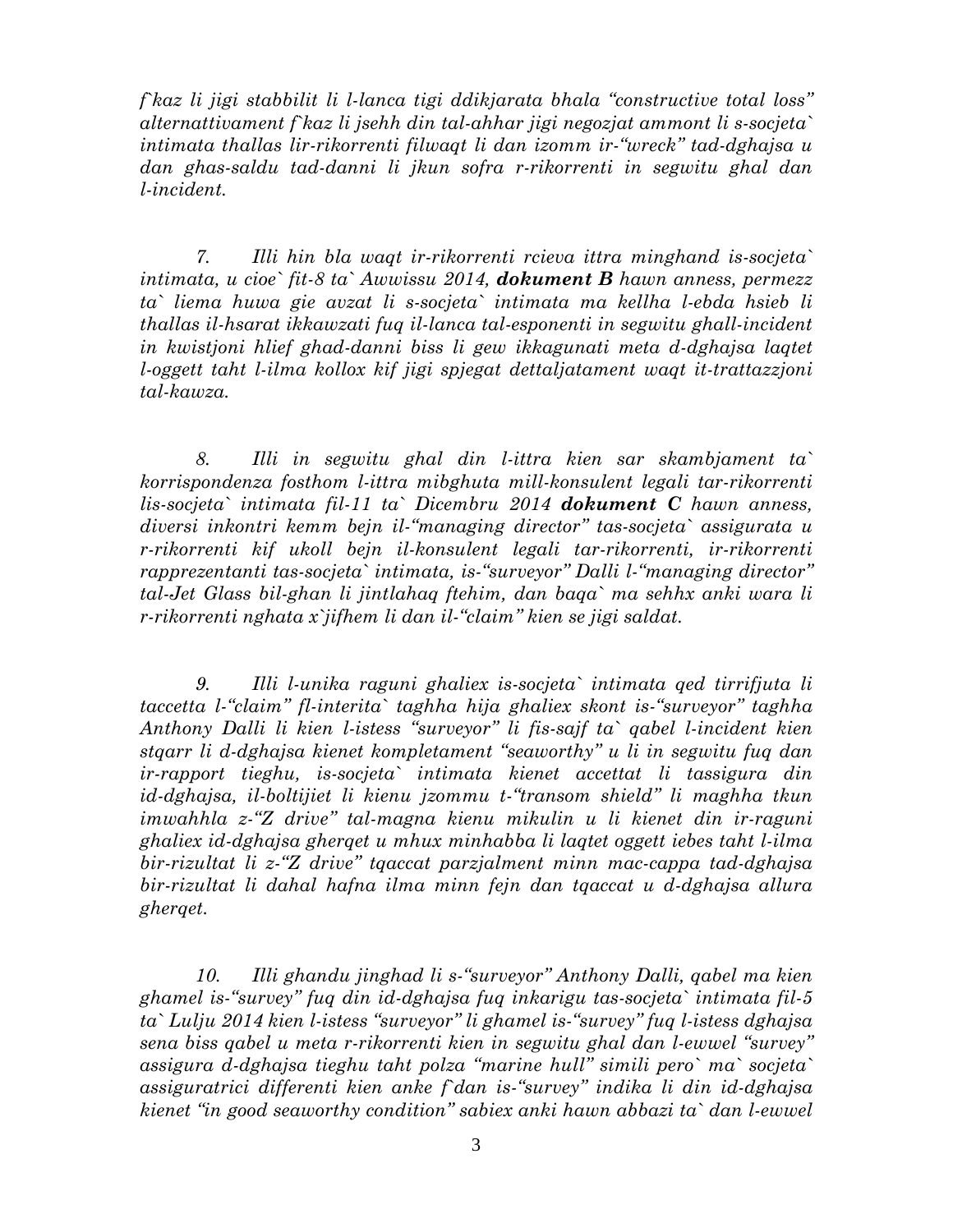*"survey" id-dghajsa kienet giet assigurata mas-socjeta` assiguratrici Thomas Smith.* 

*11. Minkejja li saru zewg "surveys" f`sentejn u mill-istess "surveyor" li fit-tnejn id-dghajsa giet iddikjarata wara li saritilha spezzjoni bir-reqqa qabel ma nhargu z-zewg "survey reports", li kienet "in good seaworthy condition", fit-tielet "survey" li ghamel l-istess Anthony Dalli wara li dan ispezzjona d-dghajsa wara l-incident mertu ta` din il-kawza kkonkluda li t-tort tal-hsara li sofriet id-dghajsa meta din gherqet kienet ir-responsabbilta` unika ta` sid id-dghajsa l-esponenti billi dan kien, bi traskuragni u ghal zmien twil naqas li jiehu kura tal-boltijiet li jzommu t-"transom shield" taz-"Z drive" mwahhla mat-"transom" (cappa) tad-dghajsa u wara li wasal ghal din il-konkluzjoni kien ta parir lis-socjeta` intimata li twarrab il-"claim" a rigward il-hsara fuq id-dghajsa li giet ikkagunata wara li din gherqet fil-port tal-Imgarr.* 

*12. Illi fi kliem l-istess Anthony Dalli fis-"survey report" tieghu tat-30 ta` Lulju 2014 dokument D hawn anness ikkonkluda hekk :* 

*"It was noted that the upper two and the PORT side middle studs were eroded and had sheared through extensive corrosion. The corrosion did not materialize in the last few months, but happened over an extensive period of time."* 

*"The corrosion, which eventually eroded the studs holding the transom shield, came from sea water and seeping past the rubber seal between the boat transom and the transom shield. All internal nuts holding the transom shield, including the three remaining nuts on the studs which were still holding the transom shields were found heavily rusted and corroded. The rusted condition of the nuts and studs was clearly visible from inside the boat, even before removing the transom shield."* 

*"This proves the fact, that even prior to the accident, all internal holding nuts and transom shield studs had at some point been exposed to sea water ingress over an extensive period. These should have been clearly noticed by the owner during routine engine compartment inspections. If the nuts and studs holding the transom shield were in good condition, then there would not have been any water ingress from the transom shield."* 

*Ikompli jinsisti s-"surveyor" Anthony Dalli fl-istess rapport li "we are of the opinion that what happened in this case is that when the Z drive fell back into water, it naturally slammed hard against the bottom of the transom shield. This sudden and intense force, combined with the eroded condition of the upper transom shield studs, caused the top of the*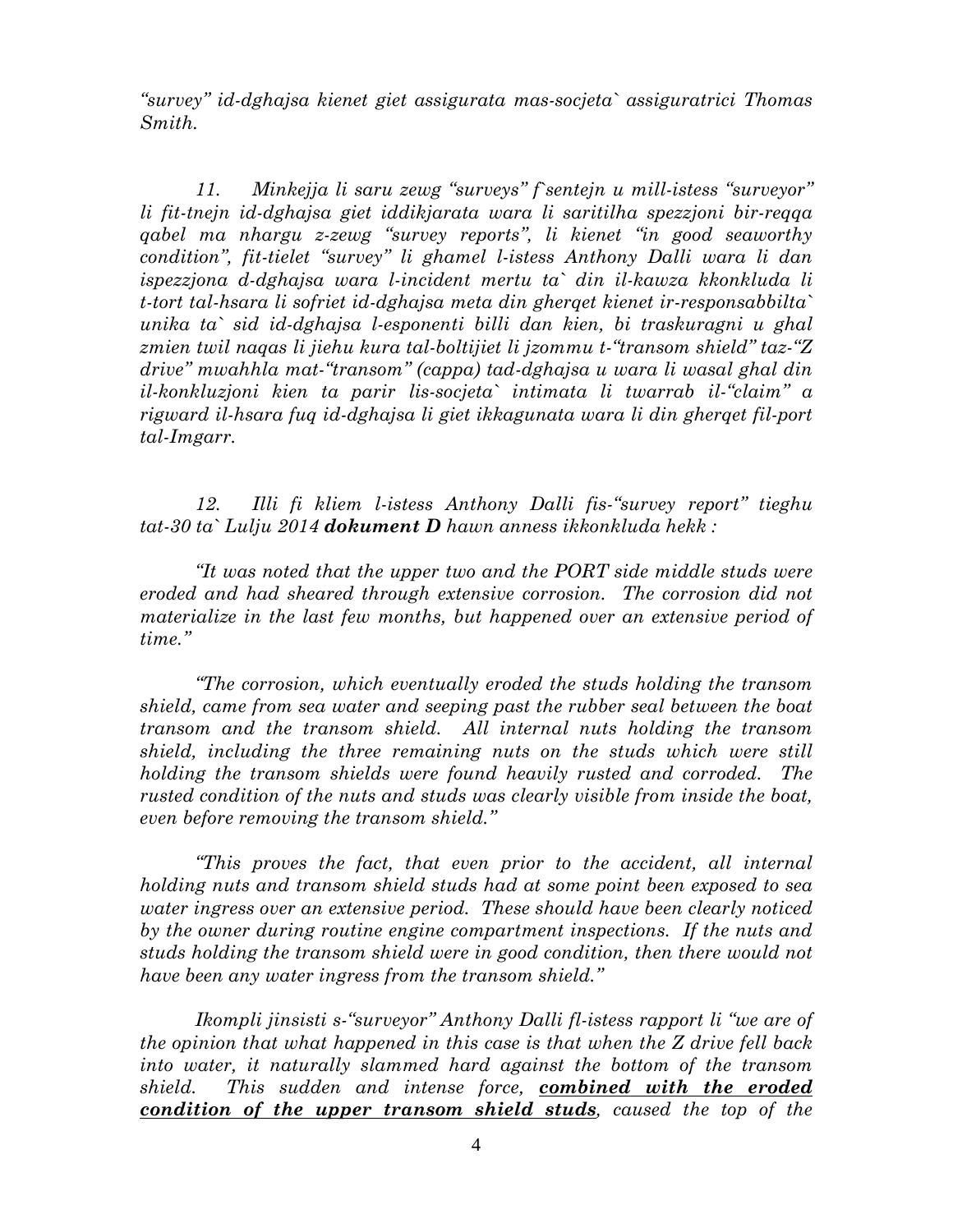*transom shield to move outwards, causing rapid water ingress into the boat" (enfasi mizjud).* 

*"Under normal conditions, such event would surely not cause the transom shield to dislodge from the boat transom. This was only sustained because the three upper studs were clearly eroded prior to the accident and could not sustain the impact when the Z drive re-entered the water. Thorough investigation of the transom shield clearly showed that the transom shield was only held in place by the bottom two and the stbd side middle studs" (enfasi mizjud).* 

*"If all the studs were in good condition and not eroded as they were (enfasi mizjud) the transom shield would have withstood the movement and slamming back of the Z drive."* 

*"The top part of the transom shield would never have moved out (dislodged) unless something was wrong with the studs, which in this case, were found to be eroded and broken."* 

*"From the picture attached, showing the view from the internal stern compartment, one could easily notice that the nuts were corroded" (enfasi mizjud).* 

*Jikkonkludi fl-ahhar tar-rapport tieghu s-Sur Dalli hekk :* 

*"The studs were eroded through corrosion and theses sheared well before the incident. The condition of the studs and the nuts clearly show that the transom shield lacked attention and most probably had never been removed from its position for studs and seal to be inspected".* 

*13. Illi minkejja dak kollu li kkonkluda s-"surveyor" Anthony Dalli u li abbazi tieghu s-socjeta` intimata ddecidiet li twarrab dan il-"claim", is-"surveyor" imqabbad mir-rikorrenti u cioe` l-inginier Paul Cardona kien hareg rapport huwa stess wara li gie mitlub hekk jaghmel mir-rikorrenti ara dokument E hawn anness li permezz tieghu l-Inginier Cardona kien ikkonkluda billi qal :* 

*"We have looked at the three bolts in question and they do not show any wastage or lacking of the material which would mean that the bolts were intact and the failure is definetely not due to a reduction in the cross section and over loading of the boat."* 

*"We have also seen that the Z Drive suffered mechanical damages clearly indicating that it hit a submerged object."*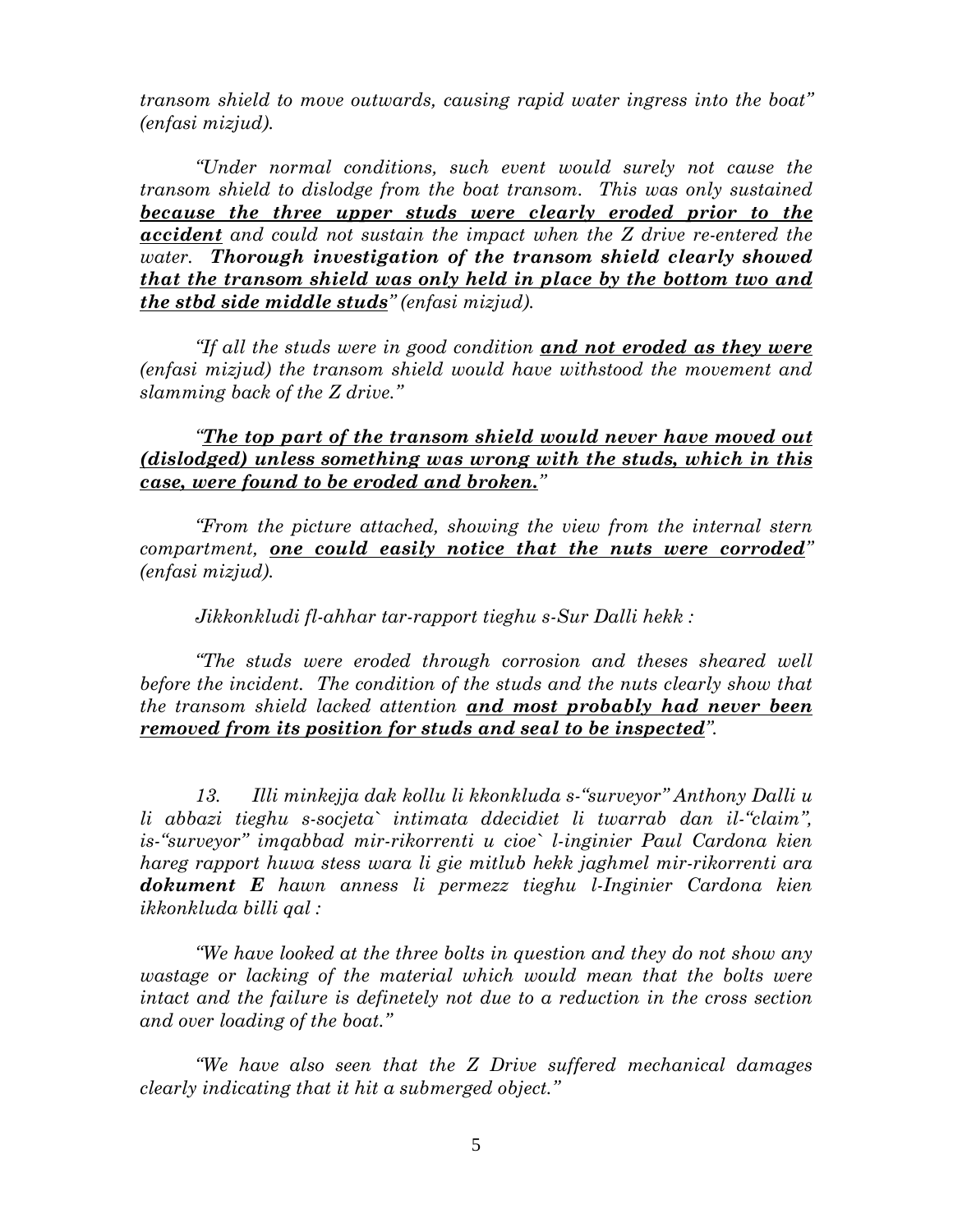*14. Illi cio nonostante u ghal ragunijiet li taf bihom biss is-socjeta` intimata tenut kont il-fatti fuq dikjarati, din xorta wahda baqghat tirrifjuta li tonora l-obligazzjonijiet taghha versu r-rikorrenti ai termini tal-polza ta` assigurazzjoni fuq indikata u ghalhekk kellha ssir din il-kawza.* 

*15. Illi r-rikorrenti jaf bil-fatti fuq esposti personalment.* 

*Tghid ghaldaqstant is-socjeta` intimata, ghar-ragunijiet premessi u ghal dawk li ghandhom jirrizultaw waqt it-trattazzjoni tal-kawza, ghaliex m`ghandhiex din l-Onorabbli Qorti :* 

*1. Tiddikjara u tiddeciedi li l-incident fuq riferit u li fih id-dghajsa tal-intimat, wara li habtet ma` oggett iebes li kien qed jiggallegga taht il-bahar waqt li d-dghajsa in kwistjoni kienet qed taqsam il-fliegu bejn Malta u Ghawdex fid-data fuq imsemmija, kien incident li kien kopert bil-polza tal-assigurazzjoni mahruga mis-socjeta` intimata a favur tar-rikorrenti, ghal liema polza l-esponenti kien hallas il-"premium" lilu mitlub mis-socjeta` intimata wara li din accettat li tohrog il-polza in kwistjoni u tkopri lill-esponenti ai termini tal-istess polza.* 

*2. Konsegwentement tillikwida d-danni sofferti mill-esponenti ai termini tal-istess polza, bhala konsegwenza tal-imsemmi dghajsa meta din habtet mal-oggett mohbi taht l-ilma izda dawk id-danni wkoll li sofra l-esponenti bhala konsegwenza tal-ingress ta` ilma fid-dghajsa tieghu wara l-impatt liema ingress wassal biex il-lanca tal-esponenti teghreq fil-port tal-Imgarr u dan jekk hemm bzonn bl-opra ta` Perit nominandi.* 

*3. Konsegwentement tikkundanna lis-socjeta` intimata thallas lill-esponenti dawk id-danni li jigu hekk likwidati kif fuq intqal.* 

*Bl-ispejjez inkluzi dawk tal-ittra interpellatorja tal-11 ta` Dicembru 2014 u ta` diversi inkontri li saru bejn l-esponenti u l-legali tieghu mas-socjeta` intimata bl-iskop li jintlahaq ftehim u bl-ispejjez tal-mandat ta` sekwestru numru 700/15 intavolat mir-rikorrenti qabel ma gew intavolati dawn il-proceduri. Bl-imghaxijiet dovuti skont il-ligi mid-data meta dawn huma dovuti sad-data tal-pagament effettiv u bl-ingunzjoni tas-socjeta` intimata ghas-subizzjoni.*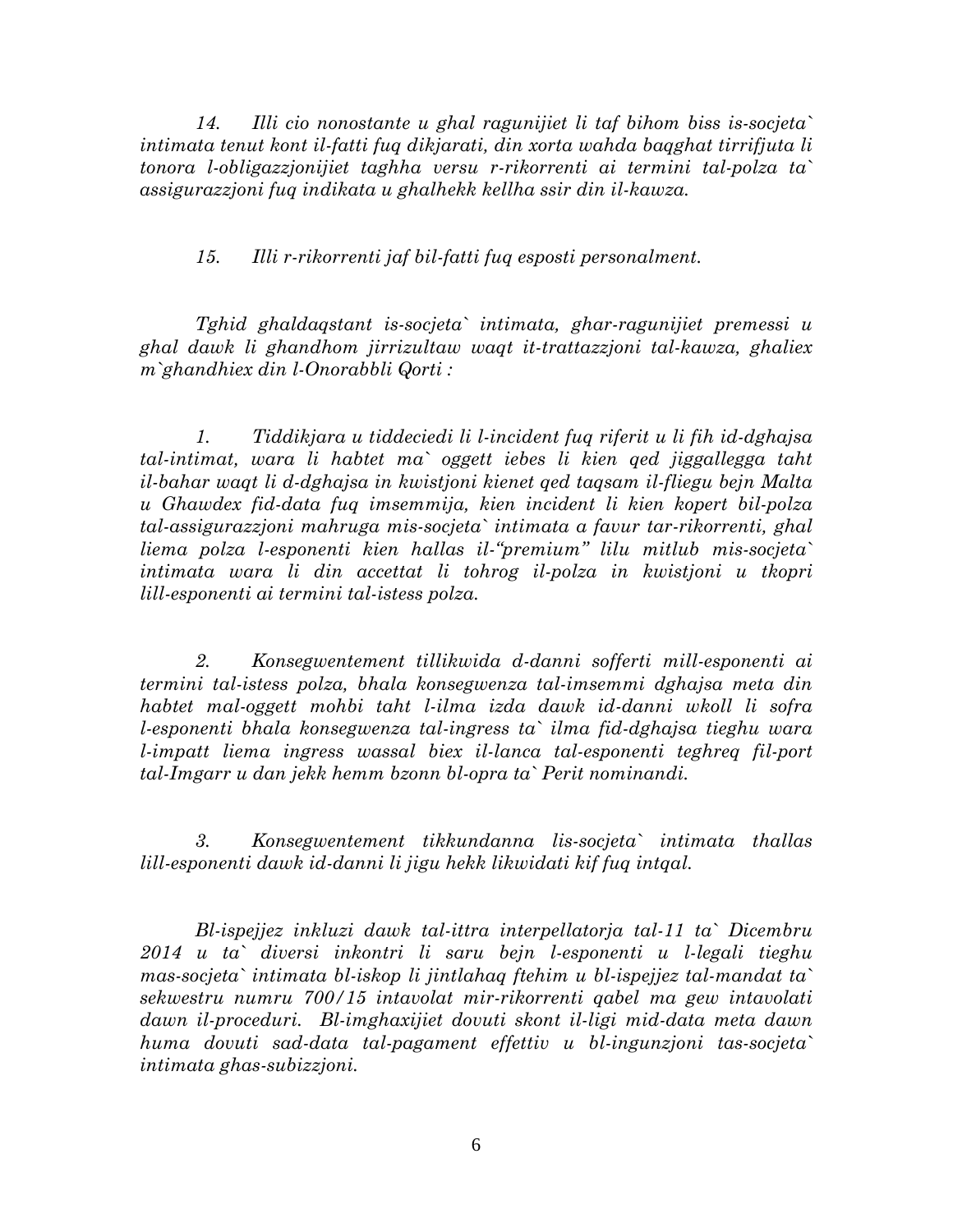Rat il-lista tad-dokumenti kif ukoll il-lista tax-xhieda.

Rat ir-risposta guramentata pprezentata fit-2 ta` Gunju 2015 li taqra hekk :–

*1. Illi s-socjeta` eccipjenti kienet harget polza ta` assigurazzjoni tat-tip "Pleasure Craft Extra Policy" bin-numru F.PCE.0008.12 fuq il-"yacht" di proprjeta` tal-attur bl-isem RHAPSODY I. Kopji tac-Certifikat tal-Assigurazzjoni u tal-Kundizzjonijiet relattivi ghall-polza ta` assigurazzjoni mahruga mis-socjeta` eccipjenti f`dan il-kaz qeghdin jigu hawn annessi, esebiti u mmarkati bhala Dok. RG1 u Dok. RG2 rispettivament;* 

*2. Illi nhar id-9 ta` Gunju 2014, l-attur irregistra "claim" mas-socjeta` eccipjenti fejn irrapporta li nhar it-8 ta` Gunju 2014, waqt li kien qieghed fuq il-bahar bil-"yacht" tieghu, hass daqqa. Il-magna bdiet tirrevvja u l-"yacht" bdiet tivvibra, u ghalhekk huwa rritorna lejn il-port tal-Imgarr, Malta. Skont l-attur, b`danakollu, hekk kif huwa nizel mill-"yacht", dan imtela bl-ilma u ghereq. Kopja tal-"Claim Form" relattiv qieghda tigi hawn annessa, esebita u mmarkata bhala Dok. RG3;*

*3. Illi, kuntrarjament ghal dak li gie dikjarat fil-paragrafu 6 tar-Rikors Guramentat, is-socjeta` eccipjenti qatt ma accertat lill-attur li hija kienet se tkopri d-danni minnu reklamati f`dan ir-rigward. Dak li attwalment gara kien, li skont ma hija l-prassi, malli rceviet il-"claim", is-socjeta` eccipjenti inkarigat lill-Inginier Anthony Dalli bhala "Marine Surveyor" sabiex jispezzjona n-natura u l-entita` tad-danni sofferti fil-"yacht" tal-attur, u dan dejjem fuq bazi ta` minghajr pregudizzju;* 

*4. Illi fir-Rapport minnu redatt nhar it-30 ta` Lulju 2014 [li kopja tieghu tinsab esebita flimkien mar-Rikors Guramentat tal-attur bhala Dok. D], l-inginier Dalli kkonkluda li :-* 

*a. L-impatt soffert mill-"yacht" fl-incident tat-8 ta` Gunju 2014 ikkawza danni fiz-""Z" drive propellers u z-"Z" drive lower gear case fin" [ara s-sezzjoni intestata "Findings" fit-tieni pagna tar-Rapport Dok. D];* 

*b.Illi tali danni wahedhom ma setghu qatt iwasslu sabiex il-"yacht" jimtela bl-ilma u jeghreq [ara t-tieni paragrafu tas-sezzjoni intestata "Note" fit-tieni pagna tar-Rapport Dok. D];*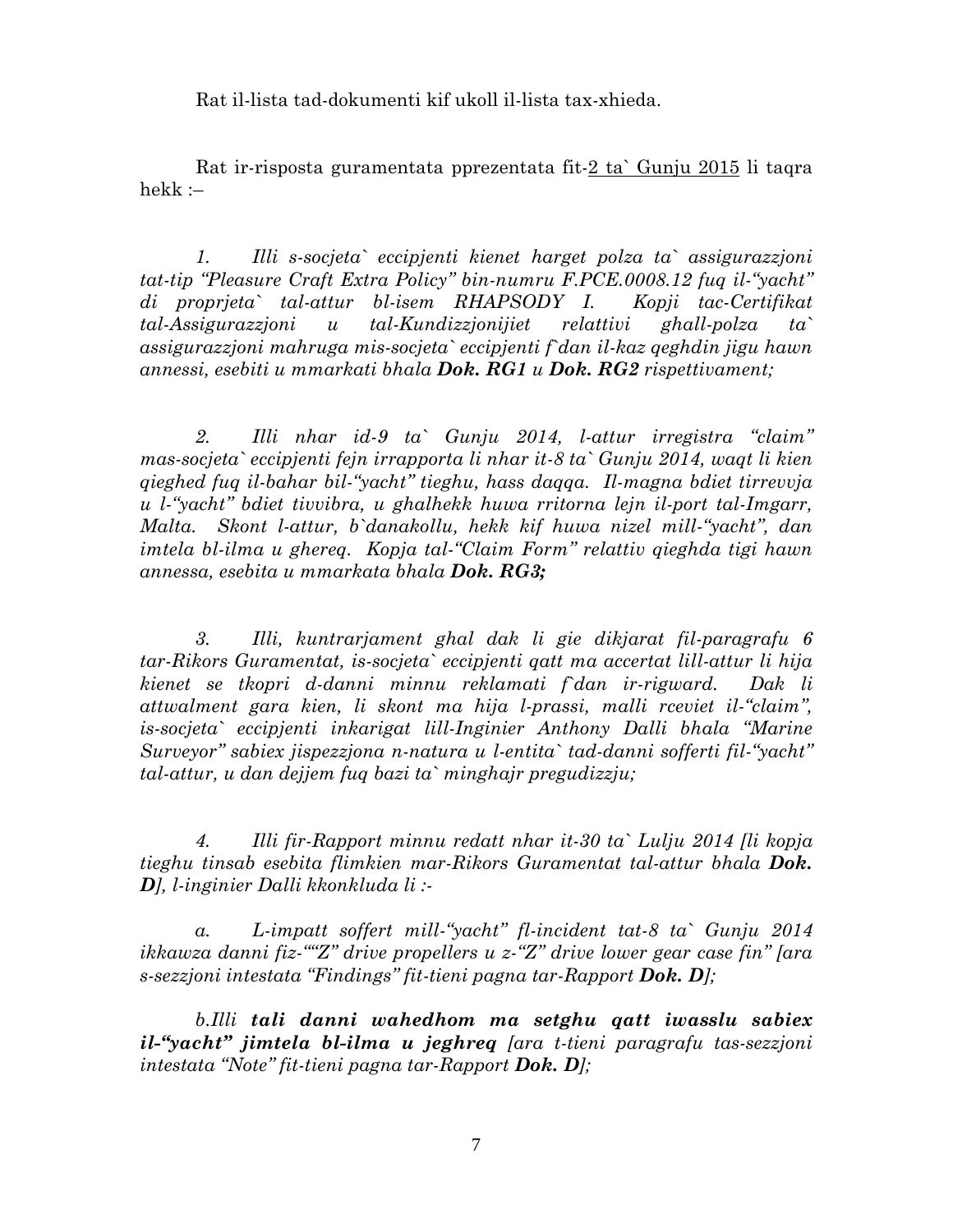*c.Illi l-"yacht" imtela bl-ilma ghaliex it-"transom Shield" inqala` u ccaqlaq minn fuq. L-inginier Dalli spjega li dan gara mhux minhabba l-hsara fil-"propellers" jew fil-"lower case fin", izda minhabba l-fatt li z-zewg "studs" ta` fuq u l-port side studs tat-"transom shield" kienu tmermru [ara s-sezzjoni intestata "Transom Shield – Inspection" fit-tieni pagna tar-Rapport Dok. D];*

*d. Illi t-tmermir tal-"istuds" ma rrizultax mill-impatt soffert fl-incident de quo, izda kien attribwibbli diretta u unikament ghan-nuqqas da parti tal-attur li jzomm il-"yacht" tieghu fi stat tajjeb ta` manutenzjoni, liema cirkostanza mhix koperta mill-polza ta` assigurazzjoni mahruga mill-eccipjenti.* 

*5. Illi ghalhekk, skont il-polza ta` assigurazzjoni relattiva, is-socjeta` eccipjenti hija tenuta li tindennizza lill-attur biss ghad-danni sofferti direttament bhala konsegwenza tal-impatt soffert fit-8 ta` Gunju 2014, ossia l-hsarat fiz-""Z" drive propellers u z-"Z" drive lower gear case fin". Mill-bqija, il-parti tat-talba attrici li teccedi tali danni, ghandha tigi michuda bl-ispejjez kontra l-attur;* 

*6. Ghal kull buon fini, is-socjeta` eccipjenti tirrileva li l-ispezzjoni tal-"yacht" tal-attur effettwata mill-Inginier Anthony Dalli fil-5 ta` Gunju 2012 [li kopja tieghu tinsab esebita flimkien mar-Rikors Guramentat tal-attur bhala Dok. A], qabel ma s-socjeta` eccipjenti harget il-polza ta` assigurazzjoni relattiva, saret sentejn qabel id-data tal-incident de quo. Ghalhekk certament ma jreggix l-argument tal-attur li d-dikjarazzjoni tal-Inginier Dalli minnu maghmula fl-2012 li l-"yacht" kienet f`kundizzjoni tajba, teskludi jew hija b`xi mod kontradittorja mal-konkluzjoni fir-Rapport tat-30 ta` Lulju 2014 [Dok. D], li l-istess "yacht" ma kinitx fi stat tajjeb ta` manutenzjoni sentejn wara – sentejn huwa perjodu twil ghal bicca tal-bahar li tiffaccja l-elementi;* 

*7. Illi anke b`referenza ghal dak li nghad fir-Rikors Guramentat fis-sens li l-attur allegatament inghata l-impressjoni li l-"claim" kien se jigi saldat, assolutament mhux minnu – anzi, irid jinghad li, in segwitu ghall-indikazzjonijiet tal-Inginier Dalli fir-Rapport tat-30 ta` Lulju 2014, l-attur kien intrabat li jissottometti l-"istuds" immermrin ghal ezaminazzjoni minn espert fi hdan l-Universita` ta` Malta, izda ghal xi raguni, l-attur baqa` qatt ma indika jekk tali "studs" attwalment ittihdux ghal tali ezaminazzjoni u jekk saret tali ezaminazzjoni, l-attur qatt ma informa lis-socjeta` eccipjenti bir-rizultati tal-istess. B`hekk, certament li s-socjeta` eccipjenti ma kienet qatt f`pozizzjoni li taccetta l-"claim" tal-attur;*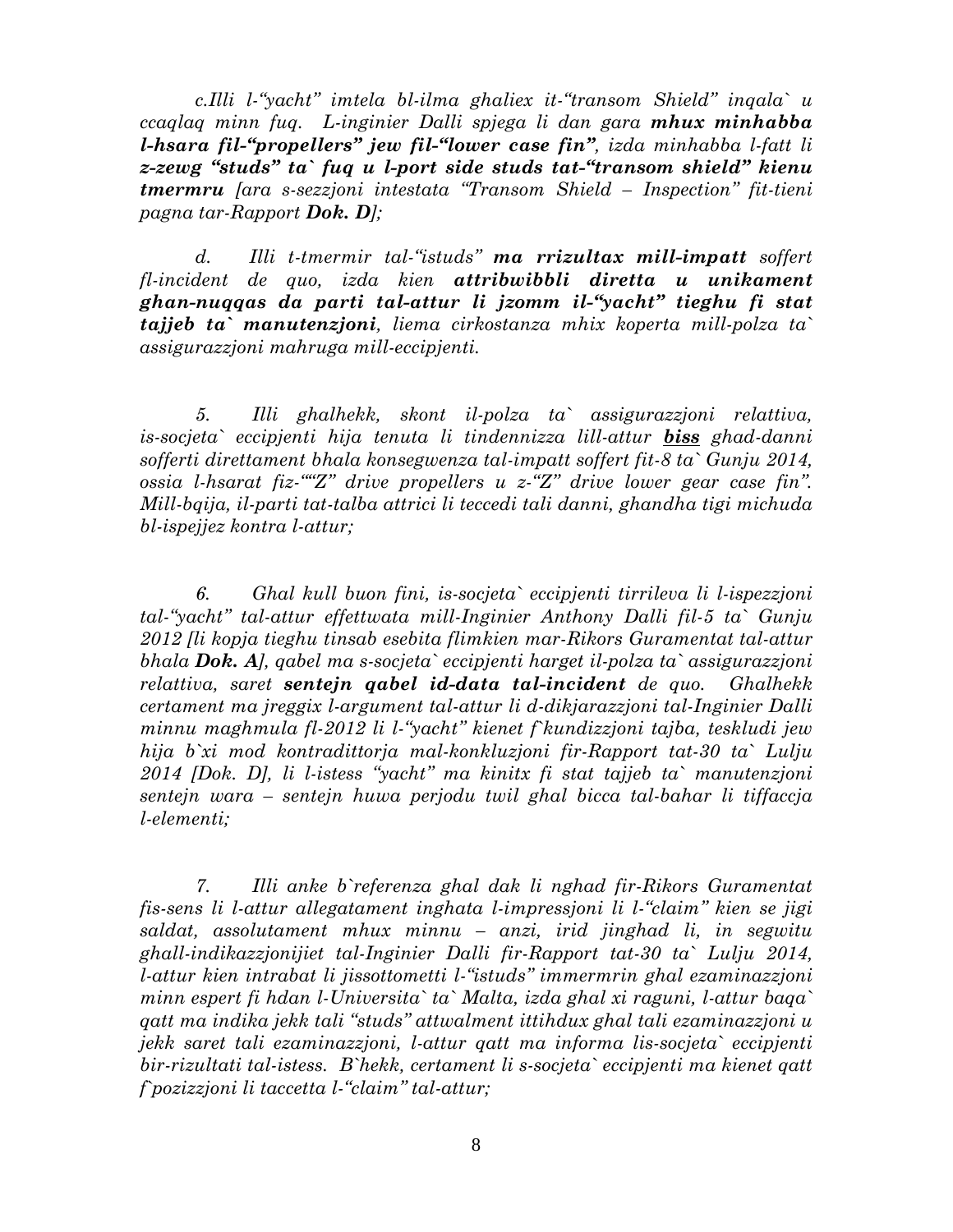*8. Illi ghalhekk, it-talbiet attrici, in kwantu inkompatibbli ma` dak hawn fuq premess, ghandhom jigu michuda fis-sens li jigi ddikjarat li l-eccipjenti hija biss tenuta li tkopri d-danni sofferti fiz-""Z" drive propellers u z-"Z" drive lower gear case fin". In kwantu kienu dawn biss koperti bil-polza, mentri d-danni rimanenti kienu konsegwenzjali ghan-nuqqas ta` manutenzjoni adegwata mill-attur innifsu u kwindi mhux koperti bil-polza relattiva;* 

*9. Illi minn dan isegwi wkoll li s-socjeta` eccipjenti m`ghandhiex tigi tenuta li thallas l-ispejjez inutli ta` dawn il-proceduri u wisq anqas l-interessi fuq ammont li lanqas biss ghadu qatt gie likwidat mill-attur innifsu u huwa, fi kwalunkwe kaz, esagerat u mhux dovut in kwantu fil-maggor parti tieghu, mhux kopert mill-polza kif gia nghad.* 

*Salv eccezzjonijiet ulterjuri.* 

Rat il-lista tax-xhieda u l-elenku ta` dokumenti.

Semghet ix-xiehda u rat il-provi l-ohra li tressqu fil-kors tal-kawza.

Rat il-verbal tal-access fejn ikkostatat *de visu* d-dghajsa in kwistjoni.

Rat in-noti ta` osservazzjonijiet illi pprezentaw il-partijiet.

Rat illi l-kawza thalliet ghas-sentenza ghal-lum.

Rat l-atti l-ohra tal-kawza.

## **II. Xiehda**

Meta xehed, filwaqt li kkonferma l-kontenut fattwali tar-rikors guramentat, **l-attur** ghamel korrezzjoni tas-sitt paragrafu tar-rikors guramentat ghaliex ghalkemm jinghad illi d-dghajsa kienet *surveyed* is-sena ta` qabel l-incident, is-*survey* fil-fatt kien sar fl-2012 ossija sentejn qabel lincident.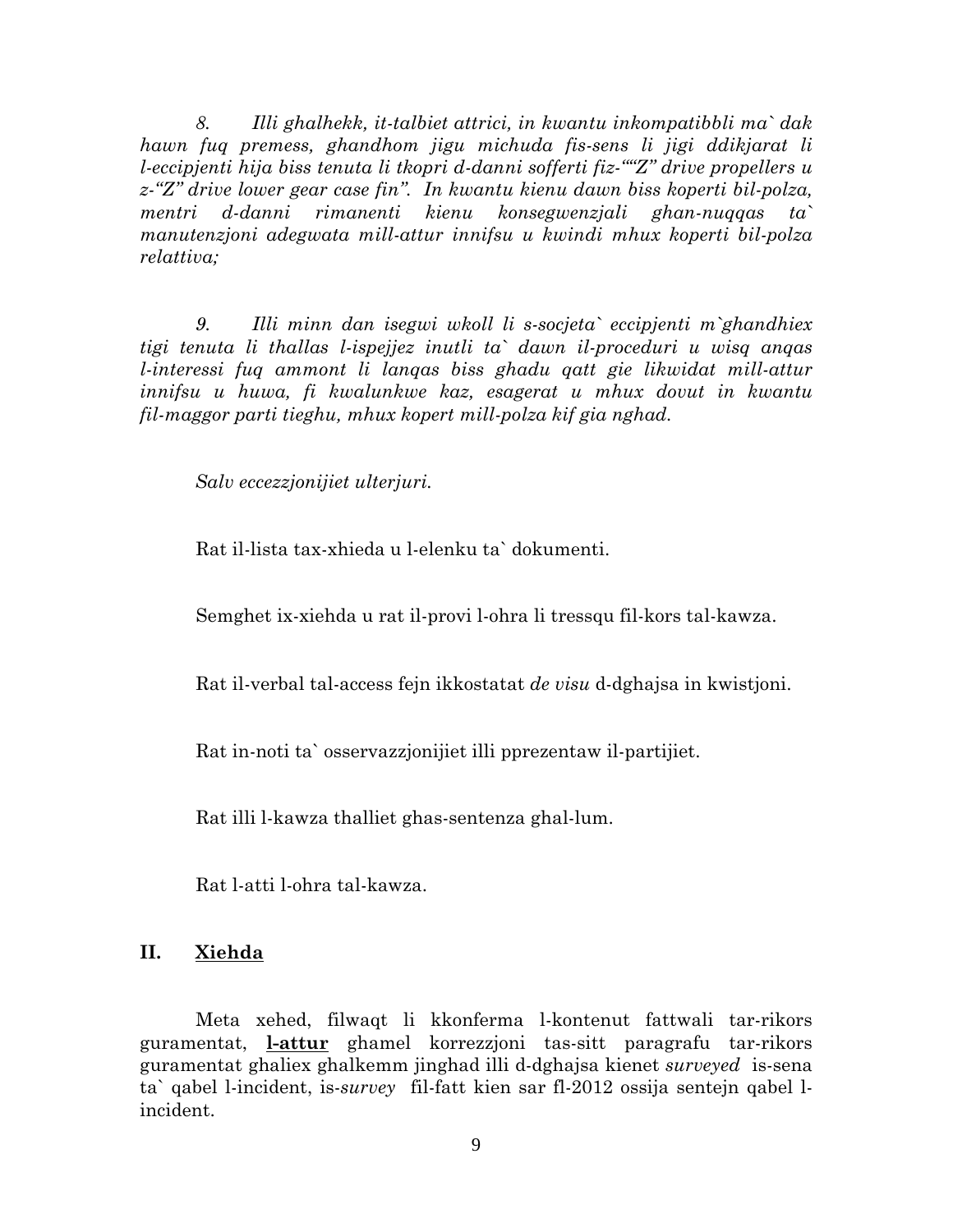Dwar l-incident, l-attur xehed illi kien ghaddej bid-dghajsa tieghu in kwistjoni fil-bahar tal-fliegu bejn Malta u Ghawdex. `Il barra mid-dhul ghallport tal-Mgarr, Ghawdex, hass daqqa u hoss kbir tant illi d-dghajsa bdiet tivvibra. Naqqas il-gass, imbaghad rega` ziedu, u d-dghajsa baqghet tivvibra normali. Wara li bdiet tivvibra d-dghajsa, huwa hass li kien hemm xi haga hazina u ghalhekk beda diehel biha lejn l-Mgarr. Meta dahlu fil-port, iddghajsa bdiet niezla. Flimkien mieghu, kien hemm it-tfajla tieghu Daniela Azzopardi. Beda diehel l-ilma fid-dghajsa, u ghalhekk beda jdoqq il-*buzzer* u bdiet tixghel il-*beach pump.* L-ilma kien wasal sal-*floor board* u huwa pprova jbattal bil-barmil biex jipprova jsib mnejn kien diehel l-ilma. Pero` ma rnexxielux isib tarf ghaliex ftit tal-hin wara, id-dghajsa gherqet hdejn is*slipway.*

Kompla jghid li huwa pprova jsalva lid-dghajsa u kien ghalhekk li saq lejn l-Mgarr izda din spiccat bil-pruwa mghollija u l-poppa taht l-ilma. Dahal l-ilma anke fil-parti ta` quddiem tad-dghajsa. Minhabba li gara huwa cempel lil qraba biex imorru ghalihom Ghawdex bil-karru tad-dghajsa. Kellu diffikolta biex itella` d-dghajsa. Kien hemm min issuggerielu li jingieb krejn. Kien hemm zewg bughadassa li ppruvaw jtellghu d-dghajsa izda l-blalen ma kinux bizzejjed ghaliha. Kien hemm xi nies li gabu xi pompi biex ibattlu lilma u hekk sar. Bil-mod id-dghajsa ntrefghet u nharget lura biex b`hekk iddahhal il-karru u bdiet tittella` bil-mod minn fuq l-*slipway.*

Stqarr illi l-incident sehh fil-11.00 a.m. Irnexxielhom itellghu ddghajsa fid-9.00 p.m. Huwa hallas lill-bughadassa bejn  $\epsilon$ 1,600 u  $\epsilon$ 1,800. Iddghajsa giet Malta fuq il-karru migbud bil-vettura tieghu.

Kompla jghid li l-ghada ta` l-incident, huwa mar flimkien mat-tfajla tieghu biex javzaw lill-kumpannija konvenuta ("**Argus**") b`li kien gara u saret *claim.* Argus talbitu biex jiehu d-dghajsa ghand Jet Glass li kienu lagenti ta` Yanmar, li kienet il-marka tal-magna tad-dghajsa. U hekk ghamel.

Xehed li Argus accettat li thallas ghall-hsara li kellha d-dghajsa fuq barra izda mhux tal-hsara li kellha fuq gewwa.

Fisser illi s-*surveyor* ta` Argus, Anthony Dalli ("**Dalli**") iccertifika li ddghajsa kellha *bolts* li skont Dalli kienu *sheared for a long period of time* dan meta Dalli stess kien ghamel *survey* tad-dghajsa xi sentejn qabel, kif ukoll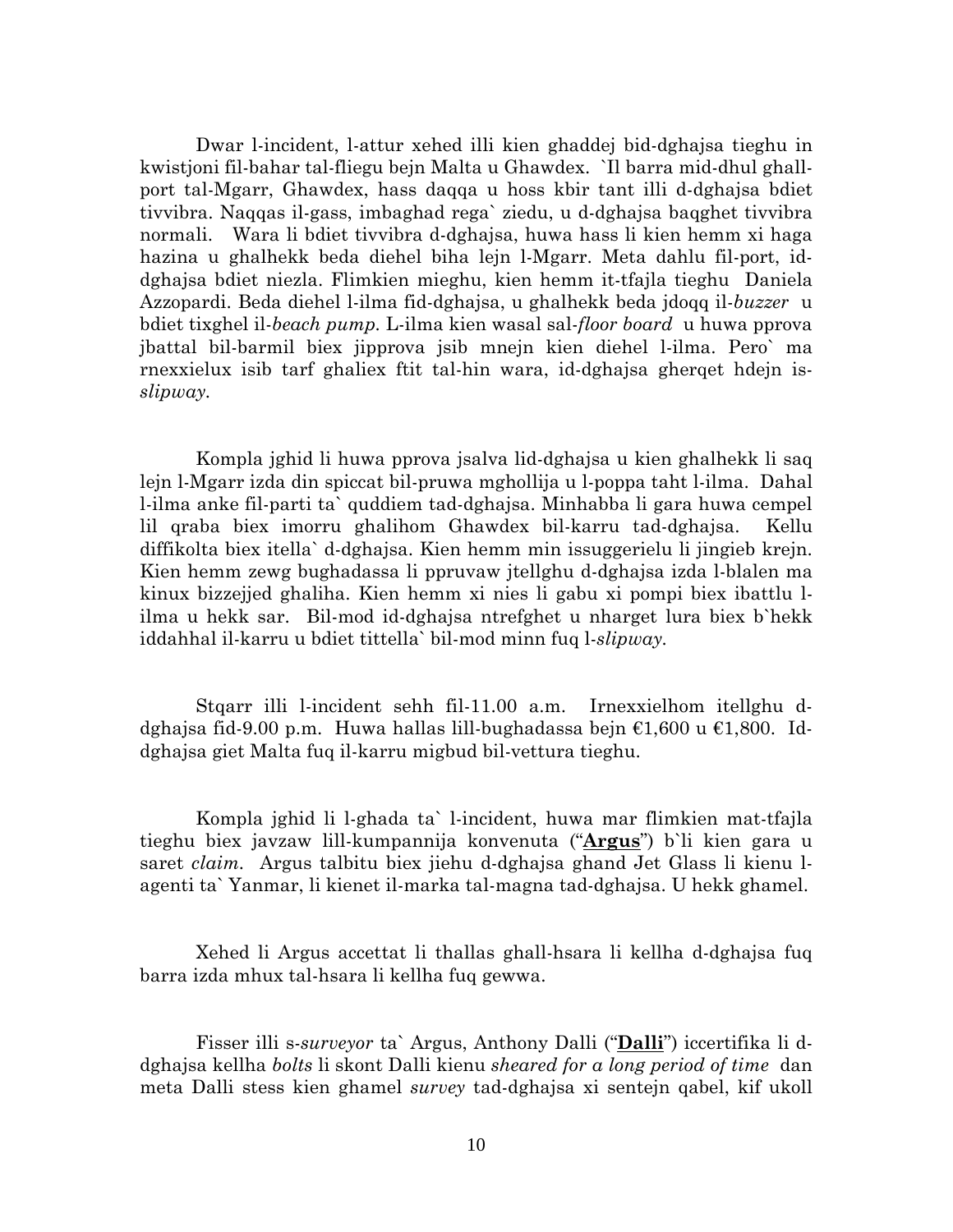sena ohra qabel meta d-dghajsa kellha incident zghir u nkiser parti miz-zdrive taghha. Ghalhekk Dalli kien spezzjona d-dghajsa tlett darbiet b`kollox.

Kompla jfisser illi huwa nkariga lill-Ing. Paul Cardona ("**Ing. Cardona**") sabiex jispezzjona d-dghajsa wara l-incident.

Imbaghad saret laqgha flimkien fejn kien assistit mill-Av. Kenneth Grima. Wara din il-laqgha, Albert Cardona minn Argus informa lilu u littfajla tieghu sabiex jiehdu r-ricevuti tal-ispejjez. Huwa kien talab lil Albert Cardona biex jghidlu dan kollu quddiem Dr Grima u hekk gara. Cio` nonostante ma ntlahaq l-ebda ftehim. Albert Cardona ma kienx talbu rricevuti minghajr pregudizzju. Huwa ghadda lil Albert Cardona l-prova talispejjezz kollha inkluzi dawk ta` gewwa tad-dghajsa u tal-bughaddasa.

Stqarr illi d-dghajsa kienet *a total loss* ghax l-ispiza telghet aktar milli kien tiswa. Huwa ma nghatax stima tal-*pre accident value* tad-dghajsa. Sentejn qabel, is-*survey report* kien juri stima tal-valur tad-dghajsa flammont ta` $\text{\textsterling}28,000$ .

Qal li Argus irrifjutat li thallas il-hsara ta` gewwa ghaliex skont Argus dik il-hsara kienet ikkagunata mill-fatt illi l-*bolts* kienu tgherrew.

Stqarr illi wara l-incident id-dghajsa spiccat fil-parapett tad-dar tieghu. Inqalghet il-magna u saret *service* izda baqghat ma gietx imsewwija.

Ipprezenta kopja tas-*survey report* li sar meta d-dghajsa kienet assikurata ma` Thomas Smith Insurance Agency Limited u kellha incident zghir. Ir-rapport sar minn Anthony Dalli fl-2011. Sostna li fir-rigward ta` dak l-incident, Dalli kien qallu sabiex jixtri z-drive iehor u ghall-bqija taddghajsa kollox kien sew. Qabel dak ir-rapport, id-dghajsa kienet spezzjonata darbtejn.

Ippreciza li Dalli kien rega` spezzjona d-dghajsa fl-2012 wara inkariku ta` Fogg Insurance Agencies Limited (kif qabel kien jisimha Argus). Dan sar ghaliex huwa ried kopertura assikurativa ohra peress illi kien ser ihalli ddghajsa ghal zmien itwal Sa Maison. Dalli kien iccertifika li d-dghajsa bhala *seaworthy*. Fl-ebda waqt ma Dalli attira l-attenzjoni tieghu ghal xi sadid jew li d-dghajsa kienet f`kundizzjoni hazina.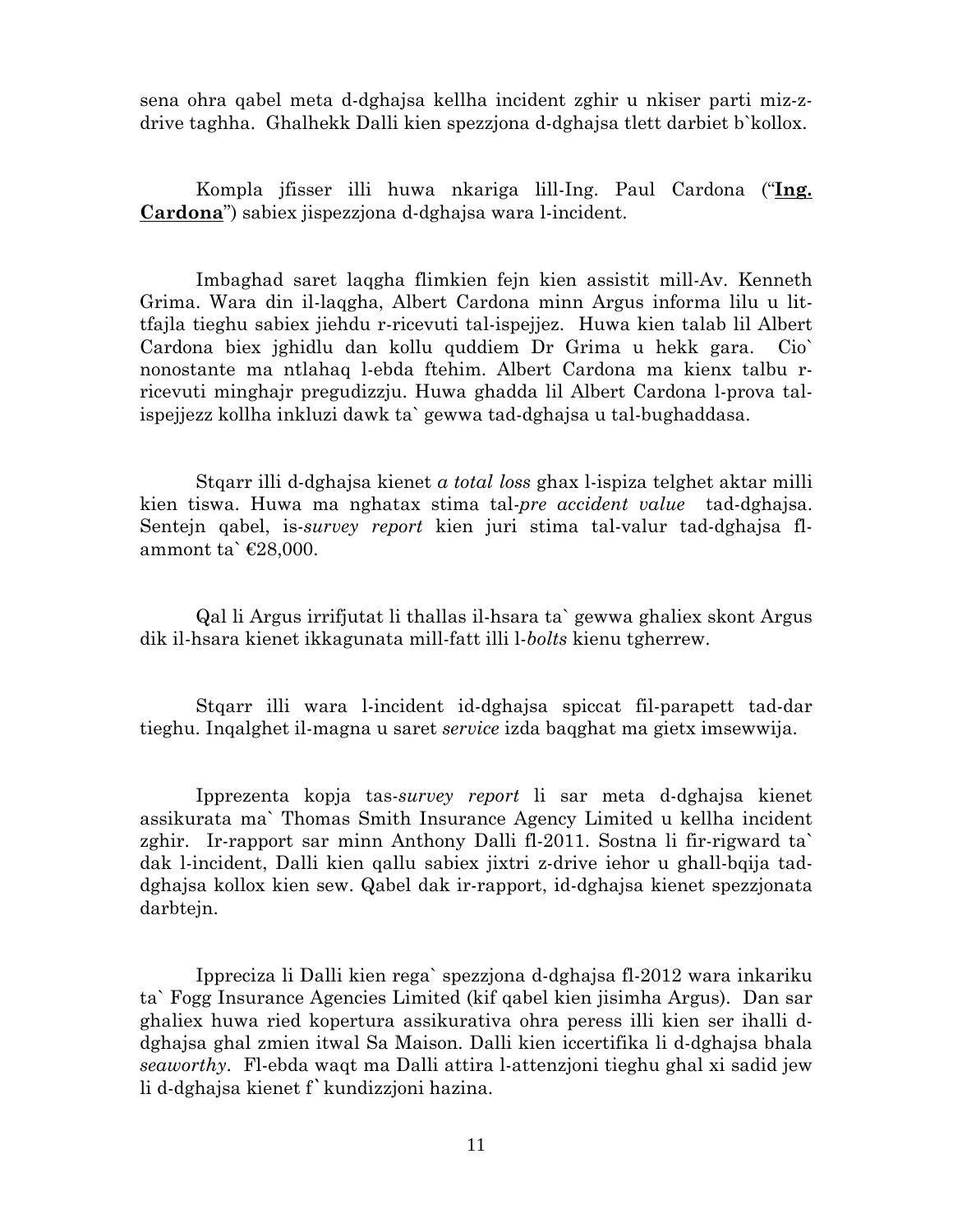Sostna li wara li kienet assigurata minn Argus, id-dghajsa ntuzat fissajf bejn wiehed u iehor zewg jew tlett weekends fix-xahar bejn Gunju u Awissu.

Stqarr illi l-incident sehh fil-5 ta` Gunju 2014 u d-dghajsa damet ftit sighat mgharrqa.

Spjega li s-*surveyor* ghamel spezzjoni tad-dghajsa xahar u nofs wara.

Qal illi l-koperatura li kellu kienet *full.* L-assikurazzjoni qatt ma obbligatu jaghmel *surveys* regolari tad-dghajsa.

Ipprezenta prospett l-ispejjez li garrab fl-ammont ta` EUR 32,814.67c.

Spjega li minn dawn l-ispejjez, Argus offriet li thallas biss is-somma ta` EUR 1,820.50c li tkopri l-parti ta` isfel taz-z-drive li tinsab imkissra u liskrejjen.

Spjega li huwa ghandu stima ohra fil-pussess tieghu li tindika li jekk kellu jirranga d-dghajsa, l-ispejjez kienu jitilghu ghal EUR 26,475.79c.

Kompla fisser illi jekk huwa jinghata l-ammont li qed jitlob ta` EUR 32,814.67c, Argus tista` liberament tiehu l-*wreck* tad-dghajsa.

Li kieku kellu jsewwi, huwa jistenna li jkun risarcit bl-ammont ta` EUR 26,475.79c, liema ammont jista` ma jkoprix spejjez fil-magna li jistghu jigu notati meta din tinfetah ghat-tiswija. Stqarr li huwa diga` hallas €1,800 lil Jet Glass.

Fil-**kontroezami** huwa xehed illi kien ihalli d-dghajsa fil-bahar Wied il-Ghajn bejn Gunju u Awissu izda biddel il-polza ta` assigurazzjoni ghal fuq Argus peress li ried li jhalli d-dghajsa fil-bahar ghal zmien itwal ossija salahhar ta` Settembru.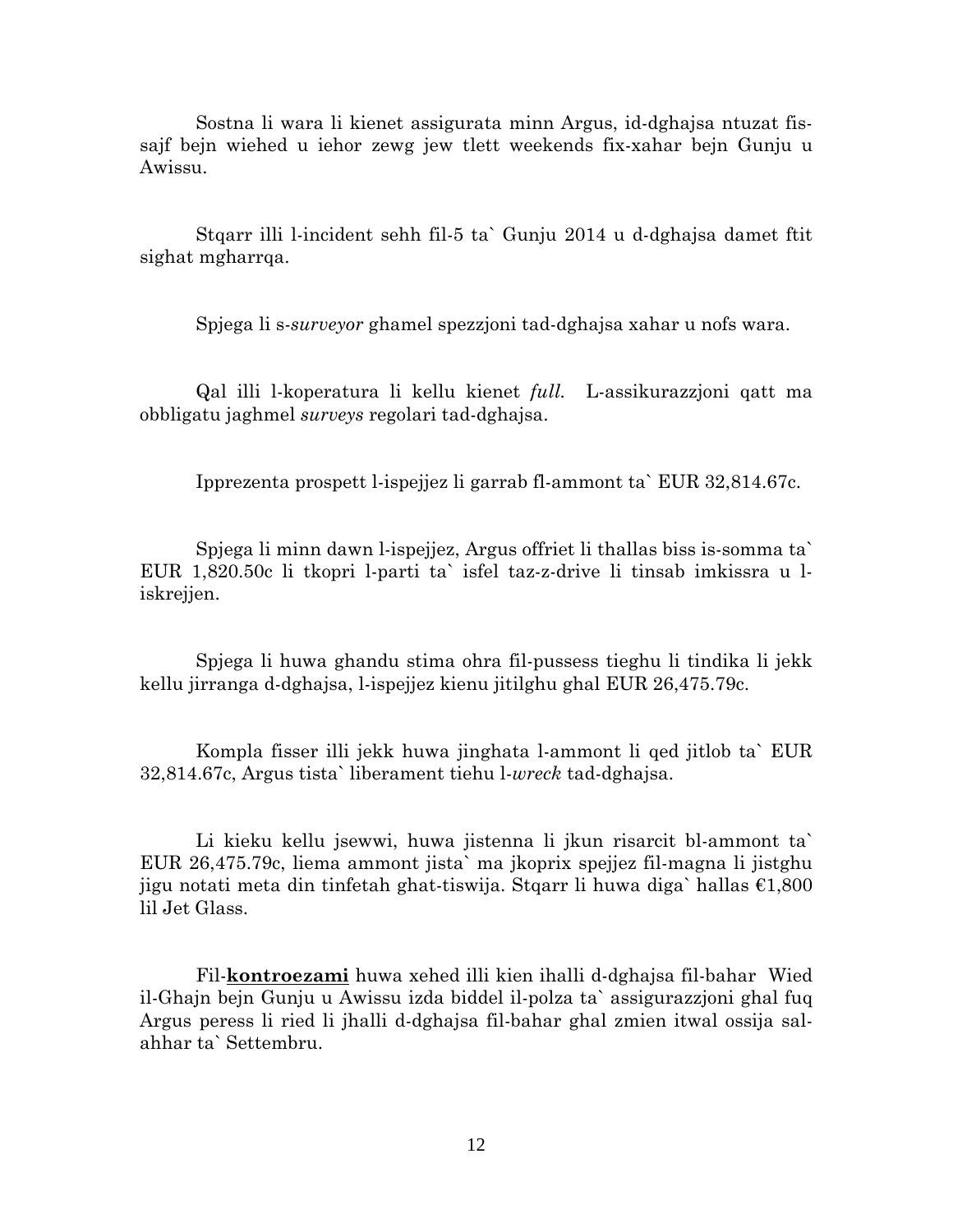Ikkonferma li meta d-dghajsa kienet assigurata ma` Thomas Smith, iddghajsa setghet tithalla min-nofs Mejju sa nofs Settembru fil-bahar go Wied il-Ghajn.

Sostna li huwa kien talab li d-dghajsa tkun assigurata bejn nofs Settembru sa l-ahhar ta` Settembru gewwa Sa Maison izda Thomas Smith ma accettawx. Kien ghalhekk li kien bidel ghal Argus. Ried idewwem iddghajsa aktar fil-bahar sabiex ikun jista` johrog ghal-lampuki.

Xehed illi meta d-dghajsa ma tkunx fil-bahar, tkun fil-parapett tad-dar tieghu Wied il-Ghajn. Id-dghajsa hija kbira 22 pied waqt li l-parapett tieghu huwa ta` 80 pied. Il-parapett mhuwiex mghotti izda d-dghajsa kellha *cover* tal-*canvas.* Id-dghajsa tkun alzata fuq il-karru mill-art ghal gholi ta` millanqas zewg piedi.

 Spjega li fil-polza kien hemm imnizzel li fix-xitwa huwa seta` johrog bid-dghajsa minn tlugh sa nzul ix-xemx, b`dan illi l-polza ma tkunx tkopri jekk tithalla fil-bahar fix-xitwa ghall-hsara li tigi bil-maltemp.

Ikkonferma li rappresentant ta` Argus ha r-ritratti tal-parapett fejn kienet tithalla d-dghajsa. Fil-fatt Argus kienet accettat illi d-dghajsa tibqa` fil-parapett u tibqa` koperta bil-polza ta` assigurazzjoni.

Ipprezenta tlett bicciet ta` *bolts* li kienu nvoluti fl-incident in kwistjoni.

**Daniela Azzopardi** xehdet illi kienet mal-attur fuq id-dghajsa tieghu dak il-hin tal-incident sejrin lejn Ghawdex. Meta qorbu lejn Ghawdex, semghet hoss kbir, id-dghajsa hadet skoss u bdiet titrieghed. L-attur naqqas il-gass u rega` zied il-gass biex jidhlu l-Mgarr. Innotat li beda diehel l-ilma huma u dehlin fil-port. L-attur qabad barmil u beda jnehhi l-ilma izda l-ilma kien minghajr kontroll u d-dghajsa kompliet tinzel.

Kompliet tghid illi kien hemm nies li gabu l-pompi ta` l-ilma biex jghinuhom kif ukoll gew assistiti minn zewg bughaddasa.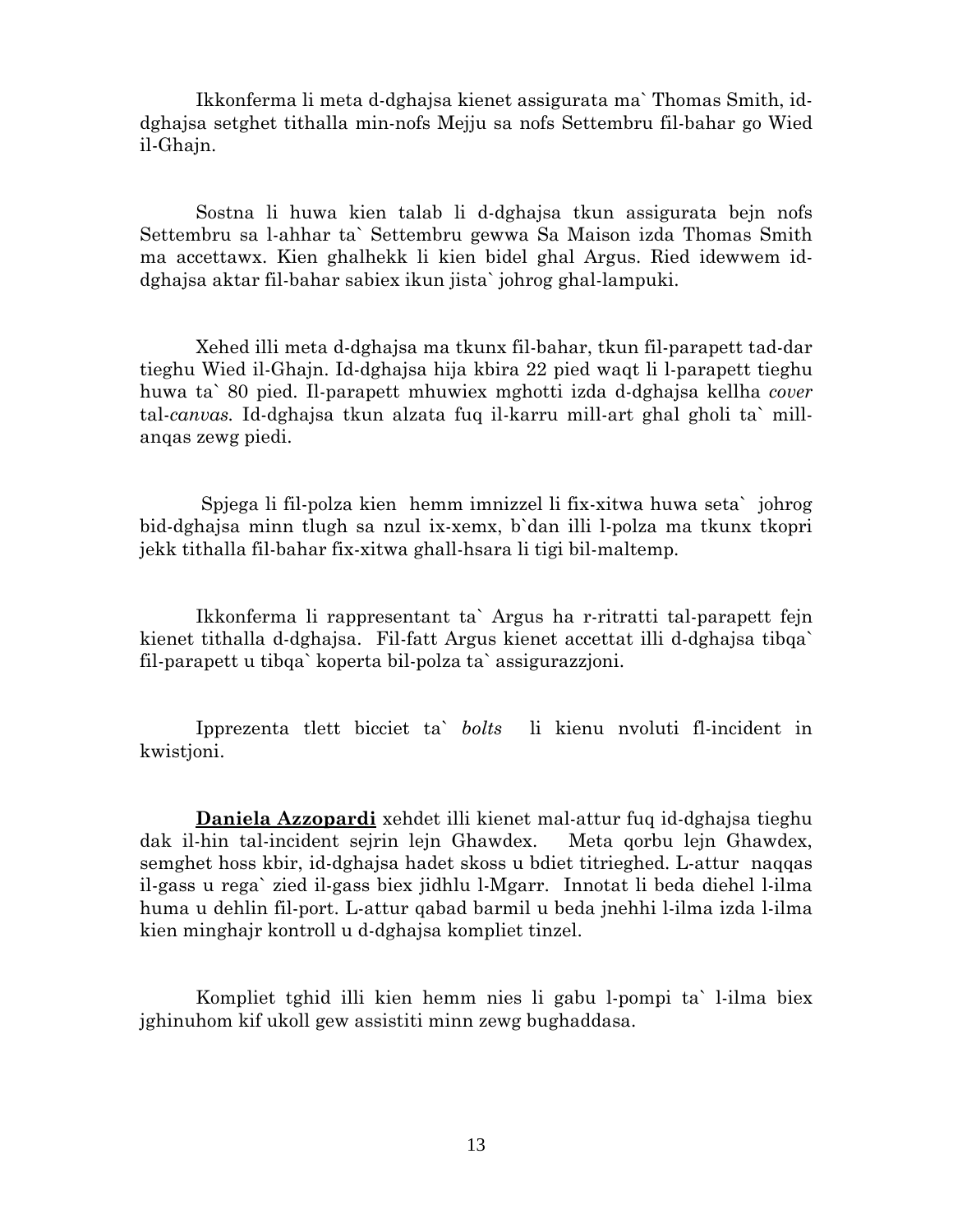L-ghada marru ghand Argus u kellmu lil Albert Cardona li ssuggerixxa li d-dghajsa tittiehed ghand Jetglass. Hija marret biex thallas il-*claim* izda Albert Cardona qalilha biex ma thallashiex dakinhar.

Kompliet tghid li s-*survey* dam zmien twil biex wasal u meta wasal, hi u l-attur ma qablux mal-kontenut ghaliex skont is-*survey,* huma kellhom jinghataw ammont ta` flus li ma jkunx ikopri l-hsara kollha li grat minn gewwa. Sostniet li l-hsara ta` gewwa kienet koperta bil-polza izda nonostante dan Argus irrifjutat li thallas l-ispejjez ta` gewwa.

Qalet li kienu tkellmu ma` l-Ing. Cardona li ppropona li ssir laqgha mal-Av. Kenneth Grima u Albert Cardona. Fl-ahhar tal-laqgha, Albert Cardona gibed lill-attur mal-genb u qallu biex jghidlu kemm irid tad-dghajsa biex imbaghad jitkellem mas-superjuri tieghu. L-attur mar jigri ghal Dr Grima u Albert Cardona rega` qal l-istess kliem.

Spjegat li kien intbaghat email bl-ammont mitlub u b`terminu sa meta kellha tinghata risposta, izda huma baqghu bla twegiba.

Ghalhekk saret din il-kawza.

 **P.S. 1233 John Attard** ipprezenta r-rapport tal-incident.

 **Albert E. Cardona** xehed illi huwa direttur ta` Argus, kif ukoll is-Senior Commercial Underwriting Manager taghha. Fiz-zmien tal-incident mertu ta` din il-kawza kien responsabbli mill-*marine claims.* Fuq livell personali huwa sid ta` dghajsa kif ukoll dilettant tad-dghajjes. Kien hu li hareg il-polza davur l-attur.

Stqarr illi fid-9 ta` Gunju 2014, l-attur infurmah bl-incident. Qallu li d-dghajsa tieghu kienet gherqet fil-port tal-Mgarr wara li beda diehel l-ilma mix-xquq ta` bejn iz-z-drive u l-poppa. Kien infurmat illi d-dghajsa ttellghet mill-ilma ghal fuq il-karru fil-port ta` l-Mqarr u minn hemm hadha d-dar tieghu Marsascala.

Kompla jixhed illi l-attur mela l-*claim form.* Kien dovut *policy excess*  ta` EUR 400 izda ftehmu li dan ma jithallasx, u jekk il-hsara tkun tkopri lhsara kollha, l-*excess* kien jitnaqqas mill-indennizz. Billi l-attur qallu li l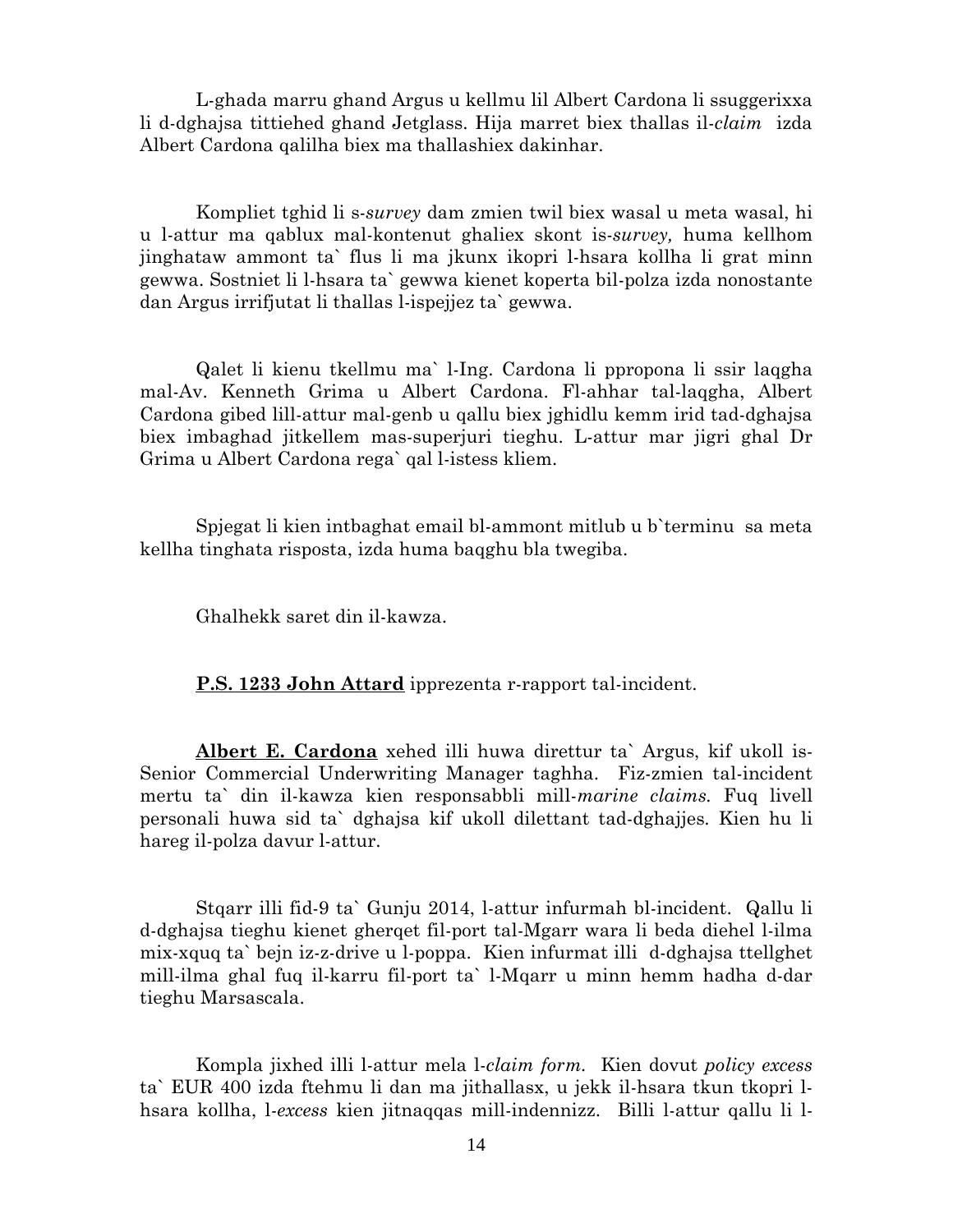magna tad-dghajsa kienet Yanmar, huwa ssuggerixxa lill-attur li din tittiehed ghand Jetglass Limited li kienu l-agenti ta` Yanmar. L-attur avzah illi t-*trailer* tieghu kien gralu xi hsara. Saru arrangamenti sabiex Anthony Farrugia ta` Jetglass imur bil-karru tieghu u jiehu d-dghajsa mill-fond talattur.

 Fisser illi sar ftehim ma` Anthony Farrugia sabiex dan izarma l-magna tad-dghajsa tal-attur sabiex inaddafha mill-ilma bahar li kien dahal halli b`hekk isalva l-magna. Wara xi jiem, Anthony Farrugia nfurmah li l-magna kienet giet salvata u kienet qed tahdem tajjeb. Farrugia talbu biex imur ilfabbrika mas-*surveyor* Anthony Dalli biex jaraw ix-xoghol li sar. Ghal dan linkontru, l-attur ma kienx mar ghalkemm kien avzat.

 Xehed li kienet osservata l-hsara li kien hemm fit-*transom shield* li kienet maqlugha u mghawga min-naha ta` fuq. Iz-zewg nahat tat-*transom shield* kienu nqalghu `l barra. Abbazi tal-esperjenza tieghu, ta` Farrugia u ta` Dalli, kien evidenti l-moviment li wassal biex id-dghajsa taghmel l-ilma u teghreq. Innota li z-zewg *studs* ta` fuq u wiehed minn tan-nofs kienu mittiekla (*eroded)* u kienet tqacctu *(sheared)* peress li kien hemm hafna korrozjoni. Kien evidenti li din il-korrozjoni sehhet fuq perijodu twil ta` zmien minhabba nuqqas ta` manutenzjoni. Ghalihom id-dghajsa ma kenitx gherqet minhabba xi accident imprevidibbli imma minhabba n-nuqqas ta` manutenzjoni ; u allura dan l-incident ma kienx kopert bil-polza.

 Kompla stqarr illi wara li ghamel dawn il-kostatazzjonijiet, huwa avza lil Farrugia biex jieqaf mix-xogholijiet u johrog kont ghax-xoghol li ghamel fuq il-magna liema kont intbaghat fil-11 ta` Awissu 2014. Is-*surveyor*  Anthony Dalli hareg ir-rapport tieghu fis-7 ta` Lulju 2014 u huwa baghat ghall-attur fl-1 ta` Awissu 2014. Informa lill-attur b`dak li kien irrizulta. Argus avzat lill-attur illi kienet lesta li thallas biss tal-hsara fl-iskrejjen (*propellers)* u fil-parti ta` isfel tal-*gear case* taz-z-drive peress li kien car li liskrejjen kienu hadu impatt ma` xi haga li kienet fil-bahar ; u dak kien riskju kopert bil-polza. Il-hsarat l-ohra ma kinux koperti ghax tqacctu l-*studs* u konsegwenza ta` dan saret iktar hsara u gherqet id-dghajsa. Kieku l-*studs*  ma tqacctux, il-hsara kienet tkun koncentrata biss fl-iskrejjen u fil-parti ta` isfel tal-*gear case* taz-z-drive. Ghadda kopja tar-rapport tas-*surveyor* lillattur.

Kompla jghid illi in segwitu kellmu l-Ing. Cardona li kien inkarikat mill-attur li qallu li kien ser jnehhi t-tlett *studs* u jehodhom ghand metallurgista biex ikun hemm spjegazzjoni dwar dak li gara. Huwa ghanmel kuntatt ma` Farrugia u ma` Dalli u ta l-awtorizzazzjoni tieghu biex isir dak li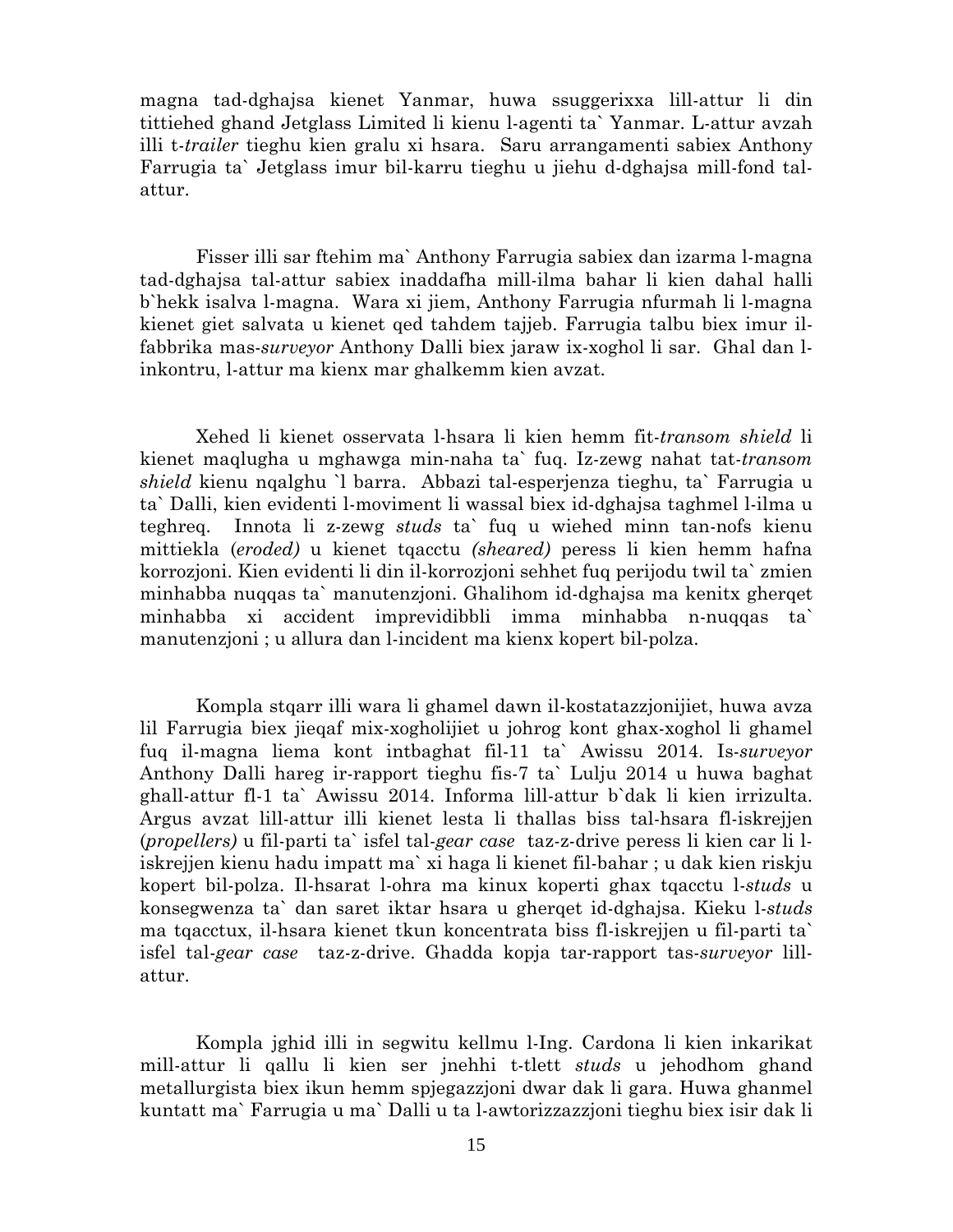ppropona l-Ing. Cardona. Eventwalment Ing. Cardona rrilaxxja rapport li kopja tieghu nghata lilu. Baqa` ma rcieva ebda rapport ta` metallurgista.

Xehed li qabel saret din il-kawza kienet skambjata korrisprondenza u anke saru laqghat.

**Anthony Farrugia** *-* Direttur Manigerjali ta` Jetglass Limited - xehed illi ilu involut fin-negozju ta` l-bcejjec tal-bahar mill-1983 inkluz dghajjes. Qal li hkien kontattat minn Albert Cardona ta` Argus sabiex jipprova jsalva l-magna ta` dghajsa tal-attur li kienet gherqet. Wara li d-dghajsa ngiebet filhanut tax-xoghol taghhom u sar ix-xoghol, irnexxielu jsalva l-magna. Iddghajsa baqghet ghandhom sabiex tkun spezzjonata minn Anthony Dalli ssurveyor ta` Argus.

 Ighid illi huwa osserva li l-kagun tal-gharqa tad-dghajsa kien ghaliex tqacctet ic-cappa ta` wara msejha *transom shield* minn mad-dghajsa u b`hekk beda diehel l-ilma minn hemm. Huwa mmarka bil-kulur isfar fuq Dok RF 1 t*transom shield.* Dok RF2 juri z-drive. Id-drive kienet ghadha mwahhla mat*transom shield* u din kienet ghadha mwahhla mad-dghajsa izda t-*transom shield* kienet tidher imqaccta u maqlugha mill-parti ta` fuq. Spjega li din kienet tidher miftuha minn fuq b`madwar 1 cm jew 1.5 cm u kienet maghluqa minn taht.

 Stqarr illi ghalih kienet haga stramba kif it-*transom shield* kien imqaccat minn fuq, dan ghaliex normalment, meta jintlaqat iz-z-drive, ittendenza hija li titqaccat il-parti ta` isfel tat-*transom shield* u mhux il-parti ta` fuq. Jekk il-forza tal-impatt issehh hekk kif spjegat, it-tqaccit kellu jkun minn isfel u mhux minn fuq. L-attur kien qallu li huwa kien habat ma` xi haga, il-magna giet qisha *free* u f`salt, il-magna rega` nizlet u beda diehel lilma. Ghalhekk jispjega ghalfejn it-*transom shield* tqacctet minn fuq.

Kompla stqarr illi fil-fehma tieghu, xi haga habtet mad-*drive,* din tohrog barra mill-ilma bil-konsegwenza li l-*load* fuq il-magna jitlaq ghax il*propellers* ikunu hargu barra mill-ilma. Il-magna b`hekk tigi *free* ghax ma ssibx *load* u kollox jerga` jinzel `l isfel. Xhin nizlet `l isfel, id-*drive* rega` kompla b`forza qawwija peress li nizlet mhux biss b`gravita` izda bl-iskrejjen jaqdfu. Ghalhekk il-hsara sehhet mhux meta qalghet id-daqqa u telghet `il fuq izda meta nizlet `l isfel. Meta nizlet `l isfel b`sahha tremenda, tqaccat ilparti ta` fuq tat-*transom shield*.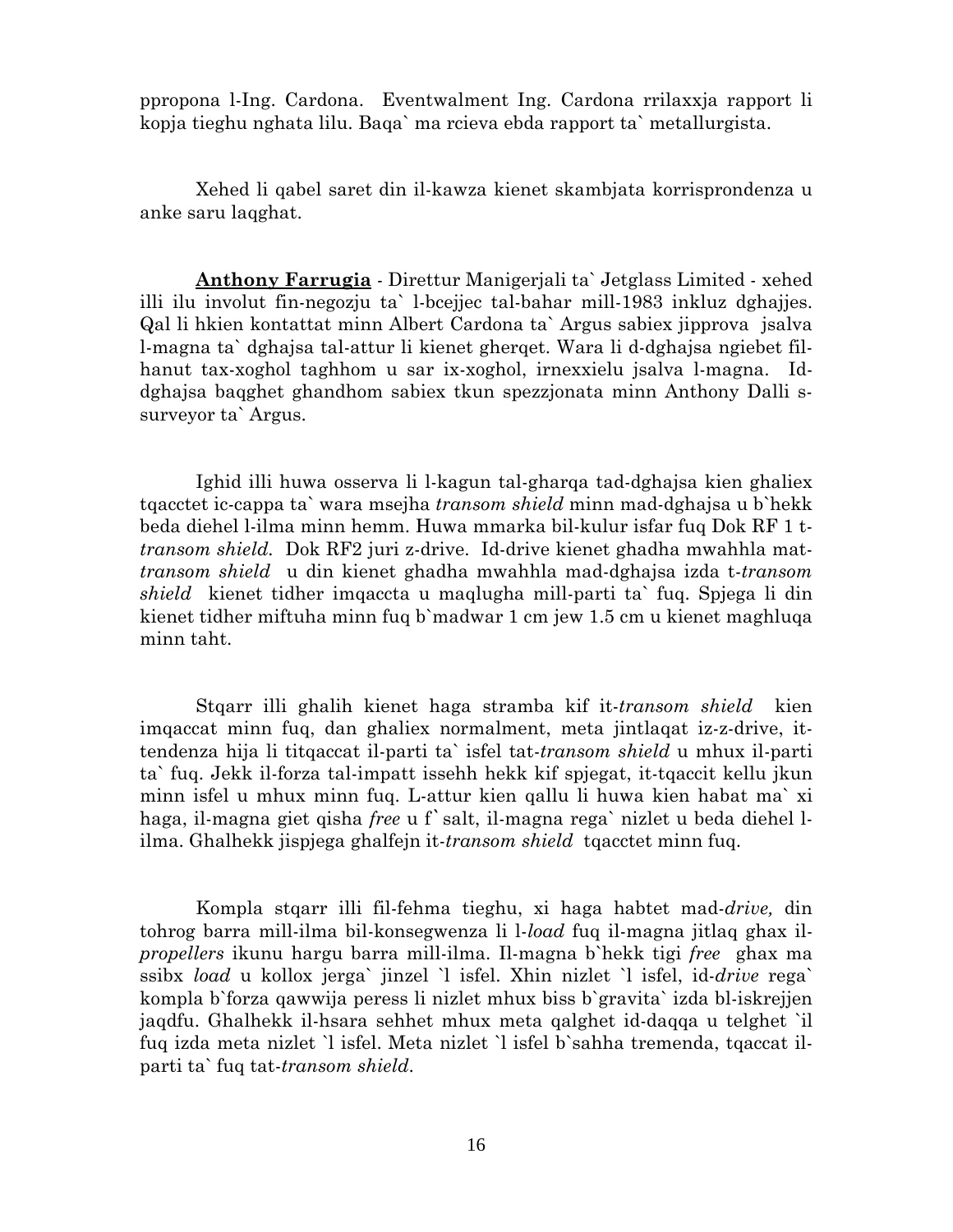Spjega illi huwa qatt ma ltaqa` ma` sitwazzjoni fejn it-*transom shield*  tqacctet minn fuq. Spjega li l-*bolt* jkollu zewg kamini fiz-zewg truf. Il-parti rroza tal-*bolt* huwa fejn jehel mat-*transom shield.* Il-parti l-ohra tkun minn gewwa tad-dghajsa biex torbot it-*transom shield* mad-dghajsa. Ikun hemm ukoll *washer* biex l-iskorfina tissikka fuq l-injama. Huwa kkonferma li fiddghajsa in kwistjoni, huwa ra tlett *bolts* imqacctin u tlieta ohra ghadhom imwahhlin. Ikkonferma li l-*bolts* ezebiti bhala Dok AS kienu bhal dawk li kien hemm fid-dghajsa u kellhom parti nieqsa. Fil-fatt dawn il-*bolts*  ghandhom zewg partijiet neqsin. It-tqaccit sar min-naha r-roza. Il-parti tannaha ta` l-iskorfina nqatghet minn impjegati tieghu sabiex ikun jista` jinqala` l-*bolt.* Fl-incident in kwistjoni, it-tqaccit sar fil-parti l-ohra tal-*bolt.* 

Kompla spjega illi l-istat tal-*bolts* huwa wiehed *damaged* u *corroded*  apparti li huma maqtughin. Biex jinqalghu, l-impjegati tieghu kellhom jaqtghu min-naha fejn hemm l-iskorfina. Anthony Dalli kien irrakkomanda li jsir test tal-metallurgija u ghalhekk ma kellux oppozizzjoni li dawn il-*bolts*  jinqalghu. Sostna li fl-istat li kienu l-*bolts,* dawn ma kinux *seaworthy.* Qal li lparti li tqacctet u li ghadha mwahhla got-*transom shield* kienet kollha *corroded* u ma kinitx tiflah. In-naha l-ohra fejn kien imwahhal il-*bolt* kien hemm *corrosion* sostanzjali fejn ghad hemm bicca minn dan il-*bolt.* Kien hemm *corrosion* kbira fit-*transom shield* li ma kellhiex x` jaqsam ma` dan lincident. Huwa spjega li li kieku ma kienx hemm dan il-*corrosion,* il-hsara kienet issehh f`partijiet ohra fid-dghajsa u mhux fil-parti fejn suppost kellha tkun l-aktar b`sahhitha. Fil-fehma tieghu, f`kaz normali, kien jitqaccat id*drive* u jibda diehel l-ilma bil-mod u d-dghajsa ma kinitx teghreq sakemm ma tithalliex xi tlett ijiem fil-bahar.

Fil-**kontroezami,** xehed illi l-esperjenza li ghandu fil-magni taddghajjes hija prattika mhux akkademika. Argus tirreferi klijenti taghha lilu meta l-magna ta` dghajsa tkun tat-tip li taghha Jetglass Limited hija ddistributur Malta. Il-klijenti jigu riferuti sabiex issir stima ta` kemm tkun ser tigi tiswa t-tiswija ta` magna.

Qal illi fil-kaz in esami, meta d-*drive* rega` nizlet `l isfel, din kellha liskrejjen jghaqqdu b`magna ta` 185 h.p. jimbuttaw go fiha.

 Ikkonferma li kien hemm tlett *bolts* li kienu marbutin ma` *transom shield* li tqacctun mill-parti fejn jehlu mat-*transom shield.* It-*transom shield*  tkun imwahhla mal-poppa tad-dghajsa. Il-materjal tal-*bolts* ikun *tampered steel* iggalvanizzat mentri t-*transom shield* tkun ta` l-*aluminium.* Huwa naturali li meta hadid jigi fil-kuntatt ma` l-ilma dan jissaddad. Sostna li biex jitlef is-sahha tieghu, irid ikun hemm oggett madwaru li dejjem qed izommu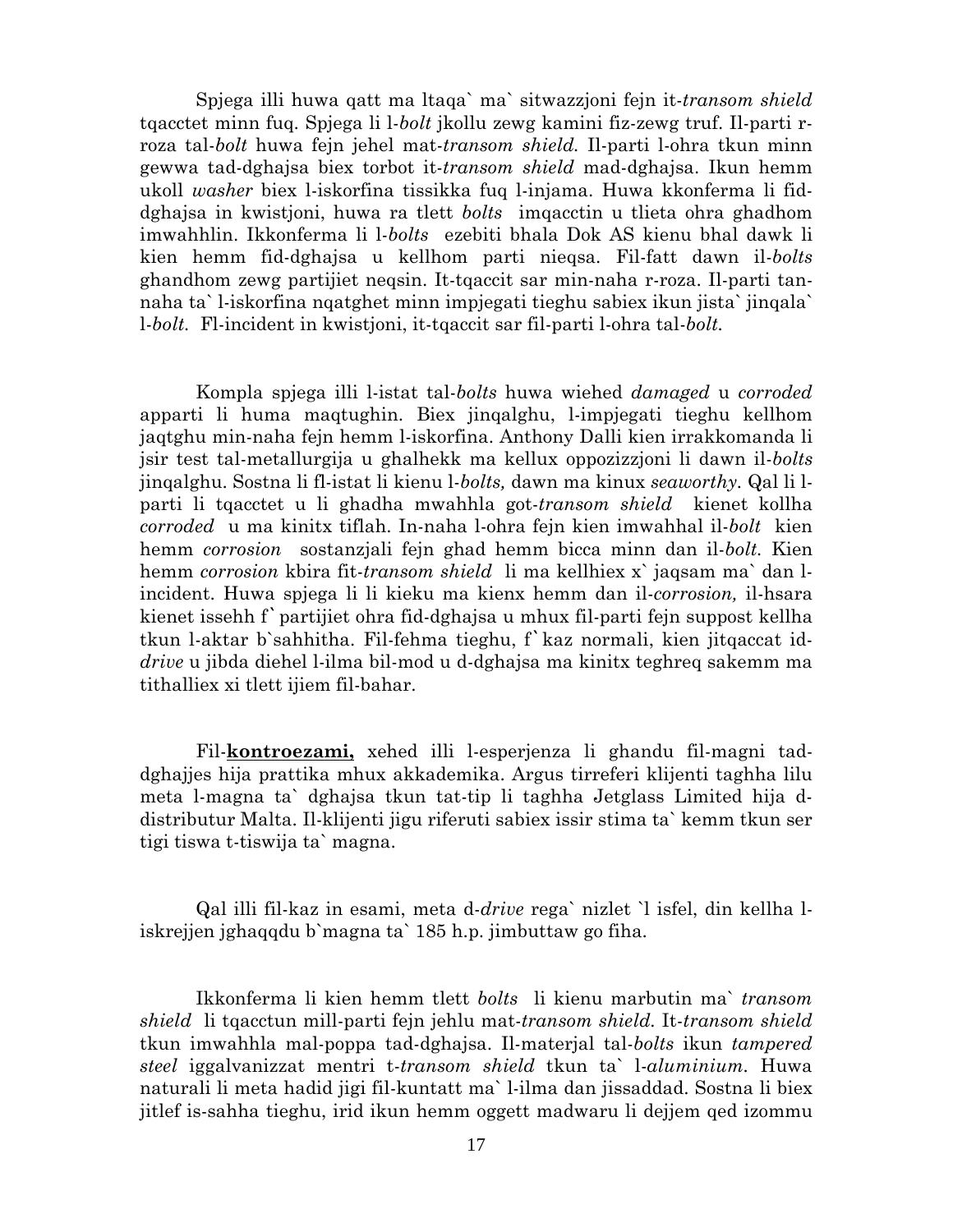mxarrab. Insista li dawn it-tip ta` *bolts* mhux suppost jkunu msadda ghaliex ikunu go post li ma jkunx espost ghall-ilma.

 Stqarr illi minn ezami okulari, huwa wasal ghall-konkluzjoni li l-*bolt* kellu anke *centralized corrosion.* Kien hemm parti fejn jintrabat mat-*transom shield* li kien mikul. Qal li l-parti fejn il-*bolt* ileqq hija l-parti li nqatghet millimpjegati tieghu. Jekk imbaghad wiehed jara n-naha l-ohra, ossija l-parti qasira u din tigi mibruxa, din ukoll ser tigi tleqq. Izda l-parti qasira hija aktar dghajfa mill-parti t-twila. Huwa insista li l-problema nholqot minhabba li l-parti tal-*bolt* li qeghda gewwa u qeghda in kuntatt ma` l-*aluminium* kellha *metal fatigue* kkagunat b`*corrosion.* 

 Qal li hemm procedura dwar manutenzjoni fejn il-magna tkun trid tinqala` bil-fors kull sentejn izda mhux it-*transom shield.* Fil-process normali ta` manutenzjoni, it-*transom shield* ma tinqalax izda tigi spezzjonata minn barra biss u huwa fil-kaz biss li tigi osservata xi haga mhux normali li din tinqala`. Huwa spezzjona biss il-*bolts* u ma llimahomx. Qal illi mhijiex procedura normali li tinqala` t-*transom shield* sabiex dghajsa tigi ccertifikata bhala *seaworthy.* 

Spjega illi kien hemm reazzjoni partikolari bejn l-azzar u l-*aluminium*  li sehhet minhabba dhul ta` ilma. Sakemm ma hemmx sinjali esterni jew interni fid-dghajsa li jindikaw tracci ta` dhul ta` ilma, ma jsirx il-qlugh tat*transom shield* u ta` *seal.* 

 Ikkonferma li r-*rubber seal* innifsu u l-*bolts* li jkunu qed jghattu r*rubber seal* innifsu mhumiex vizibbli ghall-ghajnejn. L-unika parti tal-*bolt* li tidher tkun il-parti fejn ikun hemm l-iskorfina.

**L-Ing. Paul Cardona** xehed illi huwa ghamel ir-rapport datat 10 ta` Settembru 2014 fuq inkariku ta` l-attur u kkonferma l-kontenut tal-istess.

Xehed illi z-drive jmexxi d-dghajsa ; fuq din hemm is-*shield.* It-tlett *bolts* ta` taht kienu ghadhom shah izda mghawwgin. Talab lis-*shipyard*  sabiex jaqilghu dawn it-tlett *bolts* li kienu *sheared* peress li ried jezaminahom bir-reqqa. Is-*surveyor* ta` Argus spjega li l-*bolts* fallew minhabba li kienu *corroded.* Fil-fatt izda mhux hekk kien il-kaz ; ma kinux *corroded.* Kull ma kellhom dawn il-*bolts,* kienet *surface corrosion* b`mod illi jekk jinbarxu ftit, jigu jleqqu u tajbin.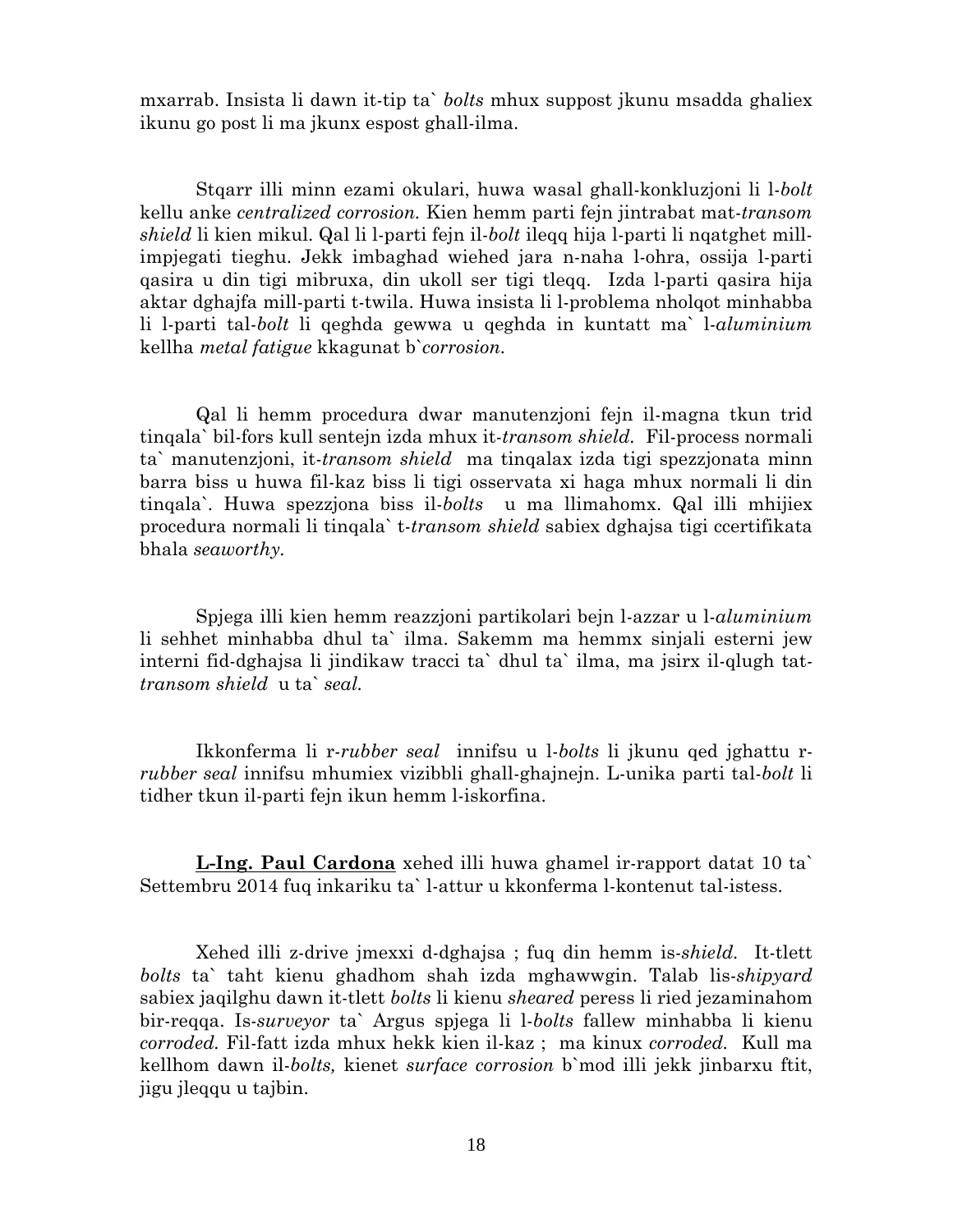Sahaq illi dawn il-*bolts* ma kellhomx *pitting* u *wastage* fuqhom. Bhala *bolt,* dan kien integru fil-hin ta` l-incident. Spjega li meta z-drive tiehu xi haga taht l-ilma, it-tendenza hi li tqaccat ta` taht u mhux il-*bolts* ta` fuq. Filkaz tal-lum, tqaccat ta` fuq minhabba l-*whiplash* li kien hemm. Ta` isfel spiccaw tghawwgu bil-konsegwenza li l-forza kollha marret fuq ta` fuq. Spjega li d-daqqa saret fuq ta` fuq izda mhux ghax kien hemm *wear and tear*  fil-bolts.

 Kompla jixhed illi huwa ta struzzjonijiet lill-attur sabiex izomm it-tlett *bolts* lill-attur bhala prova. Sostna li s-*surveyor* ta` Argus kien tal-fehma illi dawn il-*bolts* huma *pitted, worn down* u *heavily corroded.* Insista li dawn kienu *corroded* izda mhux *wasted.* Is-sahha tal-*bolts* kienet ghadha hemm flintier taghha.

 Gharaf il-bolts in kwistjoni bhala dawk li huma esebiti a fol 194 talprocess.

 Kompla spjega illi r-rapport li ghamel is-*surveyor* ta` Argus kien zbaljat fejn tnizzel illi l-magna tad-dghajsa hija Volvo. L-istess fejn inghad illi d-dghajsa ghandha *shaft* meta fil-verita` din ghandha z-drive. Divers minn *shaft,* z-drive ikun mghaqqda mal-magna.

Spjega li l-*bolts* kienu nqasmu fi tnejn – parti li spiccat fil-bahar u parti li baqghu gewwa. Il-parti li kienet baqghet gewwa tinqala`.

 Fil-**kontroezami** xehed illi spjega li huwa pprova jinkariga espert talmetallurgija biex jezamina dawn il-*bolts* izda dan ma setax jaqdihom.

Stqarr illi meta jintuza t-terminu *shearing,* dan ifisser li l-oggett qisu nqata` b`imqass. Issa meta kien hemm ic-caqlieq kien hemm *shearing force*  `il fuq u sar it-tqaccit. Sahaq illi l-*bolts* li tqacctu ma kellhomx *pitting, wastage* u *corrosion* izda kellhom biss *surface corrosion.* Spjega li *pitting*  ifisser li jkun imtaqqab, w*astage* ifisser meta parti mill-*bolt* ma tkunx ghadha integra, waqt li s*urface corrosion* tfisser li fil-wicc ikun hemm lega tal-hadid.

Kompla jghid li l-*bolts* jorbtu s-*shield* li tghatti z-z-drive. Spjega li ma hemmx differenza bejn dik il-parti tal-*bolt* li tkun qeghda fuq barra u l-parti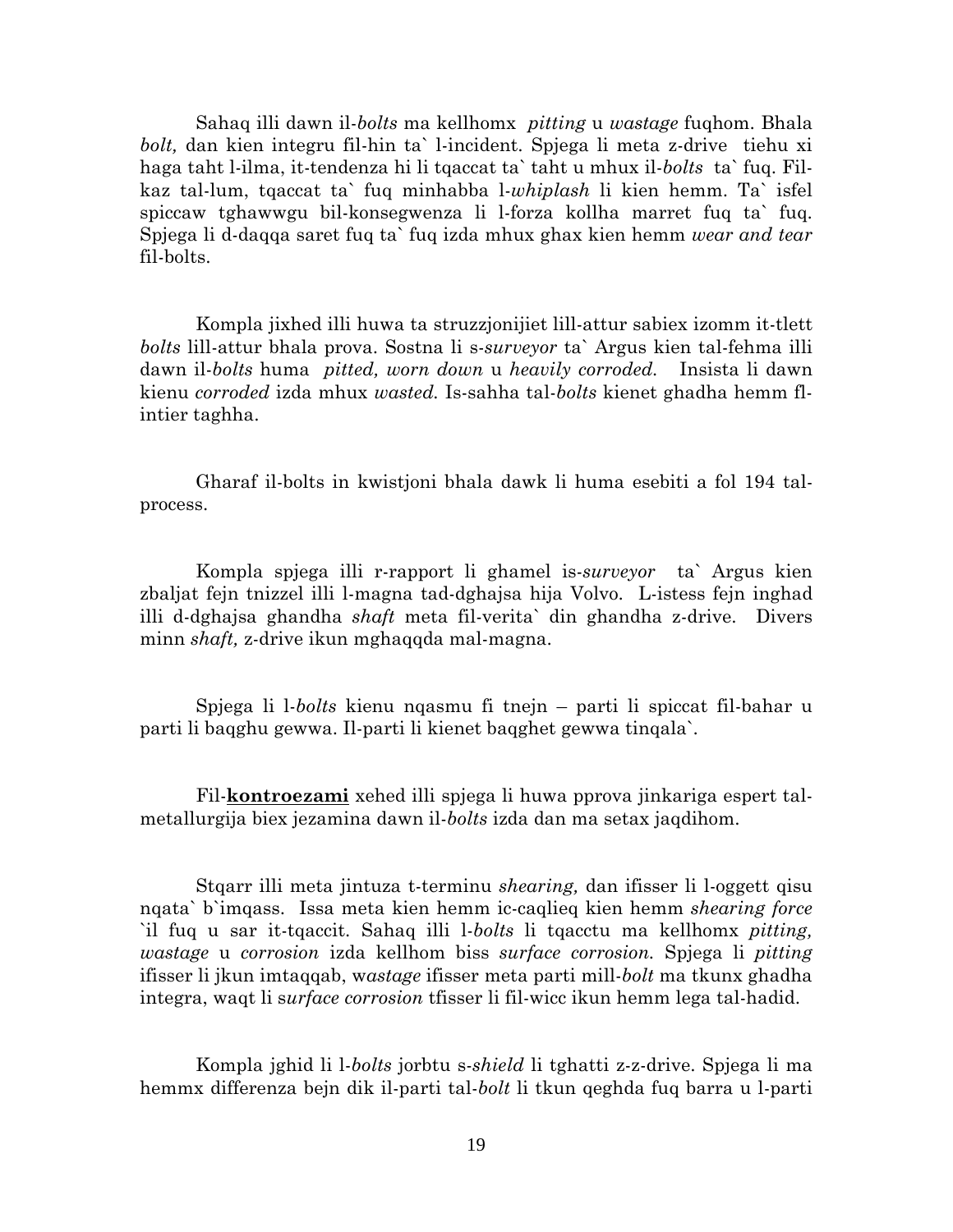tal-*bolt* li qeghda fuq gewwa. Il-kondizzjoni tat-tlett *bolts* imghawgin li baqghu fil-post kienu fl-istess stat bhal dawk ta` fuq.

Fisser illi huwa qatt ma ra d-dghajsa qabel ghamel ir-rapport tieghu.

 Sahaq illi l-bolts kellhom a *clean cut shearing* ; li kieku kien hemm *pitting* jew *wastage* ma kienx ikun hemm a *clean cut.* Din il-*clean cut shearing* kienet indikattiva tal-fatt illi l-*bolts* kellhom is-sahha originali taghhom. Is-sadid kien biss fil-wicc. Il-*bolts* huma ta` l-azzar u mhux talhadid.

 Kompla jghid illi z-z-drive ghandha *vertical shaft* u *horizontal shaft* li huma parti minnha. Il-magna li tahdem b`z-drive tkun fuq wara tal-magna.

Spjega illi ma jiftakarx fejn kienet ippozizzjonata l-magna ta` din iddghajsa partikolari. Ippreciza izda illi jekk il-magna tkun fin-nofs taddghajsa u z-z-drive tkun fuq wara, allura jkun hemm bzonn ta` *shaft* li jghaqqadhom.

 Stqarr illi jkun hemm *corrosion* minhabba kuntatt bejn l-ilma u lmetall kif ukoll ma` l-ossignu. Spjega li l-*plywood* jassorbi l-ilma u ghalhekk ikun niedi.

**Anthony Dalli** xehed illi huwa *marine engineer* u *marine surveyor.* 

Stqarr illi huwa kien ilu madwar ghoxrin sena jahdem *freelance* ma` diversi kumpanniji ta` assikurazzjoni fosthom Argus.

Muri Dok A datat 5 ta` Gunju 2012, xehed illi dak huwa *survey* li ghamel wara spezzjoni li saret fuq id-dghajsa tal-attur.

Il-magna kienet Yanmar. L-agent Malta ta` Yanmar huwa Jetglass.

Fisser illi l-magna kienet istallata taht id-*deck* ftit `il quddiem minnofs mentri z-z-drive kienet fuq in-naha ta` wara tad-dghajsa. Bejniethom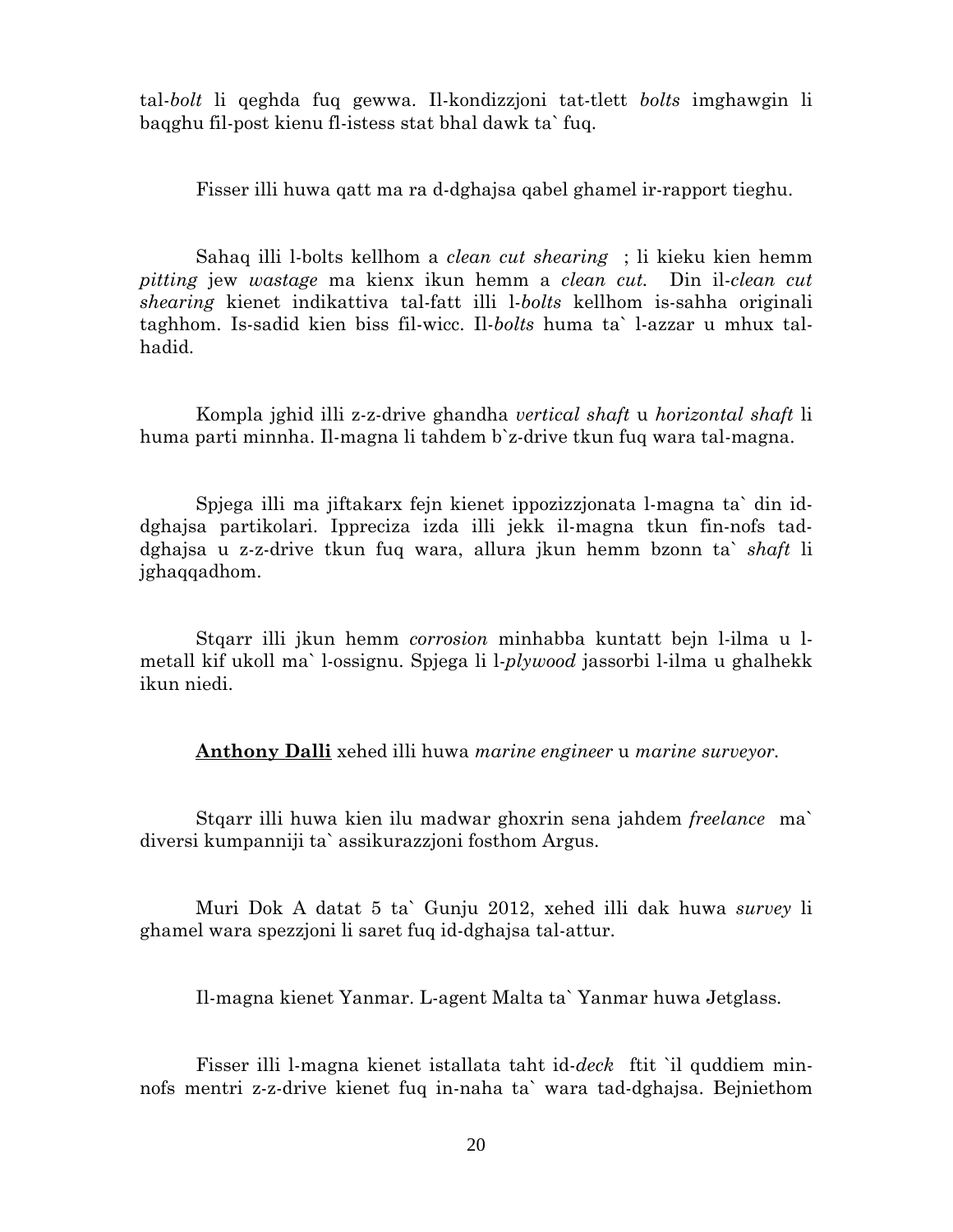kien hemm *shaft* u t-*transom shield* kienet maghquda maz-z-drive. Is-*shield*  tkun qed hemm sabiex ma jidholx ilma fuq gewwa.

 Kompla jghid li a fol 15, hemm *damage survey report* illi sar wara li lattur ghamel il-*claim.* 

Qal illi l-ispezzjoni tad-dghajsa saret ghand Jetglass.

Stqarr illi kien ra d-dghajsa darb`ohra fl-2011 wara li kellha habta zghira fejn kellha hsara fiz-z-drive u f`xi *gears*.

Rega` ra d-dghajsa t-tielet darba wara l-incident mertu ta` din ilkawza.

Qal li meta ra d-dghajsa ghand Jetglass din l-ewwel kienet armata mbaghad kienet zarmata.

Qabel ma kienet zarmata, kienet tidher il-hsara fiz-z-drive u fit*transom shield*, peress li din kienet miftuha minn quddiem b`xi 20 cm. Kien hemm hsara ohra il-*propellors*.

 Spjega li wara li d-dghajsa giet zarmata, inqalghet iz-z-drive u ghalhekk huwa seta` jara l-hsara taghha fuq barra. Iz-z-drive ghandha mekkanizmu msejjah *riverse lock* fejn meta tkun sejjer `il quddiem u tahbat, din toghla minn wara biex ma jkunx hemm il-hsara. Qal illi fil-kaz tal-lum dak li gara huwa li bid-daqqa li hadet id-dghajsa, din gholiet u rega` nizlet ; probabilment bid-daqqa li hadet, il-*bolts* ta` fuq gew *sheared.* Qal illi ra li dawn il-*bolts* kienu mimlija *corrosion.* Billi d-dghajsa gherqet, dak li seta` sehh kien *surface corrosion* izda l-*corrosion* li osserva hu sehhet tul xhur shah. Qal illi l-*corrosion* li fuqha kien qed jinsisti kienet tat-tip illi saret hsara minn gewwa fuq dawk il-*bolts.*

Ikkonferma li l-*bolts* ezebiti Dok AS huma dawk li kienu fid-dghajsa in kwistioni.

 Sostna li jidher li kien hemm *surface corrosion* apparti li kienu mikulin ukoll.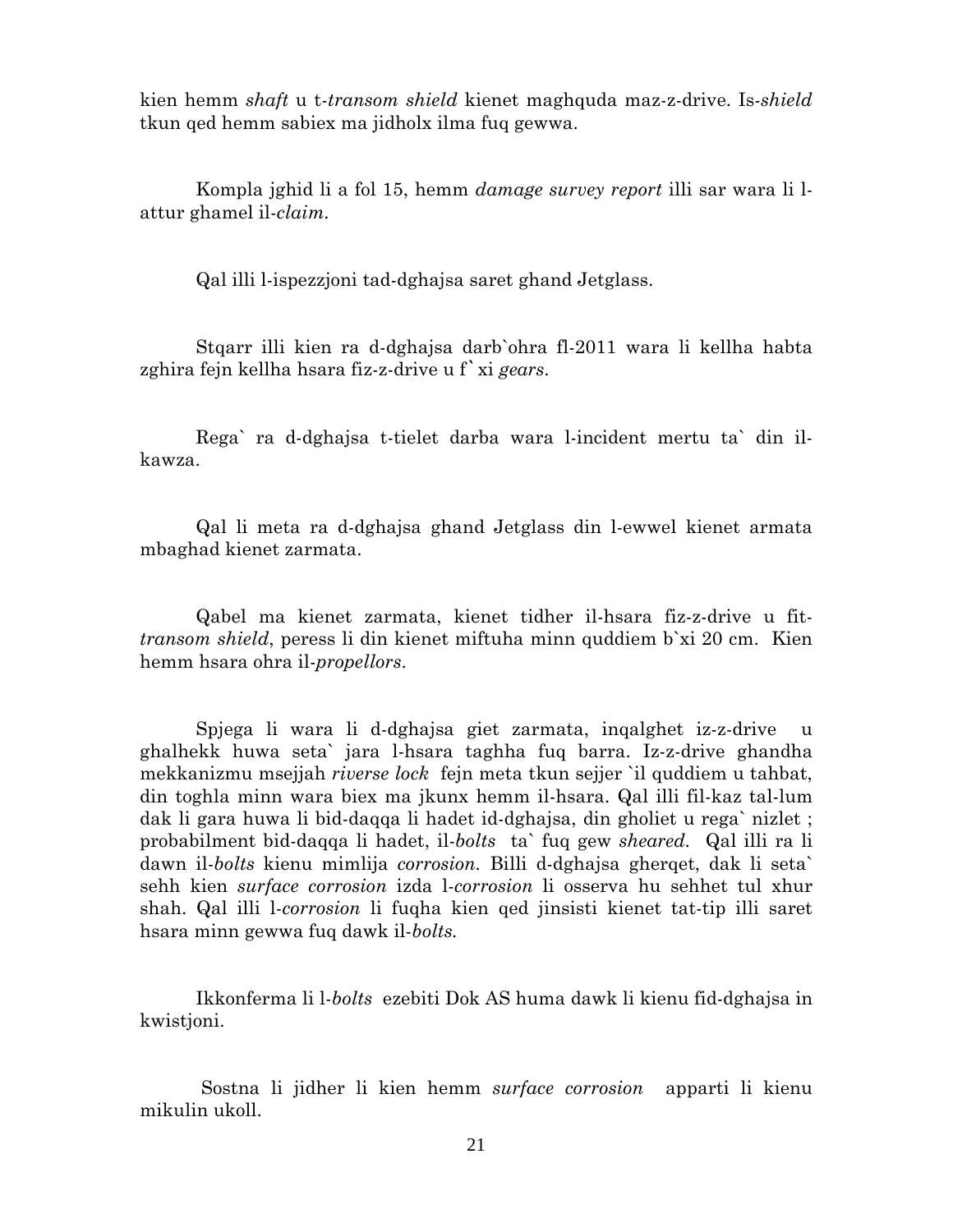Ikkonferma li fejn sar il-qtugh dan kien dritt u fejn kien hemm qtugh ma kien jidher l-ebda sadid.

Stqarr illi l-bolts kellhom jittiehdu ghal test tal-metallurgija sabiex ikun determinat ghala kienu tqacctu. Fisser illi l-bolts kienu tqacctu mit-tarf id-dejjaq filwaqt li l-parti wiesa` baqghet ingastata fid-dghajsa fit-*transom shield.* 

Xehed li l-konkluzjoni tieghu kienet li kien hemm *corrosion* u rrakkomandazzjoni tieghu kienet fis-sens illi kellhom jittiehdu ghand metallorogu ghall-ezami.

Qal illi ma jafx jekk sarx dak l-ezami partikolari.

Kompla jghid illi jkun hemm *stress fatigue* meta jittieklu l-*bolts* u mbaghad jiehdu daqqa.

Huwa sostna li fir-rapport tieghu, huwa qal li jista` jkun li l-*bolts*  marru minhabba *stress fatigue.*

Sahaq illi kieku l-*bolts* kienu ghadhom godda, l-incident ma kienx jigri.

Fil-fehma tieghu, id-daqqa u l-konsegwenzi taghha huma mputabbli ghall-istat tal-*bolts.* 

Fil-**kontroezami** kkonferma li spezzjona d-dghajsa fl-2011, fl-2012 u fl-2014.

Xehed illi fl-2011 huwa ma kienx osserva l-*bolts* peress li l-hsara kienet fil-*gears* u fil-*propellor.* Fl-2012, ghamel *evaluation survey* u ghalhekk lanqas ma sarx ezami ta` l-*bolts.* Fl-2014 sar biss esami ta` l-*bolts.* Huwa sostna li fl-2012, is-*survey* kien ukoll *condition report* li kien rikjest li jsir qabel ma saret il-polza ta` assikurazzjoni fuq id-dghajsa de qua.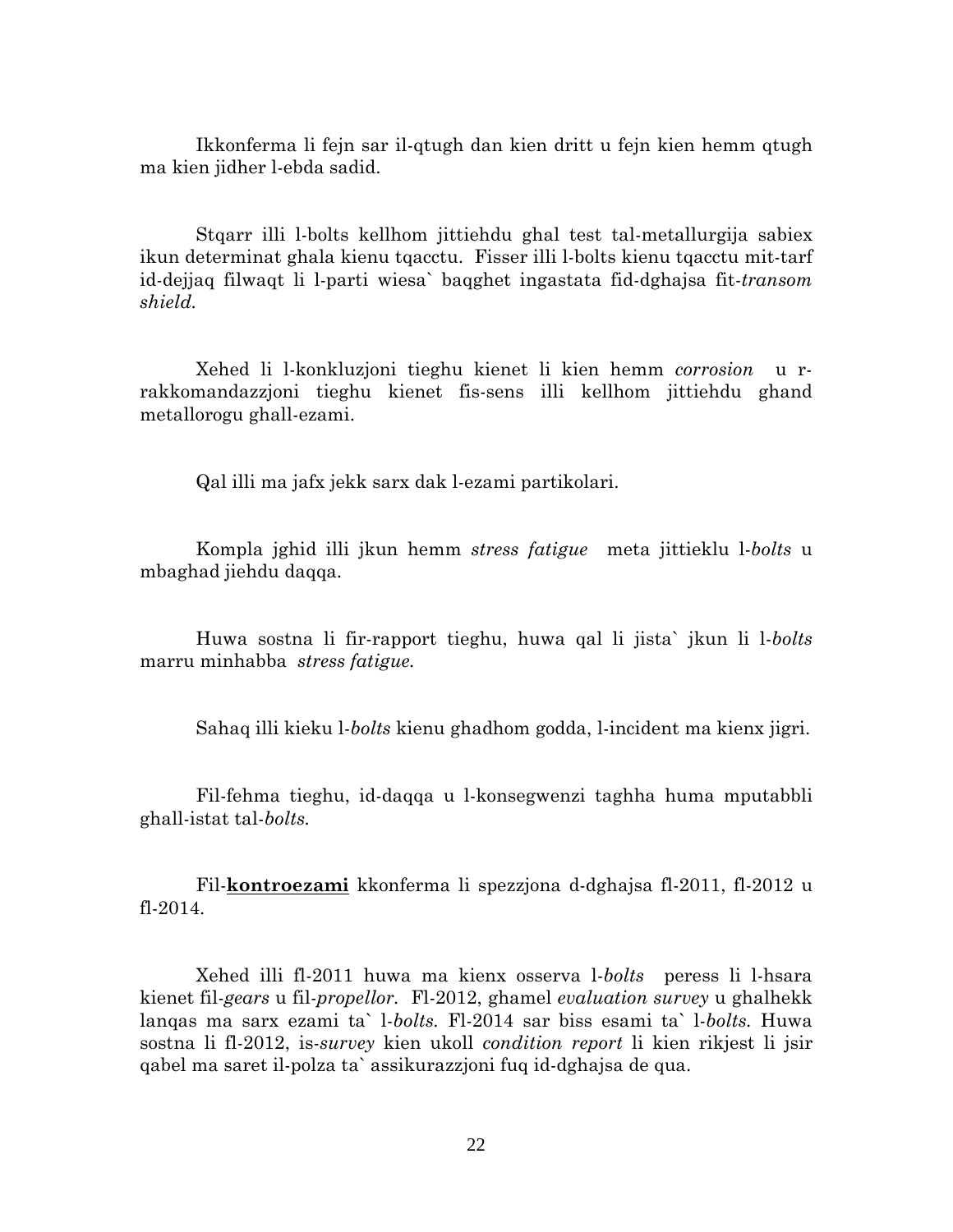Stqarr illi fir-rapport ta` l-2012, huwa kkonkluda li l-kundizzjoni taddghajsa kienet wahda tajba u tiflah ghall-bahar.

Ighid illi skont hu, il-*corrosion* sehhet bejn l-2012 sa l-2014.

Spjega li huwa ra l-*bolts* fit-*transom shield* izda osserva li kien hemm *corrosion.* Ma kienx hu li qala` l-*bolts.* Rahom maqlughin waqt din il-kawza. Il-bdil ta` l-*bolts* mhux parti mis-*servicing* normali ta` dghajsa izda jekk tkun osservata *corrosion,* ikun hemm bzonn li tigi rimedjata l-problema.

Ipprezenta ritratt ta` *bolt* li baqa` fil-post.

Qal illi nqalghu s-sitta *bolts* tad-dghajsa izda huwa ra t-tlieta biss li ngabu bhala prova fil-Qorti.

Fil-fehma tieghu kien hemm *extensive corrosion* fil-bolts li baqghu mwahhlin.

 B`riferenza ghax-xiehda tal-Ing. Cardona dwar ir-rapporti tieghu, stqarr illi fl-ahhar tar-rapport tieghu, huwa irrakomanda sabiex dawn ilboltijiet jittiehdu go laboratorju ghal test tal-metallurgija sabiex jaccerta ruhu mill-konkluzjoni tieghu illi kien hemm *extensive corrosion.* 

## **III. Dokumenti**

Fil-kors tal-gbir tal-provi, kienu prezentati diversi dokumenti, fosthom rapport teknici dwar id-daghjsa in kwistjoni.

#### **1. Ir-rapporti ta` Anthony Dalli**

## **a) Survey report datat 19 ta` Lulju 2011 (Dok JB1 a fol 126 sa 128)**

Dan ir-rapport jirrelata dwar incident precedenti u separat minn dak mertu ta` din il-kawza.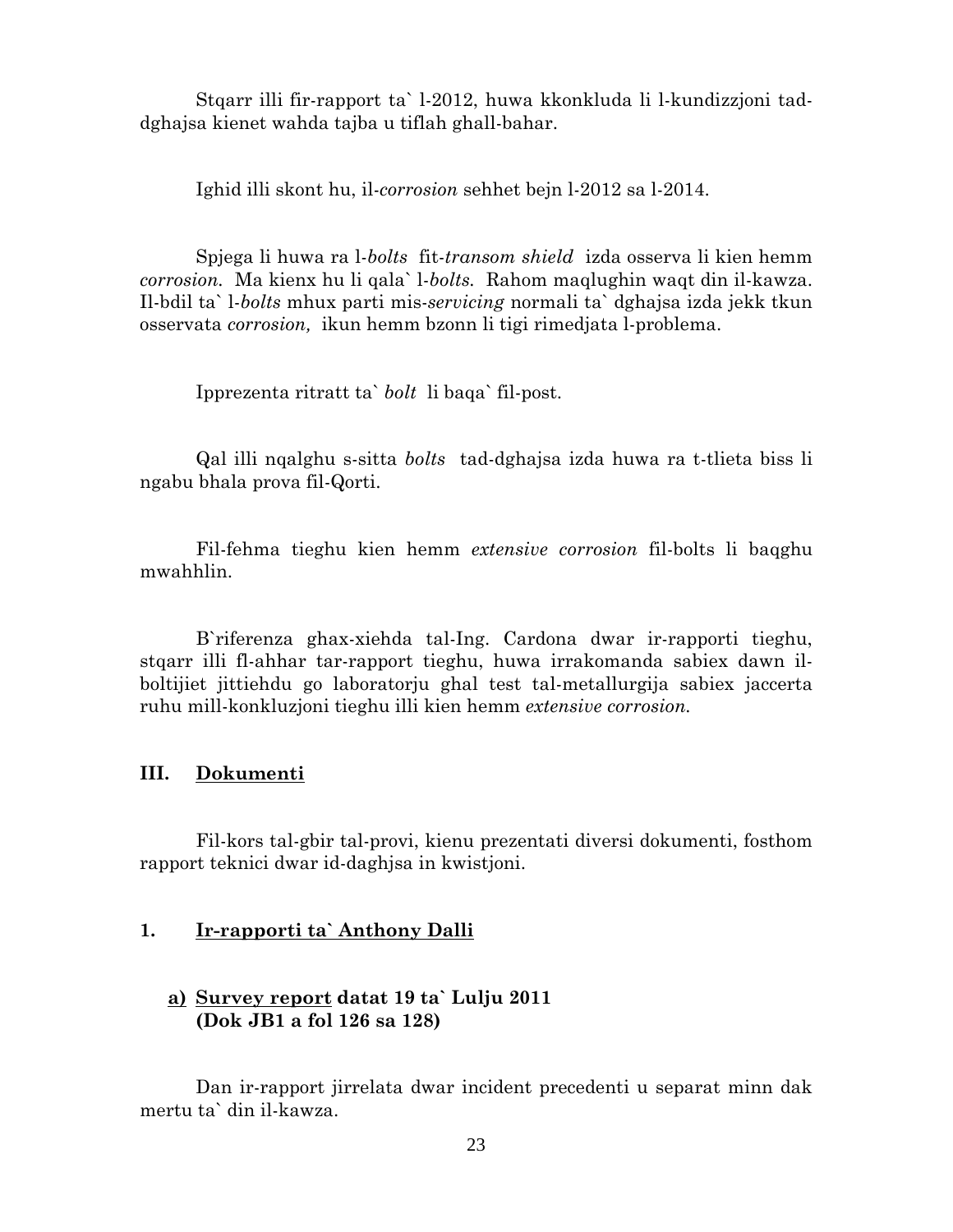Fir-rapport jinghad hekk :-

"*1. The three blades of the propeller were damaged.* 

*2. When the propeller was turned the shaft could not turn.* 

*As it was suspected that there is internal damage, the owner was informed to contact the mechanic in order to remove the "Z" drive and transport it to his workshop in order to dismantle it to ascertain the damage.* 

*…* 

*The Z Drive was dismantled and the following damage was confirmed :* 

*The gears had broken teeth. The bearing was damaged. The top housing was damaged. The lower gear case was internally damaged. The horizontal shaft was bent.* 

*…* 

*Guided by the findings, we are of the opinion that the propellers had fouled with an underlying hard object.* 

*…* 

*Thhe damaged parts to be replaced and Z drive to be assembled."* 

## **b) Condition survey report datat 5 ta` Gunju 2012 (Dok A a fol 8 sa 10 tal-process)**

F`dan ir-rapport, Anthony Dalli jghid illi :-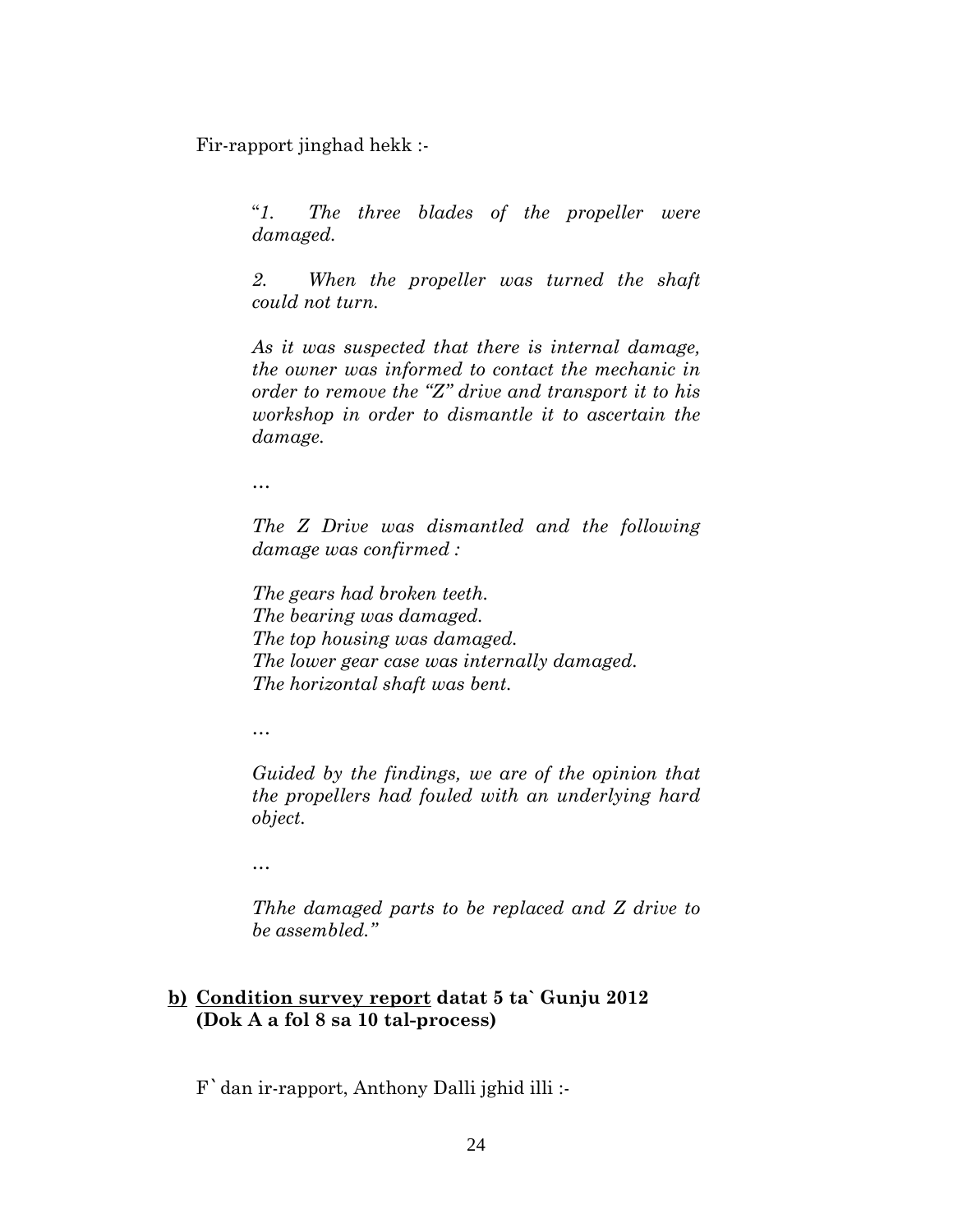"*The bottom hull was inspected and confirmed to be in good condition ….* 

*We are of the opinion that the boat is strong in construction and in a seaworthy condition. It is suitable to sail in the Maltese and Sicilian waters.* 

*…* 

*We estimate that the value of the boat in its present condition is in the region of EUR 28,666."*

## **c) Survey report datat 30 ta` Lulju 2014 (Dok D a fol 15 sa 18 u a fol 248 sa 267 tal-process)**

Saru dawn il-kostatazzjonijiet :

"*1. The "Z" drive propellers had damaged blades due to the alleged contact with an underlying hard object.* 

*2. The `Z" drive lower gear case fin was damaged during the contact.* 

*3. The transom shield was dislodged and distorted from its position (approx.. 20 mm from the top end). It was removed from its position.* 

## *Note :*

*The propellers were damaged and the lower gear case fin was also damaged with the alleged contact of the "Z" drive with the underlying hard object. Under normal circumstances, when the lower gear case or propellers of the "Z" drive come in contact with a hard object, the transom shield would not dislodge from the boat transom.* 

*In extreme circumstances, the upper yoke holding the "Z" drive to the transom shield would break, causing the stern-drive to break away from the transom shield and remain hanging on the bellows and shift cable. This abnormal situation required*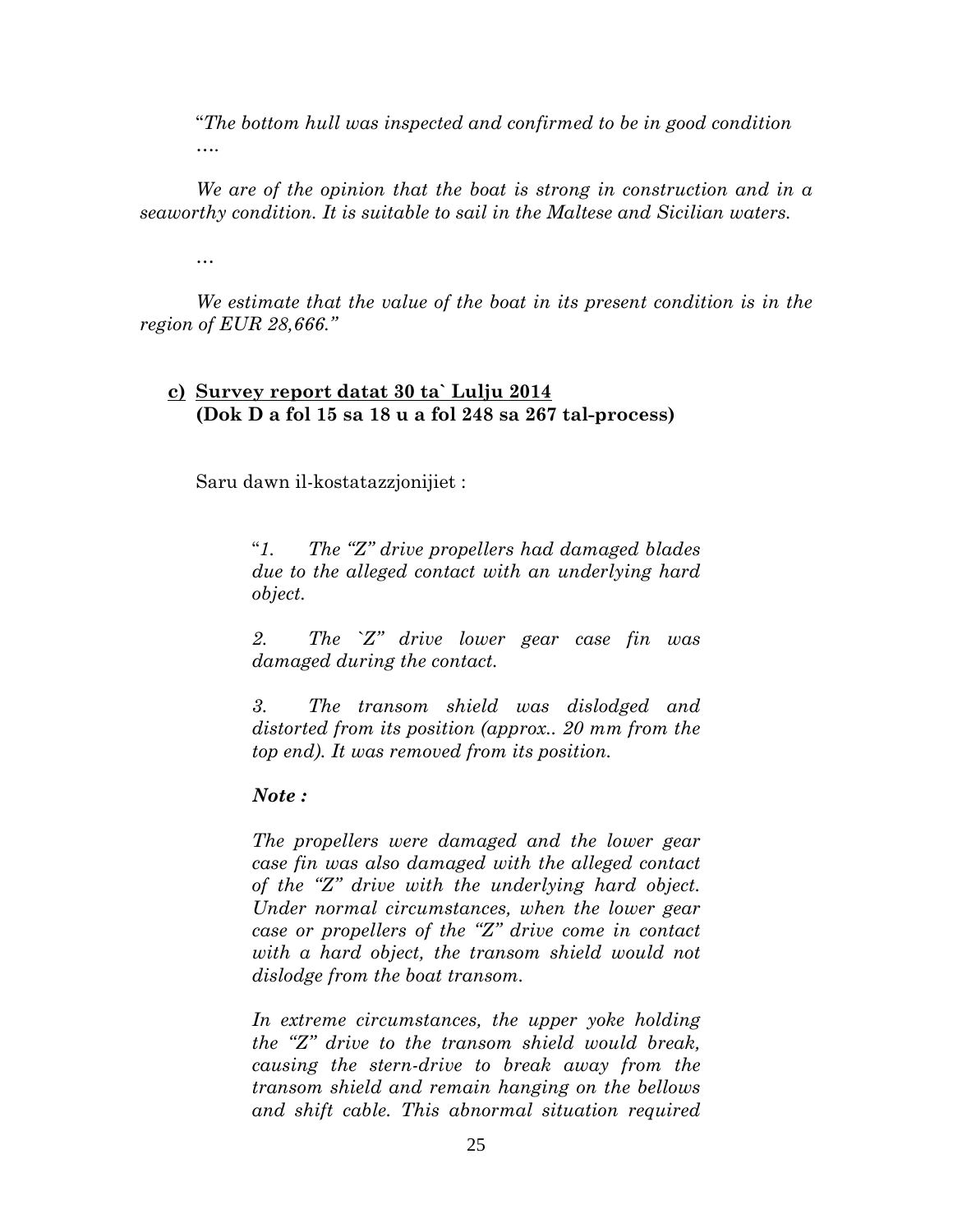*further investigation and the removal of the transom shield from the boat in order to establish the cause of the transom shield dislodgement.* 

### *Transom shield – Inspection*

*The transom shield was found dislodged and distorted from the top end. Both the sides of the transom shield had moved outwards (aft) and this movement caused water ingress in the boat.* 

*It was noted that the upper two and the PORT side middle studs were eroded and had sheared through extensive corrosion. The corrosion did not materialize in the last few months, but happened over an extensive period of time.* 

*The corrosion, which eventually eroded the studs holding the transom shield, came from sea water seeping past the rubber seal between the boat transom and the transom shield. All internal nuts holding the transom shield, including the three remaining nuts on the studs which were still holding the transom shield were found heavily rusted and corroded. The rusted condition of the nuts and studs was clearly visible from inside the boat, even before removing the transom shield.* 

*This proves the fact, that even prior to the accident, all internal holding nuts and transom shield studs had at some point been exposed to sea water ingress over an extensive period. These should have been clearly noticed by the owner during routine engine compartment inspections. If the nuts and studs holding the transom shield were in good condition, then there would not have been any water ingress from the transom shield.* 

*…* 

*We are of the opinion that what happened in this case is that when the "Z" drive fell back into the water, it naturally slammed hard against the bottom of the transom shield. This sudden and intense force, combined with the eroded condition of the upper transom shield studs, caused the top of*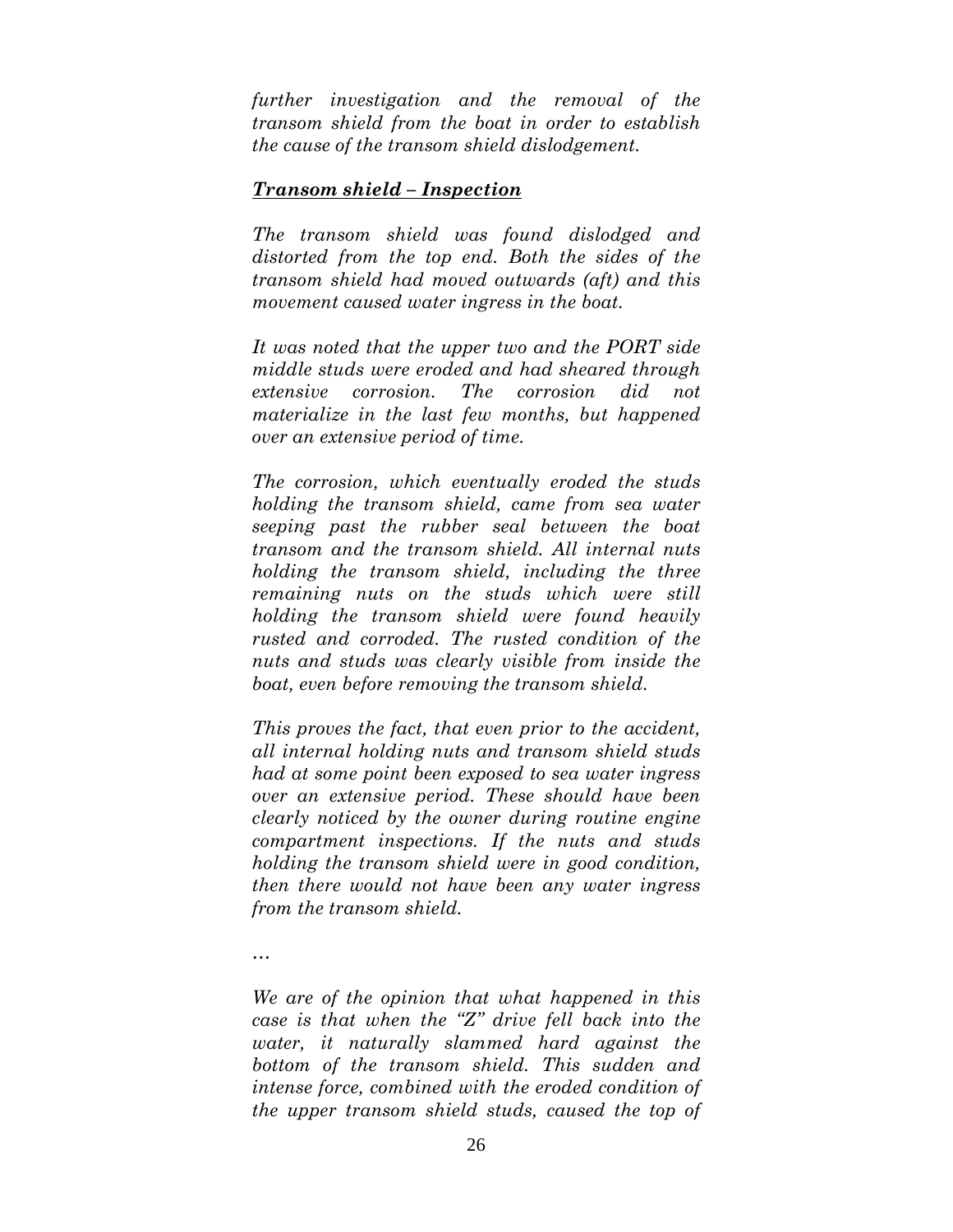*the transom shield to move outwards, causing rapid water ingress into the boat.* 

*Under normal circumstances, such event would surely not cause the transom shield to dislodge from the boat transom. This was only sustained because the three upper studs were clearly eroded prior to the accident and could not sustain the impact when the "Z" drive re-entered the water. Thorough investigation of the transom shield clearly showed that the transom shield was only held in place by the bottom two and STBD side middle studs.* 

*…* 

*If all studs were in good condition and not eroded as they were, the transom shield would have withstood the movemebt and slamming back of the "Z" drive.* 

*The top part of the transom shield would have never moved out (dislodged) unless something was wrong with the studs, which in this case, were found to be eroded and broken.* 

*In this case, only the lower two and the middle STBD side studs and nut of the transom shield prevented the "Z" drive and transom shield from falling into the sea.* 

*From the pictures attached, showing the view from the internal stern compartment, one could easily notice that the nuts were corroded. This was due to water in the compartment. A routine inspection of the compartment by the owner would have surely prompted that immediate attention to the state of the transom shield nuts and studs was required.* 

*The studs were eroded through corrosion and these sheared well before the incident. The condition of the studs and nuts clearly show that the transom shield lacked attention and most probably had never been removed from its position for studs and seal to be inspected."*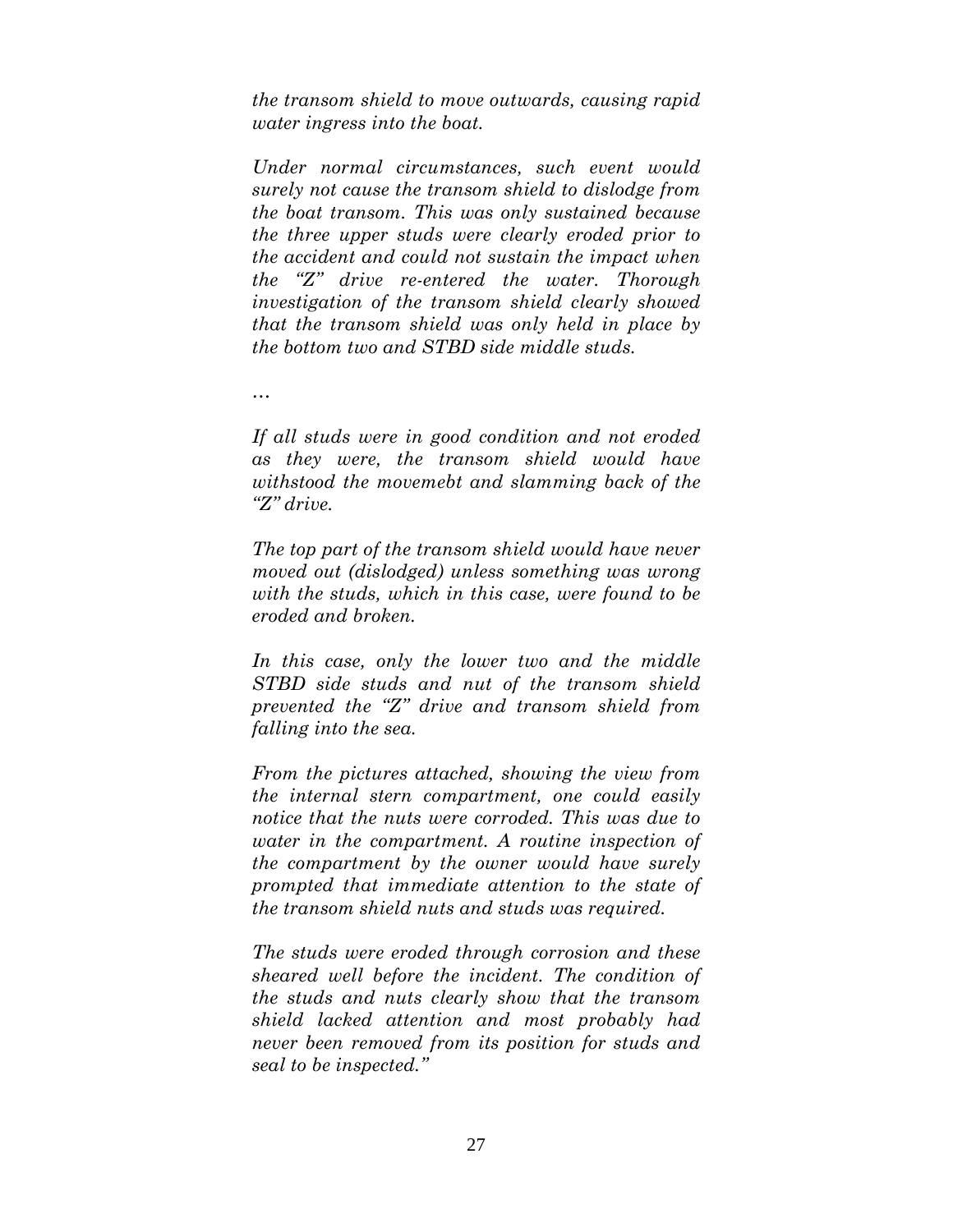*This would be further ascertained if the broken studs were to be removed from the boat transom and analysed in a metallurgy laboratory."* 

## **2. Ir-rapport tal-Ing. Paul Cardona**

Ir-rapport tal-Ing. Cardona huwa datat **10 ta` Settembru 2014.** 

Jinghad hekk :-

*"… We note that three bolts have sheared with the result of the transom shield coming off causing flooding of the vessel which resulted in the sinking.* 

*We have looked at the three bolts in question and they do not show any wastage or lacking of the material which would mean that the bolts were intact and the failure is definitely not due to a reduction in the cross section and overloading of the boat.* 

*We have also seen that the Z Drive suffered mechanical damages clearly indicating that it hit a submerged object.* 

*As discussed with Mr Albert Cardona, of Fogg Insurance, Jet Glass will now remove the three broken bolts and we would arrange for a metallurgical examination of these bolts to determine the cause of failure.* 

*It is also to be noted that due to the length of time between the date of the incident, the date of survey by the Underwriter`s Surveyor and today, the surface of these bolts has corroded."* 

**Pleasure Craft extra policy (a fol 34 sa 71 tal-process)**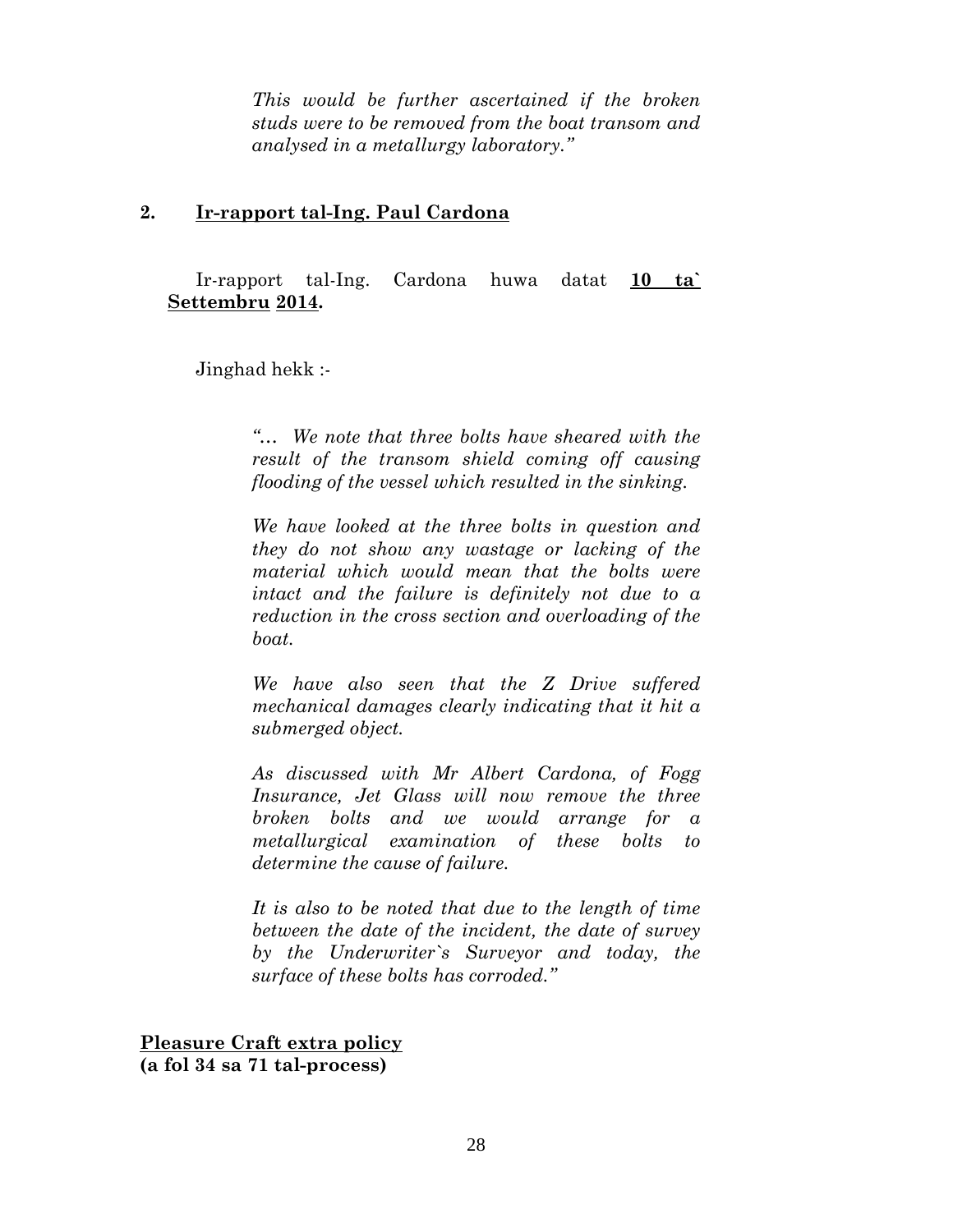Din hija l-polza ta` assikurazzjoni illi harget Argus favur l-attur firrigward tad-dghajsa in kwistjoni ghaz-zmien ta` bejn il-5 ta` Ottubru 2013 u l-4 ta` Ottubru 2014. Il-valur assikurat kien ta` EUR 29,966.00c.

Fost il-pattijiet u l-kondizzjonijiet, jirrizulta li l-polza kienet tkopri "*loss or damage directly caused by sudden and unforeseen accident including … collision, stress of weather, stranding, sinking …".* 

Skont il-polza, l-attur seta` jitlob indennizz li kien jinkludi *salvage charges, sue and labour costs, sighting costs, pollution costs, fire extinguishing appliances and safety flares.* 

Il-polza tghid ukoll :-

## *"What is the most we will pay*

*Except in respect of sue and labour costs referred to above, we will not pay more in total than the Total Sum Insured noted in the Schedule for any one claim under this Section in respect of anyone occurrence or series of occurrences originating from one event. ….We will pay for a Total Loss of your Insured Pleasure Craft and other covered property, only if the Insured Pleasure Craft is completely lost or destroyed. We will also pay for a Constructive Total Loss if the cost of recovering and repairing the Insured Pleasure Craft is greater than the amount of insurance shown for your Insured Pleasure Craft on the Schedule.* 

*Sue and labour costs covered above are payable in addition to the Total Sum Insured or any Sum Insured but the maximum sum we will pay in respect of sue and labour costs for the Insured Pleasure Craft or any part thereof arising from each separate occurrence or series of occurrences originating from one event is the Sum insured in respect of any affected item and the Total Sum Insured in the aggregate."* 

## *Exceptions*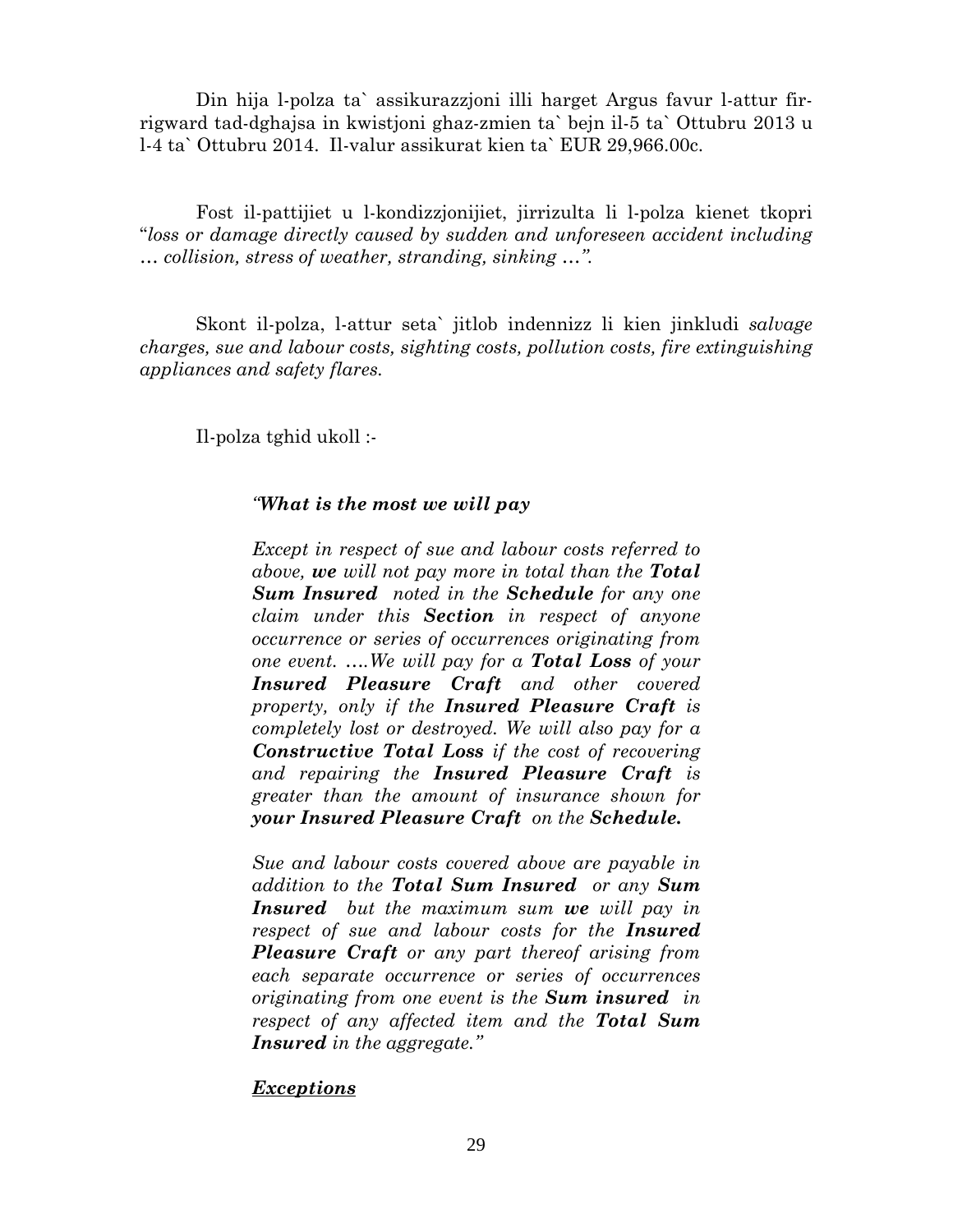*We will not pay for:-* 

*1. Loss or damage caused by wear and tear, corrosion, vermin, insects, fungus, marine life, electrolysis or osmosis, gradual deterioration, rust, dampness, normal wetting or weathering…."* 

## **IV. L-access**

Il-Qorti hadet vizjoni tad-dghajsa in kwistjoni meta ratha fil-parapett tad-dar tal-attur bl-isem "Alcazar" 30, Triq id-Dugh, Marsaskala, fil-kors ta` access illi sar fit-2 ta` Mejju 2017.

Sar dan il-verbal :-

"*Fil-parapett imsemmi, kienet osservata d-dghajsa bl-isem Rhapsody I.* 

*Il-pruwa tinsab `l gewwa u tidher il-poppa kollha.* 

*Ghar-rigward tal-poppa, il-Qorti kkoncentrat fuq issettur (illum vojt) fejn tkun solitament imwahhla z-Z Drive u rat it-toqob fejn jidhlu l-boltijiet li in segwitu jigu ssikkati bl-appoziti skorfini fuq ilgewwa tad-dghajsa.* 

*Dwar dan il-punt, il-Qorti rreferiet ghar-ritratti li kienu ttiehdu minn Anthony Dalli wara l-incident, in partikolari ritratt li juri skorfina ma` bolt minn gewwa mdawwra bis-sadid.* 

*Fuq domandi tal-Qorti, Anthony Dalli stqarr illi meta ghamel l-ewwel survey tad-dghajsa biex issir l-assikurazzjoni taghha huwa ma ghamilx ezami ta` dik il-parti tad-dghajsa. U allura ma setax jixhed dwar il-kondizzjoni tal-iskorfini.* 

*Min-naha tieghu, l-attur stqarr illi meta saret lassikurazzjoni d-dghajsa kienet fi stat tajjeb inkluza l-parti ndikata mill-Qorti.*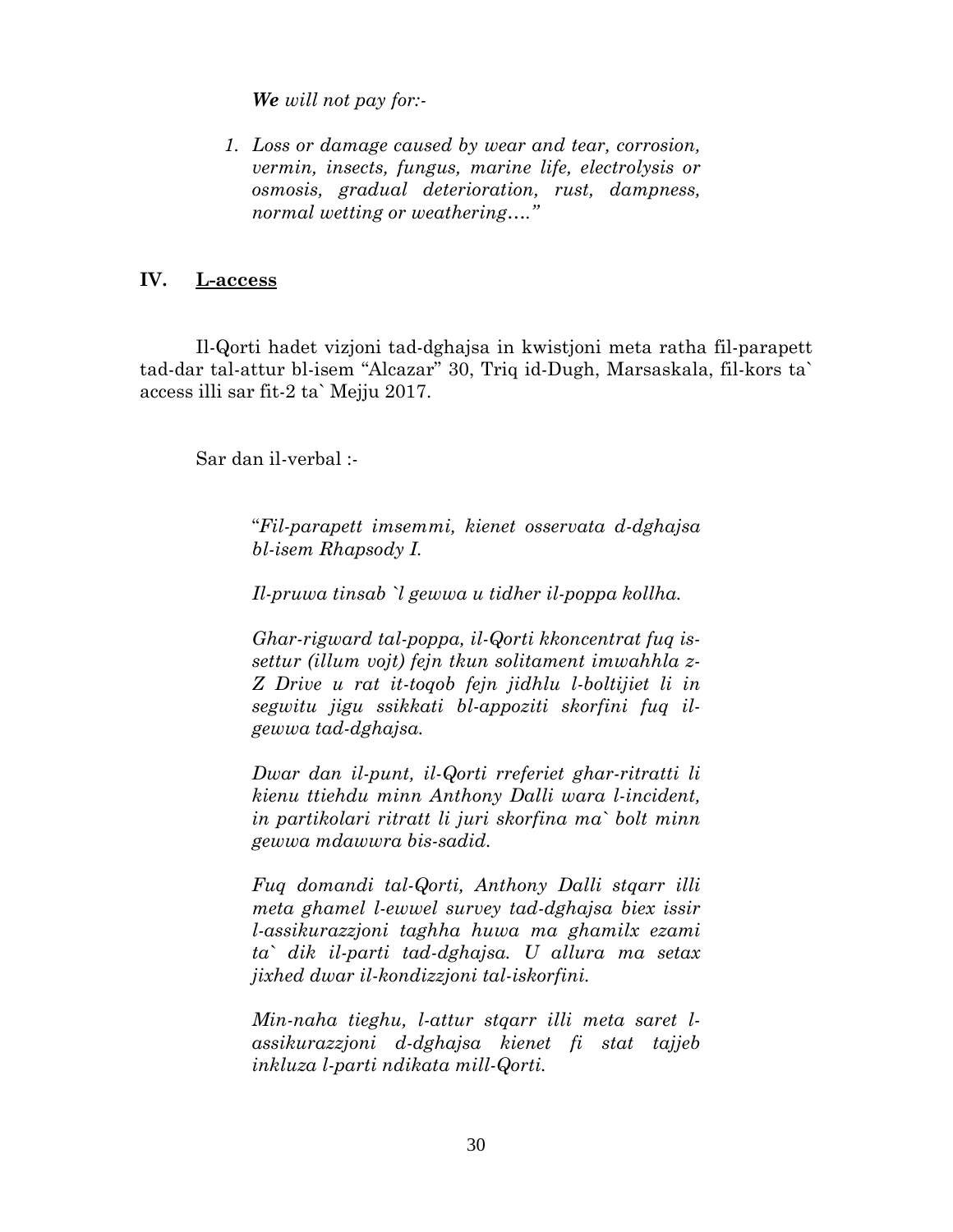*Sar ezami taz-Z Drive li jinsab maqlugh u mqieghed fl-art tal-parapett.* 

*Kienu osservati l-boltijiet ta` isfel li baqghu fil-post taghhom meta gara l-incident.* 

*Kienet ikkonstata l-kondizzjoni taghhom.* 

*Kienu osservati wkoll it-tliet siti fin-naha ta` fuq taz-Z Drive fejn kienu t-tliet boltijiet illi tqacctu blincident.* 

*Il-partijiet tal-boltijiet li tqacctu huma esebiti fl-atti tal-kawza.* 

*Il-Qorti rat il-parti ta` kull bolt imqaccat li baqghet imwahhla fil-post taghha fiz-Z Drive.* 

*Il-Qorti ghamlet tqabbil bejn il-parti tal-bolt esebit u dik il-parti li baqghet il-post, u dawn qablu, ikkostatat l-istat tal-azzar taz-zewg partijiet, u kkostatat ukoll l-istat tal-azzar tal-boltijiet ta` isfel li ma tqacctux bl-incident.* 

*Dwar ir-ritratt li ha Anthony Dalli tal-iskorfina msadda, Ing Paul Cardona ghamel osservazzjoni fis-sens illi dik l-iskorfina mhijiex ta` xi wiehed mittlett boltijiet li tqacctu ghaliex fl-incident il-boltijiet ma tqacctux mill-iskorfini li kienu qed jorbtu z-Z Drive fil-post apozitu taht il-poppa tad-dghajsa izda tqacctu mill-post fejn kienu nseriti fiz-Z Drive stess."* 

## **V. Il-fatti**

Bil-kawza tal-lum l-attur qieghed jitlob illi jigi ndennizzat u kkompensat minn Argus skont il-polza fuq riferita ghall-incident li garrbet id-dghajsa tieghu bl-isem "Rhapsody I" bhala konsegwenza tal-incident tat-8 ta` Gunju 2014.

 Mill-assjem tal-provi, ma jidhirx illi huwa kkontestat illi d-dghajsa talattur garrbet incident waqt in-navigazzjoni bejn Malta u Ghawdex meta z-zdrive tad-dghajsa habat ma` oggett li kien fil-bahar. Konsegwenza tal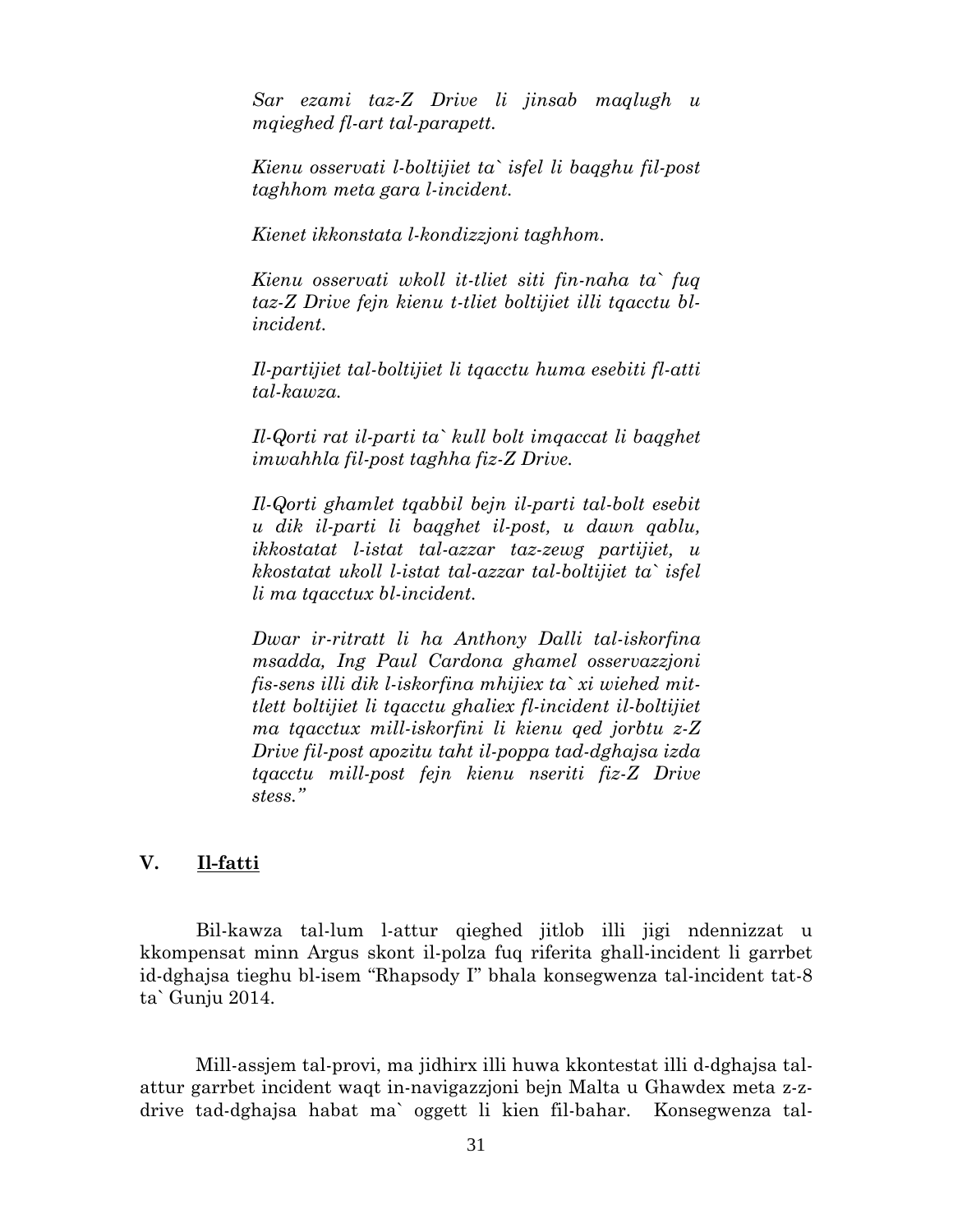impatt, iz-drive hareg barra mill-ilma u meta rega` nizel lura fl-ilma, nizel b`forza qawwija ghax kellu l-*propellers* ghaddejjin bis-sahha kollha taghhom. Xhin nizel b`daqstant qawwa, tqacctu tlett boltijiet li jorbtu t-*transom shield*  mad-dghajsa u bil-konsegwenza li beda diehel kwantita` ta` ilma fid-dghajsa b`mod u manjiera din spiccat gherqet fejn l-*islipway* fil-port ta` Mgarr, Ghawdex, wara li l-attur ghamel l-almu tieghu biex iwassal id-dghajsa lejn dak il-port wara li kien sehh l-incident.

 Irrizulta li d-dghajsa ttellghet mill-bahar bl-ghajnuna ta` xi bughadassa li marru fis-sit fejn gherqet id-dghajsa biex jaghtu assistenza. Lattur ghabba d-dghajsa fuq il-karru taghha u ttiehdet lejn Malta b`wiehed mill-vapuri tal-Gozo Channel Line. L-ghada l-attur mar ghand Argus fejn ghamel claim (fol 72 sa fol 74) sabiex jigi ndennizzat. Min-naha taghha, Argus tat struzzjonijiet lill-attur sabiex jiehdu d-dghjajsa ghand Jetglass Limited u hekk sar.

Irrizulta li Jetglass Limited battle il-magna tad-dghajsa mill-ilma u salvat il-magna. Imbaghad sar survey minn Anthony Dalli, ghal Argus.

Wara li ghamlet l-accertamenti taghha, Argus accettat li thallas lillattur parti biss mill-hsara li garrab peress illi kienet tal-fehma li l-unika hsara li sehhet kagun tal-impatt tad-dghajsa mal-oggett fil-bahar kienet dik li kien hemm fiz-Z-drive. Ma accettatx li thallas tal-hsara l-ohra, partikolari fit-*transom shield*, ghaliex ikkonkludiet li dik il-hsara ma kenitx *an insured event* jew *an insured peril* peress illi dik il-hsara ma kenitx dovuta gha;; impatt izda kienet imputabbli ghal nuqqas ta` manutensjoni da parti talattur tal-bolts li kienu qeghdin iservu bhala rbit.

Il-konkluzjonijiet tal-assikurazzjoni konvenuta kienu rigettati millattur anke fuq l-iskorta tal-fehmiet espresso mill-konsulent tieghu *ex parte* l-Ing. Paul Cardona.

Ghalhekk saret din il-kawza.

## **VI. Il-posizzjoni tal-assikurazzjoni konvenuta**

 Il-polza de qua kienet taghti indennizz wara incidenti imprevisti fuq ilbahar li jwasslu anke ghal gharqa ta` opra tal-bahar.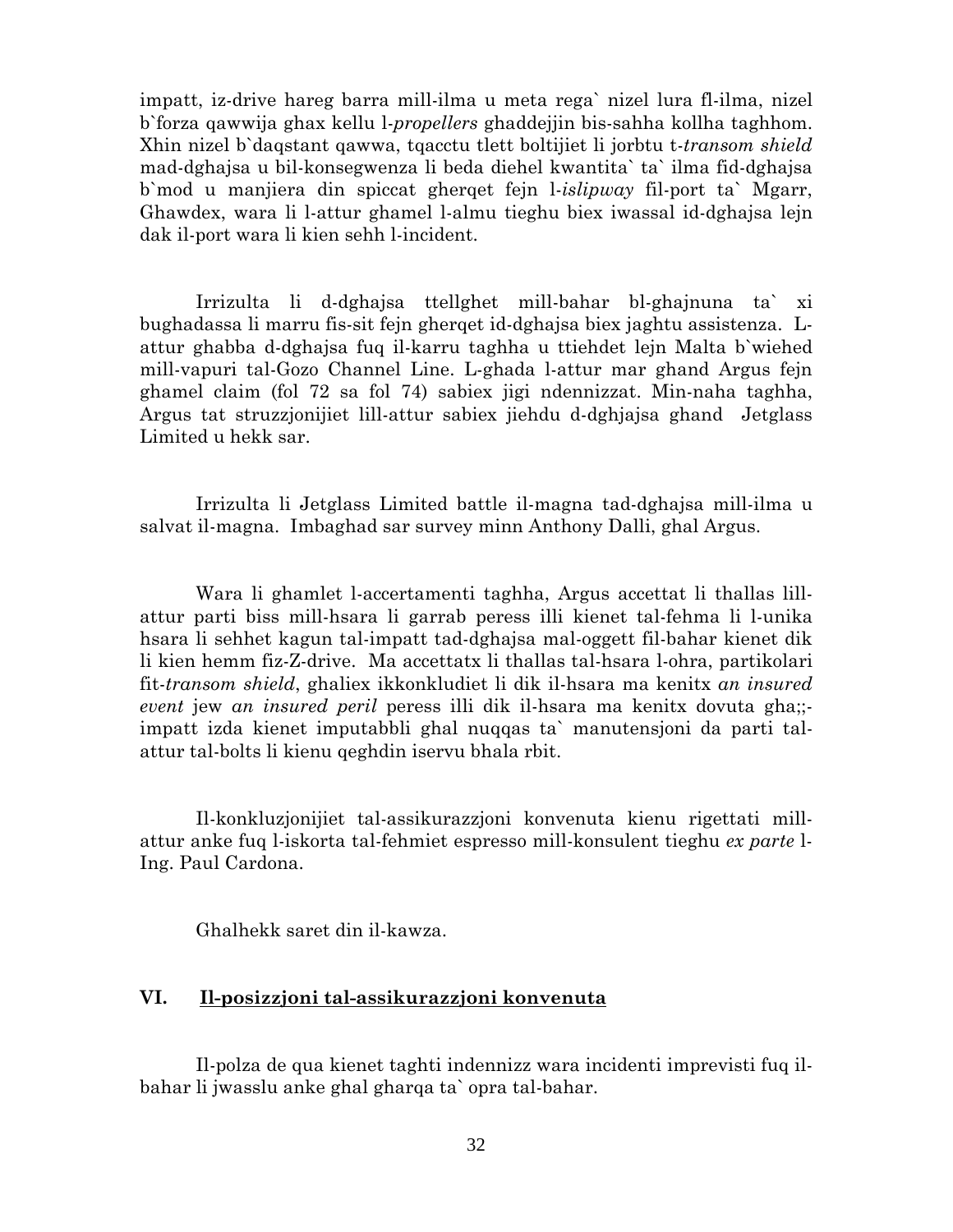Fil-kaz tal-lum, ma hemmx qbil bejn il-partijiet dwar liema hsara Argus kienet obbligata taghti kopertura skont il-polza.

 Argus tikkontendi illi tenut kont tal-fatti u cirkostanzi tal-kaz hija kellha taghti indennizz biss ghall-hsara li garrab iz-z-drive tad-dghajsa u ma kenitx obbligata taghti risarciment ghall-hsara li garrbet id-dghajsa blgharqa taghha. Argus tikkontendi illi kieku l-boltijiet li jorbtu t-*transom shield* ma kienux bis-sadid u *corroded,* il-boltijiet ma kinux jitqacctu blimpatt tad-dghajsa mal-oggett fil-bahar.

Il-Qorti taghmel riferenza ghal ittra datata 8 ta` Awissu 2014 li minghajr pregudizzju baghtet Argus lill-attur fejn jinghad illi skont hi, ilkawza ta` l-incident kienet dovuta ghall-fatt illi whud mill-studs li jzommu it*transom shield* kienu *corroded* u ma kinux fi stat ta` tajjeb ta` manutensjoni. Jinghad hekk fl-ittra :-

> *"During the survey and investigations carried out on the boat, it results that the transom shield was found dislodged and distorted from the top end. Both sides of the transom shield had moved outwards (aft) and this movement had caused water ingress in the boat. It was noted that the upper two and the PORT side middle studs were eroded and had sheared through excessive corrosion. The corrosion did not materialize in the last few months, but happened over an extensive period of time.*

> *We are of the opinion that what happened is that when the "Z" drive fell back into the water, it naturally slammed hard against the bottom of the transom shield. This sudden and intense force, combined with the eroded condition of the upper transom shield studs, caused the top of the transom shield to move outwards, causing the rapid water ingress into the boat.*

> *If all the studs were in good condition and not eroded as they were, the transom shield would have withstood the movement and slamming back of the "Z" drive.*

> *For the reasons above which results from the thorough investigation, the only costs of repairs recoverable under the Pleasure craft Policy of*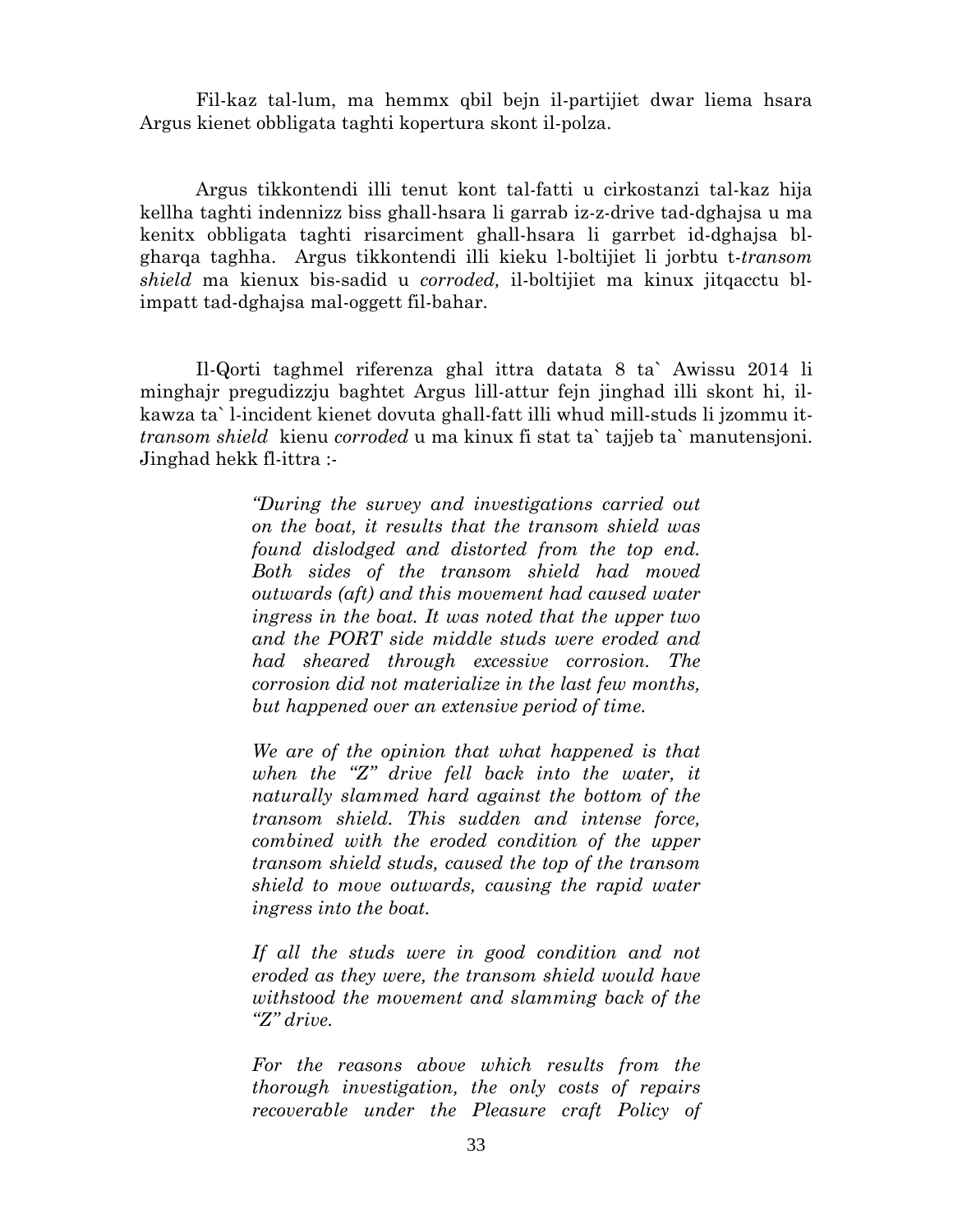*insurance will be the damages sustained to the propellers and the lower part of the gear case of the "Z" drive."* (fol 11 u fol 210).

 Il-kontenut ta` din l-ittra jaqbel kemm ma` dak li sostna s-surveyor Anthony Dalli fir-rapport tieghu datat 30 ta` Lulju 2014 kif ukoll max-xiehda *in estenso* moghtija minn Anthony Farrugia li kien tal-fehma illi l-incident ma kienx isehh b`mod daqstant drastiku li kieku l-boltijiet kienu fi stat tajjeb ta` manutenzjoni u mhux *corroded* li effettivament sab illi kienu.

Argus tinsisti li ma hemm l-ebda ness ta` kawzalita` bejn l-*insured event* u l-hsara sofferta fit-*transom shield*, ghaliex din il-hsara kienet imputabbli unikament ghan-nuqqas ta` manutensjoni da parti tal-attur.

Argus issostni l-posizzjoni taghha b`riferenza ghall-*policy exclusions* li huma relatati specifikament ma` *wear and tear, corrosion, gradual deterioration, and rust.* 

 Min-naha tieghu, l-attur jikkontesta l-konkluzjonijiet tal-kontroparti u jinsisti li l-boltijiet kienu fi stat ta` sahha tajba.

#### **VII. L-ewwel talba**

## **1. Il-polza ta` assikurazzjoni**

Il-polza ta` assikurazzjoni tohloq relazzjoni bilaterali bejn il-kontraenti fejn in konsiderazzjoni tal-hlas ta` premium mill-assikurat lis-socjeta` assikuratrici, din tal-ahhar tintrabat li tindennizza lill-assikurat taghha fleventwalita` li dan isofri xi telf bhala risultat ta` riskju li jkun kopert bilpolza.

L-element principali ta` dan it-tip ta` kuntratt huwa r-riskju liema riskju tassumieh s-socjeta` assikuratrici.

F`dan is-sens ghalhekk dan huwa kuntratt bilaterali b`titolu oneruz in kwantu l-kontraenti jirregolaw l-obbligazzjonijiet ta` bejniethom billi bil-hlas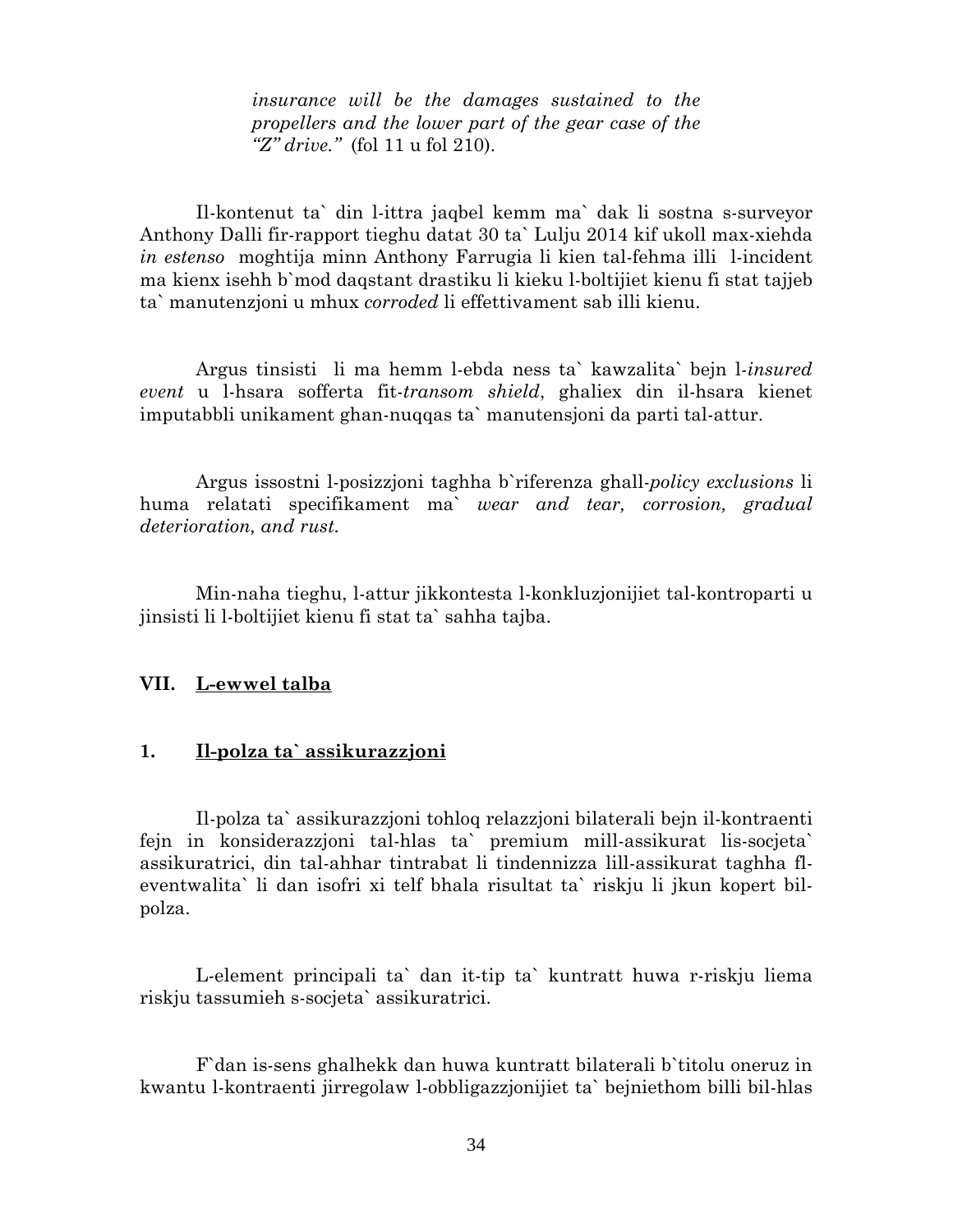tal-premium da parti tal-assikurat tiskatta l-obbligazzjoni ta` l-indennizz da parti tas-socjeta` assikuratrici.

### **2. Il-kawza prossima**

 L-awtur **John Birds** fil-ktieb tieghu "**Modern Insurance Law**" [Second Edition] Pag.185 ighid hekk :-

*"It is not sufficient in order that an insured should recover for a loss that the loss falls within the cover provided as a matter of construction or definition. He must also show that the loss was proximately caused by an insured peril. The proximate cause does not, however, mean the last cause but the effective or dominant or real cause. Working out what is the proximate cause in any situation is strictly a question of fact."* 

**E.R. Hardy Ivamy fil-General Principles of Insurance** [4<sup>th</sup> Edition, 1979] Pg.415-416 ighid :-

*"Where the peril insured against though undoubtedly causing the loss is preceded in point of time by an excepted cause there is no loss within the meaning of the policy if the excepted cause can be regarded as the proximate cause. If the peril insured against is the reasonable and probable consequence, directly and naturally resulting in the ordinary cause of events from the excepted cause, the excepted cause is the cause of the loss within the meaning of the policy since there is no break in the sequence of clauses and the relation of cause and effect between the excepted cause and the loss is therefore established. It is not necessary for the excepted cause to remain in operation down to the loss ; it is sufficient that it has started the chain of circumstances leading to the loss. The whole circumstances beginning from the excepted clause constitute one accident ; the intervention of the peril insured against is merely the natural and probable consequence of the excepted cause."* 

Dan premess, u qabel ma tqis il-kwistjoni tal-istat tal-boltijiet, il-Qorti sejra taghmel riferenza ghall-argumenti li ressaq l-attur fin-nota ta` sottomissjonijiet tieghu.

L-attur jikkontendi illi fid-dritt assikurattiv, il-principji ewlenin jingabru filli :-

1. sabiex jigi stabbilit jekk il-hsara mgarrba hijiex koperta bil-polza jew le, wiehed ghandu jhares lejn il-kawza l-aktar prossima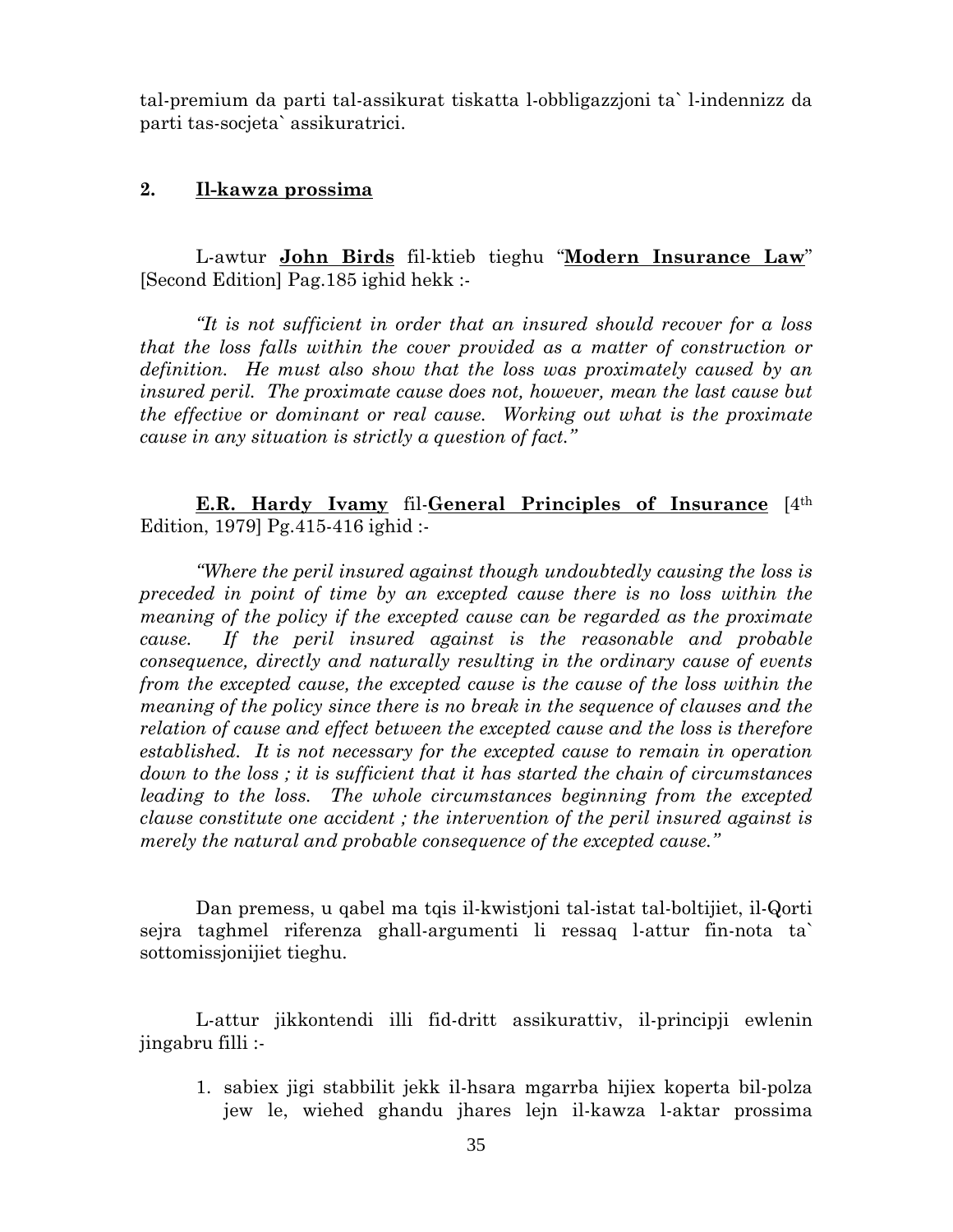(immedjata) li wasslet ghal hsara/incident u dan in omagg ghal principju : *causa proxima non remota spectator* ;

- 2. l-oneru tal-prova li r-riskju assigurat, jew il-kawza tat-telf, huwa tassew riskju/kawza eskluza kif patwit fil-polza jaqa` proprju fuq lassiguratur li jqajjem l-eskluzjoni favur tieghu ;
- 3. huwa pacifiku li l-istess assiguratur ma jistax jinheba wara leskluszjoni biex jezimi ruhu mill-obbligi u r-responsabilitajiet tieghu taht il-polza.

Fl-isfond ta` dawn il-principji, l-attur jikkontendi illi fil-kaz tal-lum ilkawza l-aktar prossima li tat lok ghall-incident kienet il-forza qawwija talimpatt taz-z-drive meta dan laqat oggett fil-bahar b`konsegwenza ta` liema hareg mill-ilma u rega` nizel `l isfel b`velocita` tant qawwija li ghawweg u qata` l-boltijiet tar-*ransom shield.*

Skont l-attur, mhuwiex necessarju li din il-Qorti toqghod tezamina kawzi ohra aktar remoti li setghu taw lok ghall-incident.

Il-Qorti hija tal-fehma illi ghalkemm li l-incident sehh ghaliex iz-zdrive laqtet oggett fil-bahar, saru argument fis-sens illi l-istess incident ma kienx igib mieghu konsegwenzi tant drastic u gravi bhalma gara fil-kaz tallum li kieku l-boltijiet kienu fi stat tajjeb ta` manutensjoni.

Ghalhekk ghal din il-Qorti, l-istat u l-kondizzjoni tad-dghajsa, b`mod partikolari tal-boltijiet, ma jirraffigurawx ruhhom ma` kawza remota li setghet tat lok ghall-incident, izda ghal kawza prossima li seta` tat lok ghallistess incident.

Huwa fatt accertat u ppruvat illi ghax tqacctu t-tlett boltijiet beda diehel l-ilma fid-dghajsa bir-rizultat li din spiccat mgharrqa.

Ghalhekk il-Qorti tqis li l-konsiderazzjoni tal-qaghda tad-dghajsa, b`mod partikolari tat-tliet boltijiet, huwa fattur rilevanti fl-accertament talkawza prossima.

## **3. Stat u kondizzjoni tad-dghajsa**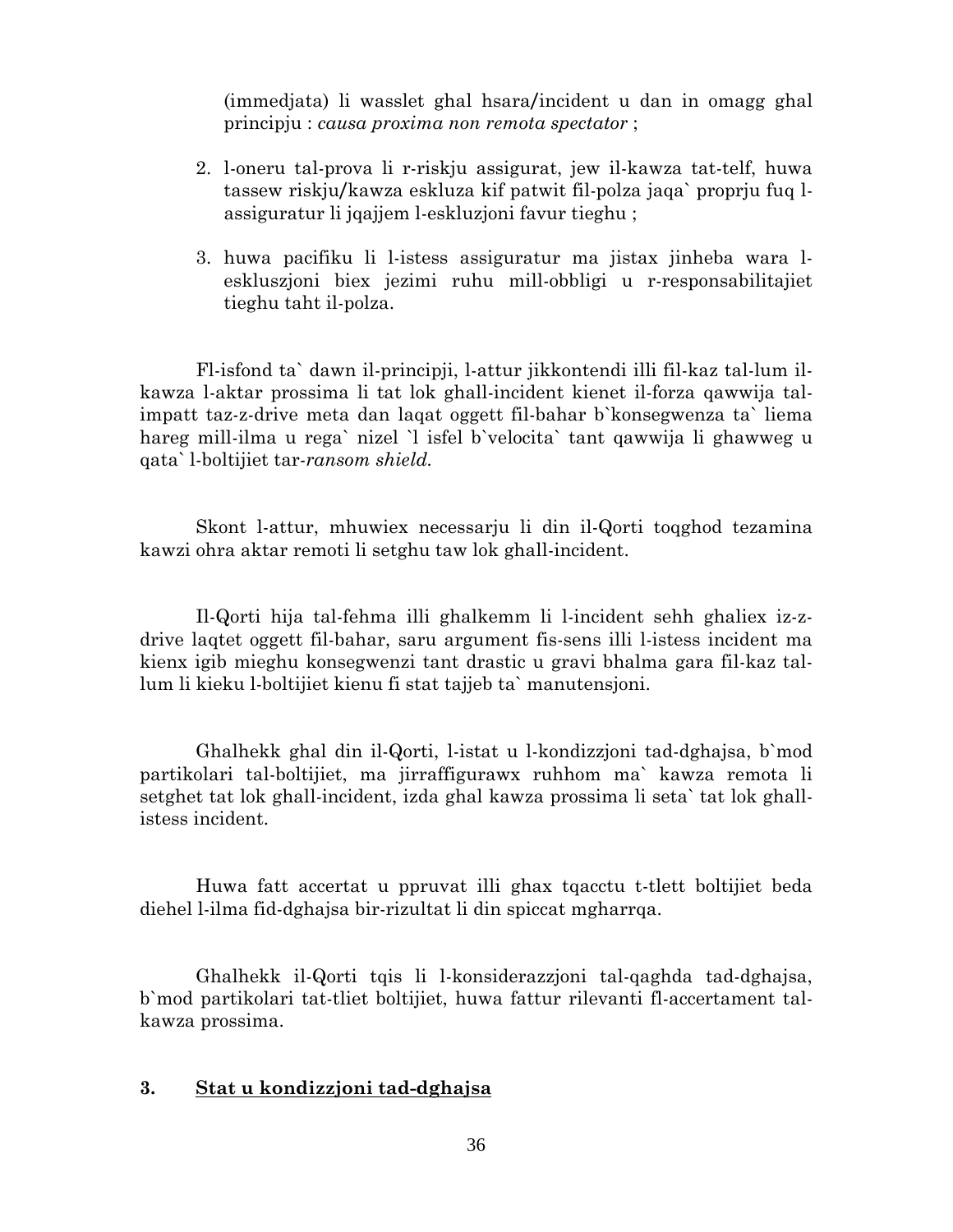L-attur jikkontendi li l-kundizzjoni tad-dghajsa kienet giet kostatata minn spezzjoni li ghamel is-surveyor Anthony Dalli f`zewg okkazjonijiet qabel l-incident. Ighid illi f`ebda rapport minn dawn, ma kien notat jew indikat li kien hemm xi dhul ta` ilma fid-dghajsa jew li l-boltijiet in kwistjoni kellhom problemi ta` deterjorazzjoni jew ta` sadid.

Il-Qorti ma tarax li ghandha taghti piz probatorju determinanti lizzewg *surveys* datati 19 ta` Lulju 2011 u 5 ta` Gunju 2012 ghall-fini talincident in esami.

Apparti t-trapass taz-zmien li ghadda bejn id-data tas-surveys, Anthonby Dalli stess jaccetta illi meta huwa ghamel dawk is-*surveys* huwa kien qed jiccekkja dwar aspetti ohra li ghandhom x` jaqsmu mal-vijabbilita` u kondizzjoni ta` d-dghajsa, u ma kienx esamina, u allura ma kienx ta importanza ghall-istat li kienu jinsabu fihom il-boltijiet partikolari.

#### **4. Stat u kondizzjoni tal-boltijiet**

Il-Qorti gharblet il-provi li ressqu z-zewg partijiet dwar l-istat u lkondizzjoni tal-boltijiet.

Irrizulta li t-*transom shield* kienet imwahhla maz-Z Drive b`sitt boltijiet.

Irrizulta li meta z-Z Drive qalghet id-daqqa taht il-bahar, tlieta minn dawn il-boltijiet inqasmu u spiccaw bicca mwahhlin mat-*transom shield* u bicca ohra mwahhlin fid-dghajsa.

#### **5. Il-provi tas-socjeta` konvenuta**

Argus toqghod fuq ix-xiehda ta` Anthony Dalli u ta` Anthony Farrugia.

**Ghal din il-Qorti, ix-xiehda ta` Anthony Dalli u r-rapport tieghu ta` wara l-incident ma jammontawx ghal prova konklussiva illi lboltijiet kienu imsadda u** *corroded* **b`tali mod li minhabba dan tqacctu bl-impatt tad-dghajsa mal-oggett fil-bahar.**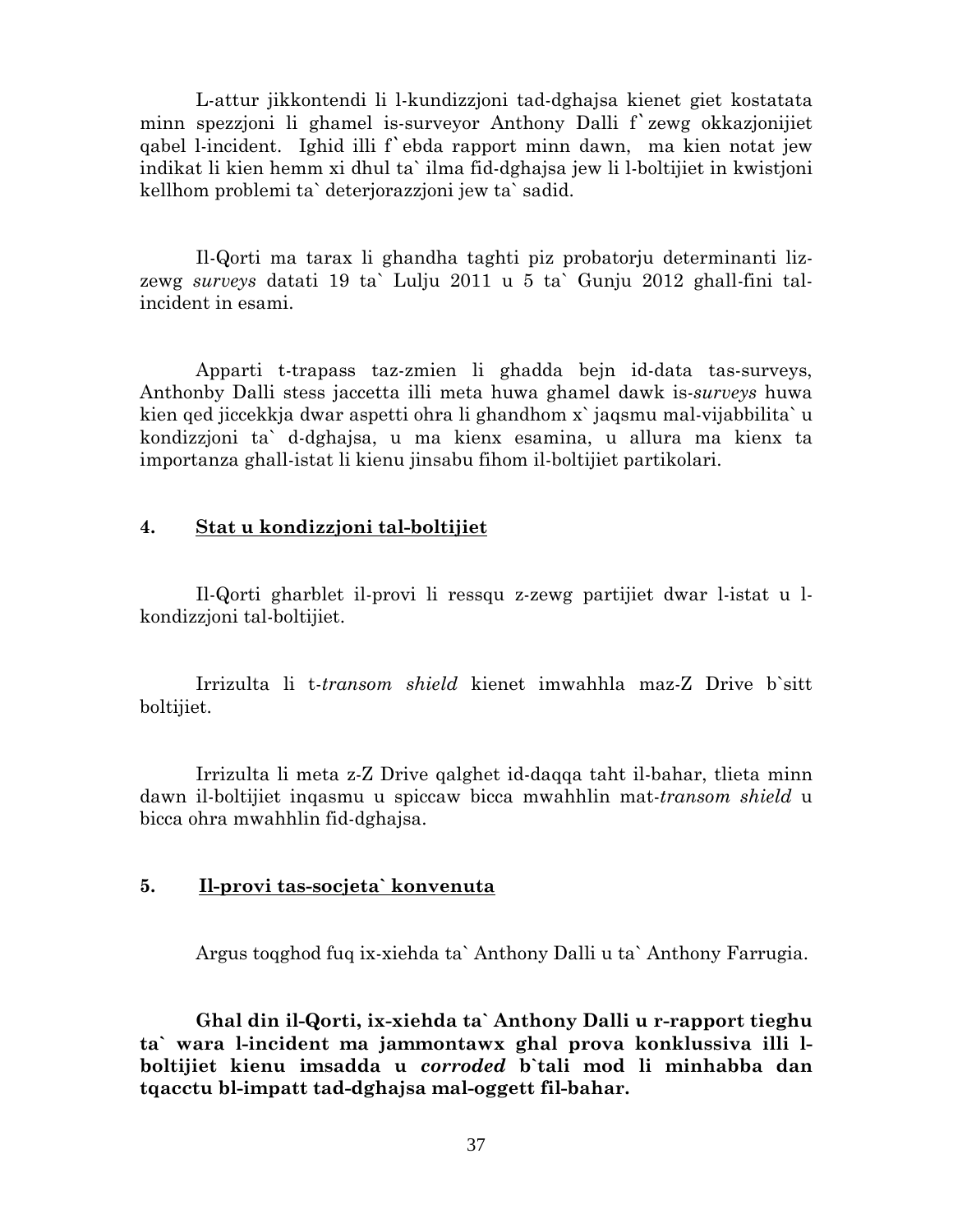Anthony Dalli jaccetta bhala fatt illi wara l-incident ma kienx ezamina l-partijiet tal-boltijiet li baqghu mwahhla, u li kien wasal ghallkonkluzjonijiet tieghu *de visu* u mir-ritratti li kien ha ta` l-boltijiet hekk kif kienu mwahhla fid-dghajsa.

Anthony Dalli jaccetta li ra l-boltijiet biss fil-pendenza ta` din il-kawza, wara li kienu esebiti mill-attur.

Mistoqsi mill-qorti dwar x` tip ta` *corrosion* osserva, Anthony Dalli wiegeb illi fil-fehma tieghu dak li kien qed jara ma kinitx semplici *surface corrosion.* Meta kien rinfaccjat bil-fatt li kien hemm partijiet fejn il-boltijiet kien jidhru bojod jew grizi, huwa wiegeb illi f`dawk ma tantx kien hemm *corrosion* anzi addirittura kienu ghadhom intatti.

Apparti dan kollu, Anthony Dalli fil-kors tax-xiehda tieghu jistqarr illi huwa rrakkomanda fir-rapport tieghu illi l-boltijiet ghandhom jittiehdu go laboratorju tal-metallurgija sabiex isir esami tal-istat u kondizzjoni taghhom ghall-fini ta` konferma jew xort`ohra tal-konkluzjonijiet tieghu.

Anthony Dalli jaghmel enfasi ripetuta illi fl-ahhar mill-ahhar kollox kien jiddependi mir-risultat tal-ezami metallurgiku tal-boltijiet.

Minkejja r-rakkomandazzjoni ta` Anthony Dalli, ma jirrizultax illi argus hadet il-briga li tinsisti b`mod car u minghajr ekwivoci li jsir dak li kien rakkomandat minn Anthony Dalli.

Huwa minnu wkoll illi kien l-Ing. Cardona li nsista li jinghata lawtorizzazzjoni sabiex jaqla` l-bicciet rimanenti tal-boltijiet u jibghathom ghal esami test metallurgiku.

Jibqa` l-fatt illi t-test tal-metallurgija baqa` ma sarx.

**Dan premess, l-oneru tal-prova tas-sussistenza tal-eskluzjoni tal-applikazzjoni tal-polza jispetta u jinkombi fuq spallejn is-socjeta` konvenuta**.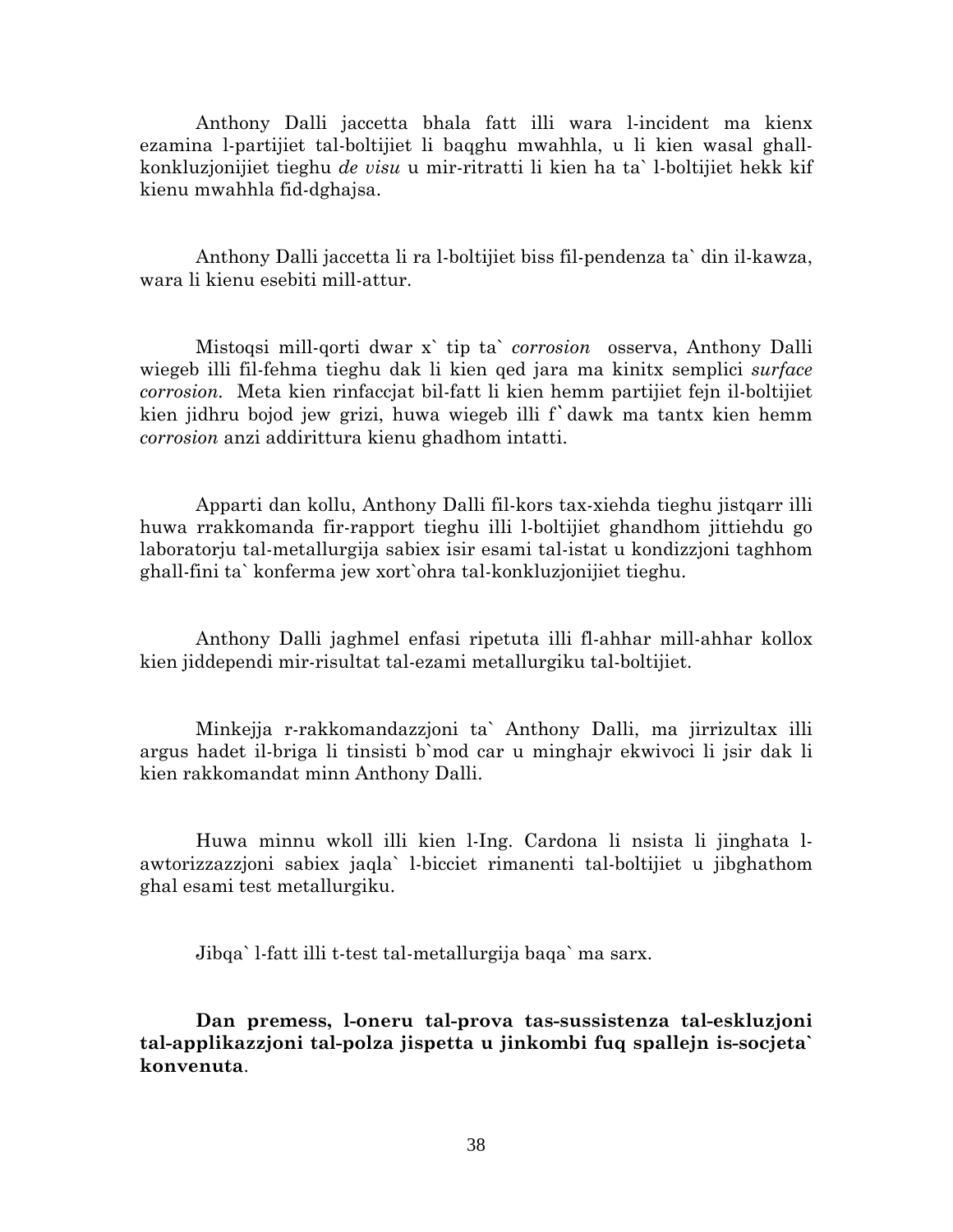Il-Qorti tirreferi ghad-decizjoni unanima tal-Qorti Suprema tal-Kanada fil-kaz : **Progressive Homes Ltd. v. Lombard General Insurance Co. of Canada** : 2010 SCC 33 : fejn inghad hekk :-

> *"As noted above, exclusion clauses reduce the scope of coverage by removing from coverage certain risks that were within the coverage specified by the coverage provisions :*

> *Even if the claims fall within the initial grant of coverage… then coverage may still be excluded if the insurance company shows that an exclusion clause applies. (at para. 12).*

*…* 

*As explained above when discussing that the order of interpretation of insurance contracts (i.e. coverage provisions, exclusions, exceptions), exclusions do not create coverage. However, because contracts should be considered as a whole and provisions should read harmoniously where possible, exclusion clauses can inform the meaning of coverage provisions :* 

*Exclusions do not create coverage - they preclude coverage when the claim otherwise falls within the initial grant of coverage. Exclusions, should, however, be read in light of the initial grant of coverage.* 

*…* 

*Lombard argues that the exclusion clauses do not create coverage. This is true. But reading the insurance policy as a whole is not the same as conjuring up coverage when there was none in the first place. Consistency with the exclusion clauses is a further indicator that the plain meaning of "property damage" is the definition intended by the parties. (at para. 27 and 37).* 

*…*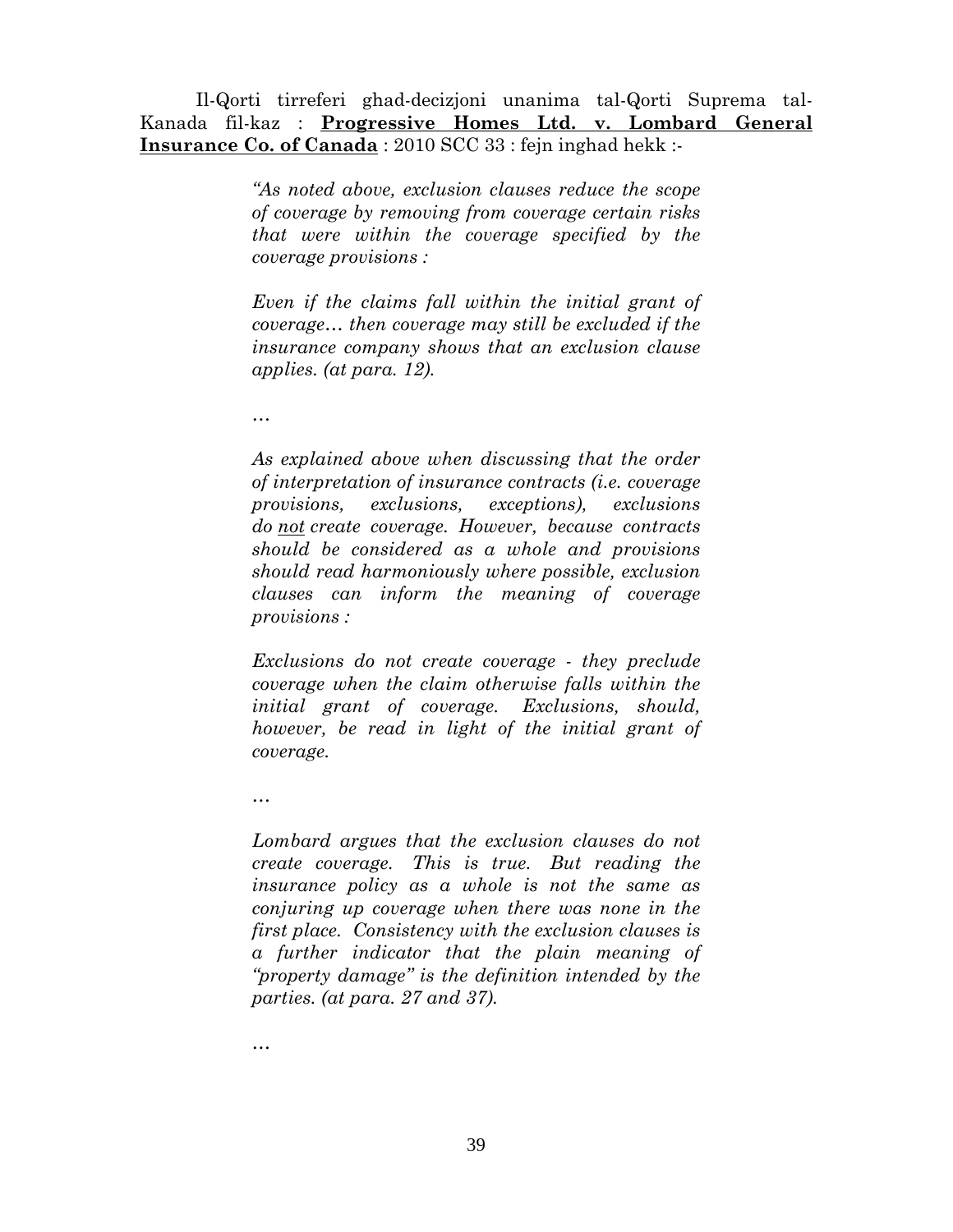*Once an insured establishes that the claim is within the scope of the coverage provision it then is up to the insurer to prove that an exclusion applies :* 

*Having found that the claims in the pleadings fall within the initial grant of coverage, the onus now shifts to Lombard to show that coverage is precluded by an exclusion clause. Because the threshold for the duty to defend is only the possibility of coverage, Lombard must show that an exclusion clearly and unambiguously excludes coverage. (at para. 51)."* 

 Fil-kitba **"Exclusions - The Burden of Proof**" li tidher fil-website tal-British Insurance Brokers` Association jinghad hekk :-

> *"Whereas you must prove to the insurer that the claim is covered by the Insuring Clause (see above) the burden of proof is the other way round with regard to exclusions. The onus is upon the insurer to provethat an exclusion clause applies to the policy.*

> *However, it is important to note that if the Insuring Clause includes a phrase such as "Excepting… (a certain aspect of cover)" then it is for you to prove that such exception does not apply. It is important to appreciate that in some cases the burden of proof can be shifted from Insurer to Insured by the wording of the policy. It will usually be found under the heading "Conditions" and so you must be alert."*

Flil-kitba : **"Claims and the question of onus" :** Frank Liebenberg u Ana Mullins ighidu hekk :-

*"Fundamental principle*

*In dealing with an insurance claim, in practice, the question of onus is probably the most important one in resolving the claim. The procedures for dealing with claims should bear this in mind and be structured accordingly. The point of departure with onus is common sense and stated as follows in Van Wyk v Lewis 1924 AD, `the person who asserts must prove`. This is but common sense;*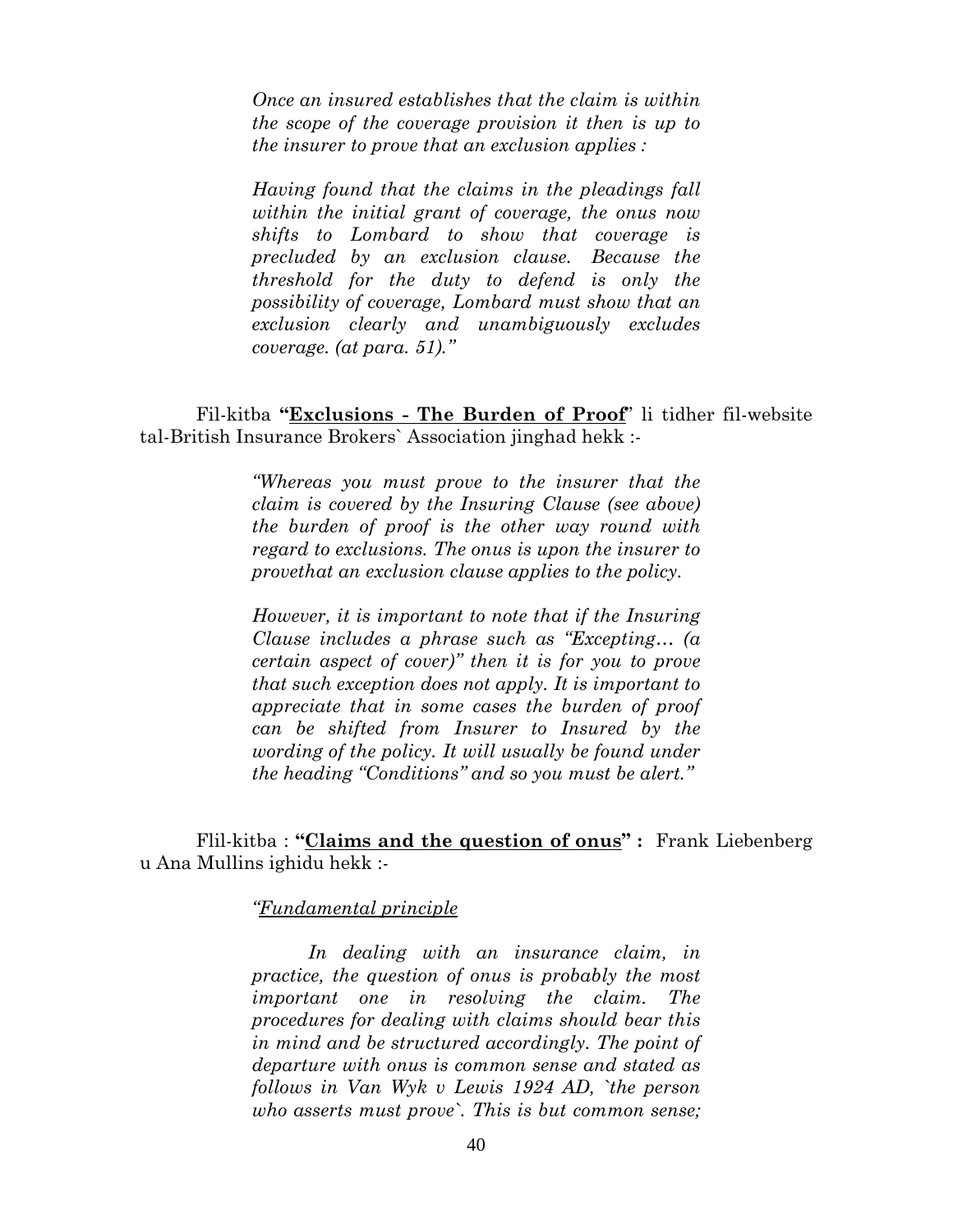*anyone who claims something faces the burden of proving it. This common sense approach is wellestablished in the law in general, in contract in particular, and, more specifically, in insurance contracts.* 

*……* 

#### *Onus and policy exceptions*

*Having dealt with the operative clause, often an insurer may repudiate a claim because of an exception in the policy. Almost always it will be the insurer asserting that it is not liable because of the exception. The application of the fundamental principle of onus means that the burden to prove that the facts fall within the exception rests on the insurer."* 

## **Tenut kont tal-premess, din il-Qorti tghid illi kellha tkun Argus li tassikura li jsiru t-testijiet tal-metallurgija li kien qed jirrakkomanda li jsiru mis-surveyor taghha.**

Din il-Qorti ma tistax taghti affidament lanqas fuq bilanc ta` probabiltajiet ta` dak mistqarr minn Anthony Dalli meta tqis illi dan baqa` ma ghamel ebda ezami ta` l-boltijiet, imqar minn barra, izda qaghad biss fuq ritratti taghhom li ha huwa stess, tenut kont tal-fatt illi Anthony Dalli nnifsu kien irrakkomanda li jsiru l-ezamijiet metallurgici.

#### **Il-Qorti sejra tirreferi ghax-xiehda ta` Anthony Farrugia.**

Dan sostna li solitament meta z-Z drive tohrog `il barra u terga` tinzel b`impatt qawwi, jinkisru partijiet ohra aktar dghajfa fid-dghajsa. Fl-istess nifs jikkonferma illi fil-kazi normali, kien xorta wahda jibda diehel l-ilma izda b`mod aktar bil-mod li jaghti cans li l-gharqa tad-dghajsa tigi evitata.

Tajjeb li jigi rilevat illi Anthony Farrugia xehed biss abbazi ta` spezzjoni *de visu* mhux wara li ghamel testijiet.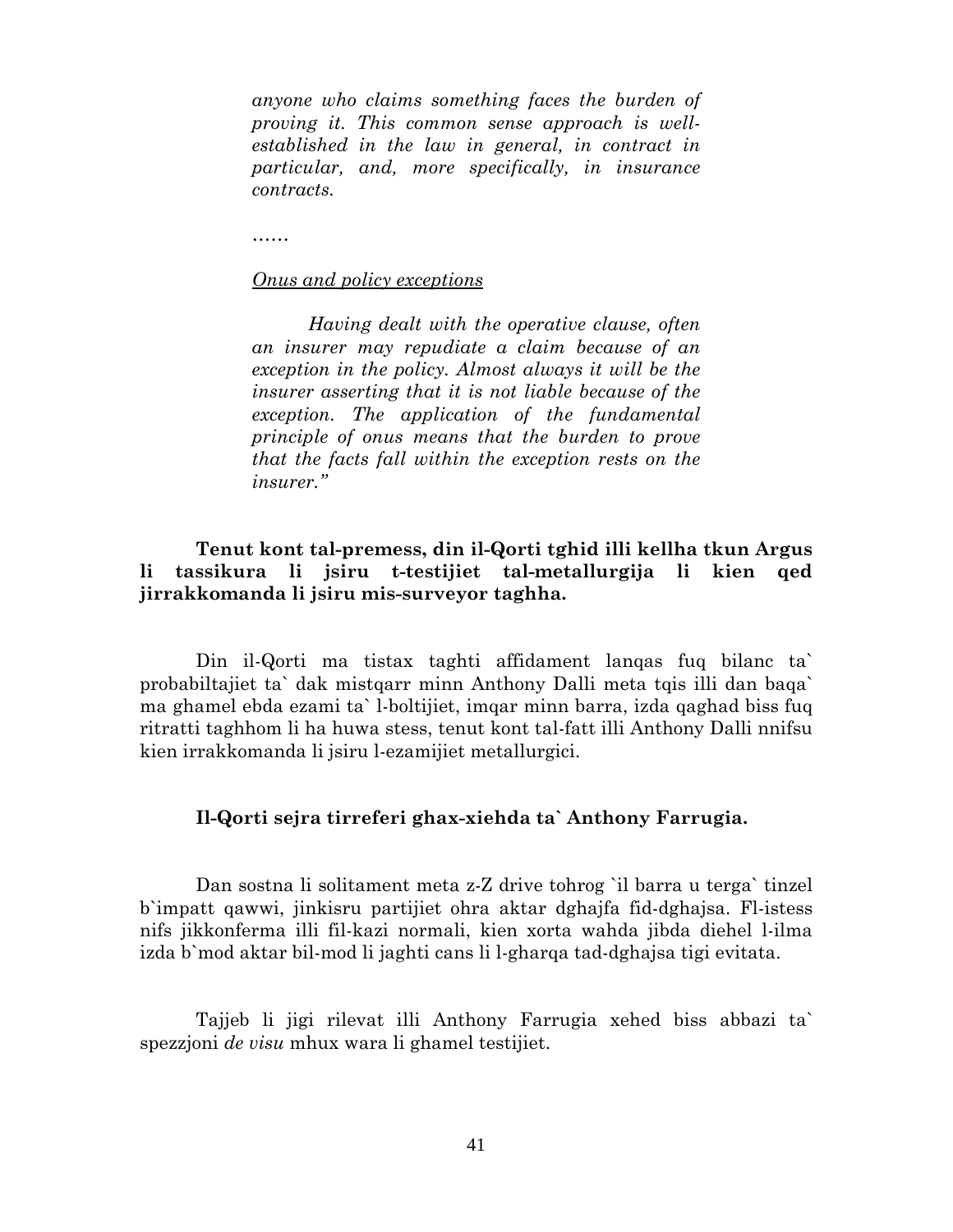Tajjeb jinghad ukoll illi l-inkariku ta` Anthony Farrugia ma kienx dak li jagixxi bhala surveyor jew bhala espert *ex parte* izda l-inkariku li kellu kien illi wara li d-dghajsa ttiehdet ghandu jaghmel sabiex inehhi l-ilma tal-bahar mill-magna sabiex jipprova jsalva l-magna minn aktar hsara, u rnexxielu.

Meta dan ix-xhud kien rinfaccjat bil-fatt li l-intern tal-boltijiet kien jidher li mhux difettuz u *corroded,* dan allega li x`aktarx kienet il-parti li baqghet fiz-Z drive li kienet imsadda. Madanakollu accetta illi qatt ma pprova jillima dik il-parti tal-bolt li baqghet fiz-Z drive jew ghamel xi testijiet ohra biex ikun jista` jistabilixxi l-istat u kondizzjoni attwali ta` dik il-parti tal-boltijiet.

#### **6. Il-provi tal-attur**

Apparti d-deposizzjoni tieghu dwar id-dinamika tal-incident, l-attur ressaq bhala xhud lill-Ing. Paul Cardona bhala espert *ex parte.* Kemm firrapport kif ukoll fix-xiehda tieghu, l-Ing Cardona sahaq illi l-boltijiet kellhom biss *surface corrosion* u li kienu zammew is-sahha u l-funzjoni kollha taghhom.

Skont Argus, ix-xiehda tal-Ing. Cardona kienu mimlija inezattezzi.

Skont is-socjeta` konvenuta, l-Ing. Cardona kien zbaljat meta stqarr illi (i) partijiet mill-boltijiet spiccaw il-bahar, meta skont Anthony Farrugia, il-parti li tqacctet baqghet imwahhla got-*transom shield* ; (ii) l-boltijiet issaddu minhabba l-hin li d-dghajsa ghamlet taht l-ilma wara l-incident in ezami ; (iii) l-parti nadifa fit-tlett boltijiet ezebiti kienet il-parti minn fejn tqacctu l-boltijiet ; u (iv) l-livell tas-sadid kien biss *surface corrosion*.

Din il-Qorti qieset il-provi kollha fl-assjem taghhom.

Tghid illi hija konvinta b`dan mistqarr mill-Ing. Cardona gharragunijiet li gejjin :-

a. Fl-ewwel lok, hija ezaminat il-boltijiet imqaccta li gew ezebiti u filfehma taghha, il-mod kif dawn tqacctu b`mod daqstant nett (stante li kienu "*sheared*") jindika li dawn tqacctu wara l-impatt qawwi meta z-Z drive rega` nizlet gol-bahar bil-*propellers* ghadhom ghaddejjin *in full power*.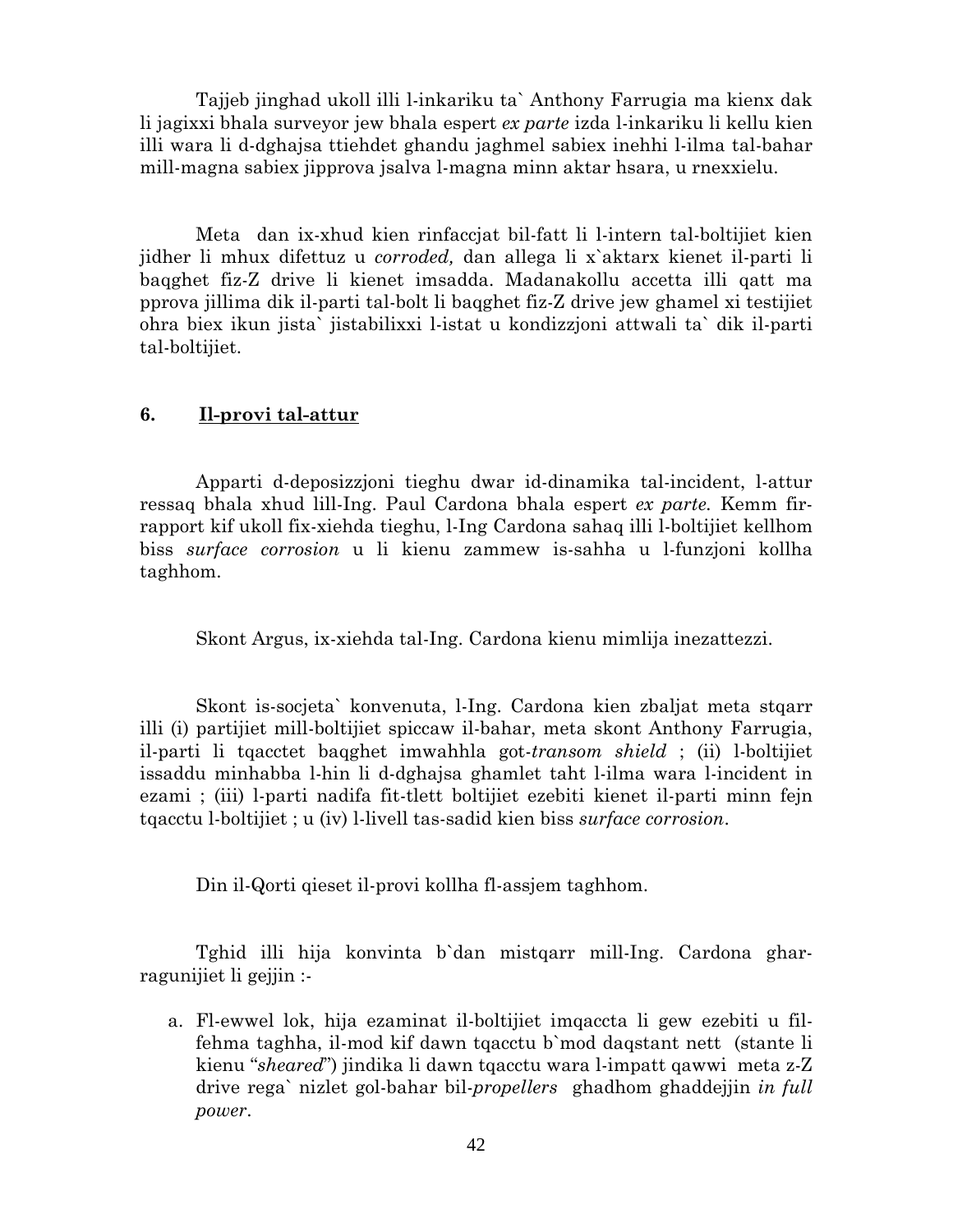- b. Waqt l-udjenza ta` l-20 ta` Ottubru 2016, irrizulta li l-*corrosion* ma kienet xejn ghajr saff ta` sadid fil-wicc li tnehha b`semplici lima. Infatti wara l-Ing. Cardona llima wiehed mill-boltijiet in kwistjoni, beda jidher li taht is-saff tas-sadid tal-wicc, kien hemm l-azzar griz ileqq li ma kienx mikul internament.
- c. Waqt is-smigh tal-provi, il-Qorti setghet tevalwa u tikkonsidra t-tlett boltijiet li tqacctu kif ukoll bolt gdid tal-istess ghamla u funzjoni li pprezentat Argus ghall-fini komparattiv.
- d. Waqt l-access, il-Qorti nnotat ukoll l-istat u l-kondizzjoni tat-tlett boltijiet ta` isfel li baqghu fil-post taghhom meta gara l-incident kif ukoll it-tliet siti fin-naha ta` fuq taz-Z drive fejn kienu t-tliet boltijiet illi tqacctu bl-incident. Inoltre, il-Qorti rat il-parti ta` kull bolt imqaccat li baqghet imwahhla fil-post taghha fiz-Z rrive. Meta sar ittqabbil bejn il-parti tal-bolt esebit u dik il-parti li baqghet il-post, kif ukoll osservat l-istat tal-azzar tal-boltijiet imqaccta u l-istat tal-azzar tal-boltijiet ta` isfel li ma tqacctux bl-incident, hija kienet altru milli konvinta li t-tezi ta` l-Ing. Paul Cardona kienet tajba u veritiera.

Il-Qorti qieset ukoll nota l-kontenut ta` l-ittra legali li baghat l-avukat ta` fiducja tal-attur datata 15 ta` Jannar 2015 ezebita a fol 214 u 215 talprocess fejn inghad hekk :-

> *" … spoke to both my client and to Engineer Paul Cardona on the sheared bolts with Engineer Cardona confirming that after the relative tests were made the result was that they had indeed sheared possibly also on account of wear and tear."*

Minkejja dak li nkiteb, l-Ing. Paul Cardona bil-gurament tieghu kkonferma li t-tqaccit ta` l-boltijiet sehh minhabba l-impatt qawwi li kien hemm, u mhux minhabba li l-boltijiet kienu fi stat ta` sahha ridott minhabba *corrosion.* 

 Provi li jistghu jikkjarifikaw dak li ried jinghad fl-ittra ma tressqux ghall-konjizzjoni tal-Qorti.

 Fin-nota ta` sottomissjonijiet taghha, is-socjeta` assikuratrici ssostni li, fl-assenza ta` spjegazzjoni sodisfacenti ohra li t-*transom shield* tqaccat u ma rreagixxiex kif suppost li jaghmel, ghandha tapplika l-prezunzjoni legali ta`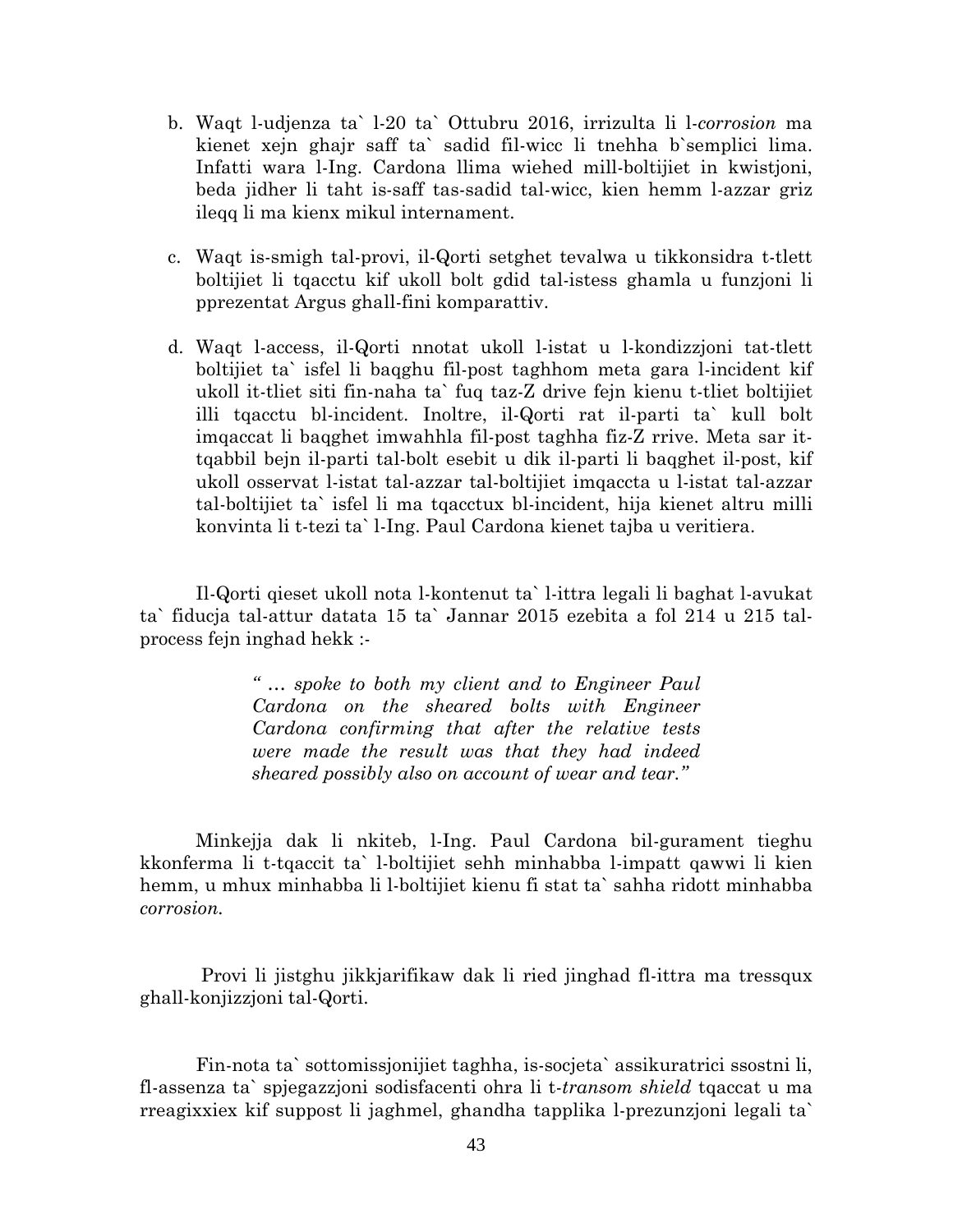*res ipsa loquitur.* Dan fis-sens li huwa ragonevoli li wiehed jassumi li flassenza ta` spjegazzjoni sodisfacenti ohra, l-incident sehh minhabba lboltijiet immermra li ma gewx mizmuma fi stat ta` manutenzjoni tajjeb u skont l-arti u s-sengha.

Din il-qorti ma taqbilx ma` dak li qeghda tissottometti s-socjeta` konvenuta.

Fil-fehma taghha, il-presunzjoni *res ipsa loquitur* m`ghandhiex tigi applikata ghall-kaz tal-lum

Qed jinghad hekk ghaliex kemm Anthony Farrugia u kif ukoll l-Ing. Cardona fissru x`seta` gara u kif bil-mod kif sehh l-impatt kien hemm ittqaccit fit-*transom shield.* 

Ghalhekk Farrugia jghid illi huwa qatt ma ra tqaccit ta` *transom shield* minn fuq, izda mid-deskrizzjoni dwar dak li sehh moghtija minn sid iddghajsa, irrizulta li xi haga habtet maz-*Z*-*drive* u din harget barra mill-ilma bil-konsegwenza li l-*load* fuq il-magna telaq ghax il-*propellers* hargu barra mill-ilma. B`hekk il-magna giet *free* ghax ma sabitx *load* u kollox rega` nizel `l isfel. Xhin nizlet `l isfel, iz-Z-*drive* rega` nizlet b`forza qawwija peress li nizlet mhux biss effett tal-gravita` izda bl-iskrejjen jaqdfu. Ghalhekk, ilhsara sehhet mhux meta qalghet id-daqqa u telghet `il fuq izda meta nizlet `l isfel. B`hekk meta nizlet `l isfel b`sahha tremenda, tqaccat il-parti ta` fuq tat*transom shield.*

Din hija spjegazzjoni ragonevoli tad-dinamika ta` dan l-incident.

Inoltre l-Qorti sejra toqghod fuq dak li osservat hi.

Sejra tistrieh ukoll fuq il-fatt li Argus baqghet ma ressqitx provi dwar dak allegat b`mod sodisfacjenti li jikkonvinci lil din il-Qorti dwar il-veracita` ta` dak li qed jigi allegat minnha.

Il-*policy exclusion* kellha tigi ppruvata minn Argus. Dan ma sarx salgrad rikjest mil-ligi.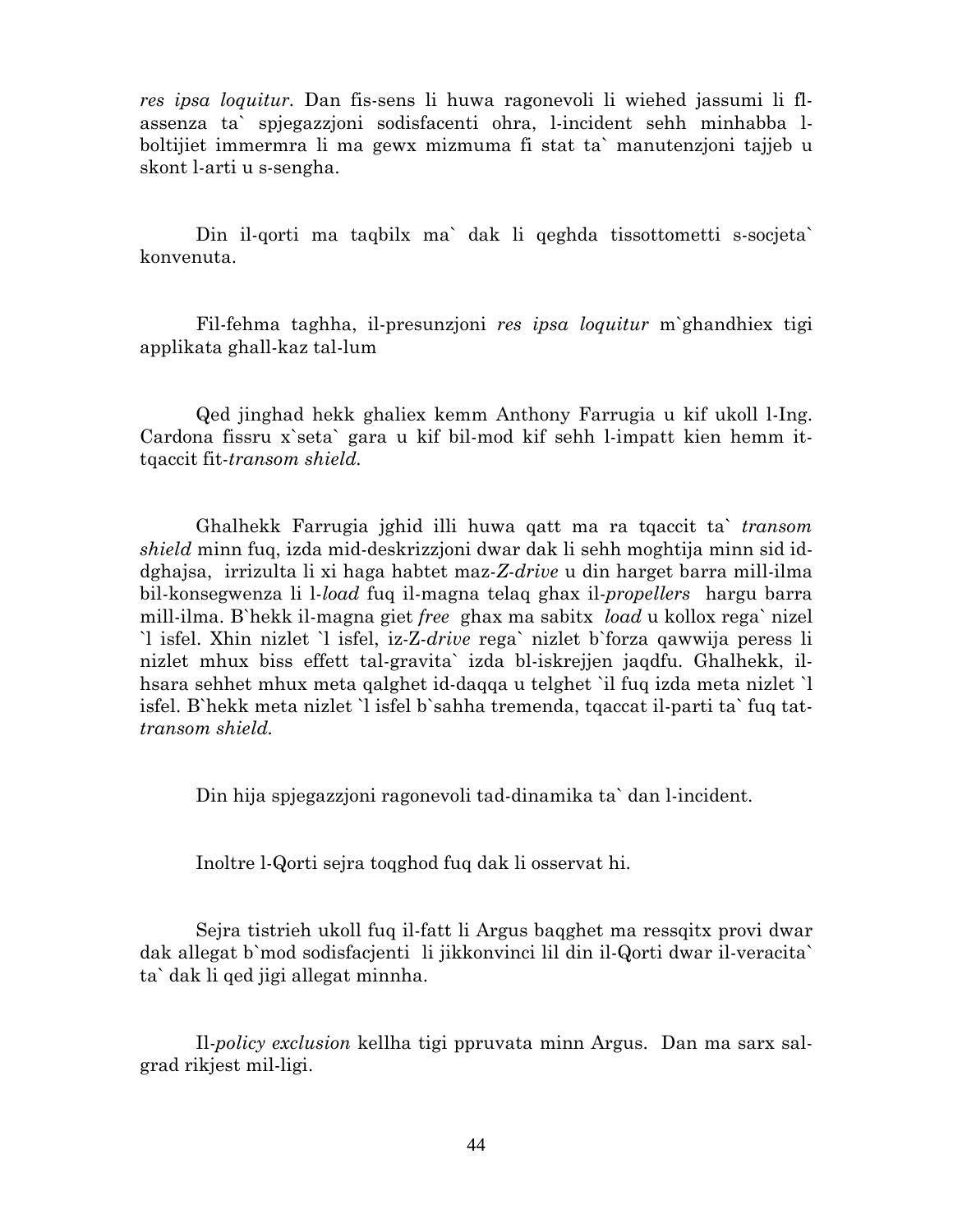Huwa nutli li Argus targumenta li kien jinkombi fuq l-attur li jipprova l-kaz tieghu u li kien ghalhekk oneru tieghu li jressaq testijiet talmetallurgija sabiex jipprova li dan il-kaz ma kienx *wear and tear*.

Taghmel din l-osservazzjoni ghaliex ladarba kienet ippruvata ddinamika ta` dak li sehh u li d-danni effettivament sehhew in vista ta` lincident, kien jinkombi fuq l-intimata li tressaq provi konvincenti li jippruvaw l-applikazzjoni ta` l-eskluzjoni inserita fil-polza ta` assikurazzjoni.

 Ghalhekk dan l-oneru kien jispetta lil Argus occorrendo bil-prova tattest tal-metallurgija.

Fl-isfond tal-premess, il-Qorti tafferma li ma kienx hemm prova sodisfacjenti da parti ta` Argus li fil-kaz tal-lum kellha tkun operattiva leskluzjoni tal-polza li kienet qeghda tinvoka favur taghha sabiex ma tindennizzax lill-attur.

**Anke ghalhekk qeghda tilqa` l-ewwel talba attrici.** 

#### **VIII. It-tieni talba**

Fil-kaz tal-lum, irrizulta li l-polza de qua ghandha bhala "*total sum insured"* ghal "*loss or damage"* is-somma ta` EUR 29,660.00c.

Il-polza taghmel distinzjoni bejn kaz fejn ikun hemm "*total loss*" ossija "*where the pleasure boat is entirely destroyed"* u kaz ta` "*constructive total loss*" ossija "*where the Insured Pleasure Craft is beyond economical repair meaning that the cost of repair and/or recovery would exceed the Total Sum Insured shown in the Schedule*."

L-attur ipprezenta prospett a fol 129 tal-process relatat max-xenajru ta` *"total loss"* flimkien ma` spejjez li nkorra ghas-salvatagg tad-dghajsa, ghat-trasport tad-dghajsa lejn Malta u xi spejjez ohra*.* 

Fil-kors tal-gbir tal-provi, l-attur ghamel talba ta` indennizz fl-ammont ta` EUR 32,814.67c konsistenti fis-somma assigurata ta` EUR 28,966 (li mhijiex ezatta peress li mill-polza tirrizulta li hija EUR 29,966) ; EUR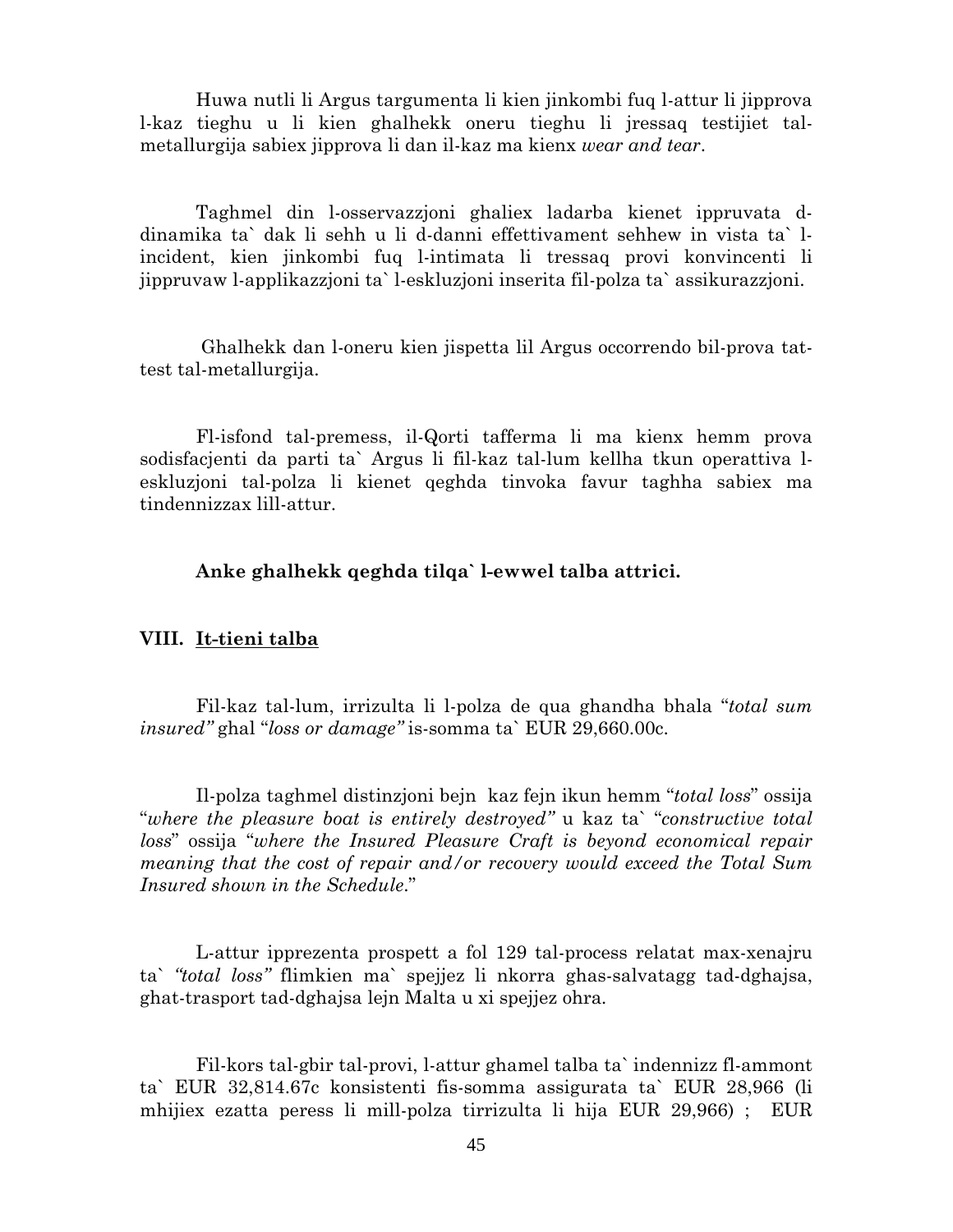1803.87 bhala spejjez dovuti lil Jetglass ai termini ta` l-*invoice* ezebita ta fol 130 sa 131; EUR 1534 rapprezentanti spejjez ta` *boat salvage;* EUR 93.15 u EUR 4.65 rapprezentati spejjez ta` transport tad-dghajsa tramite s-servizz tal-Gozo Channel; u EUR 413 rapprezentanti spejjez relatati ma` tiswija ta` *self starter* u *alternator* (fol 132).

Il-Qorti tirriskontra zball fil-prospett peress li t-total ta` danni kellu jammonta ghal EUR 33,814.67c minhabba li l-ammont ta` "*sum insured"* gie erronjament imnizzel bhala EUR 28,966 minflok EUR 29,966.

Kien ipprezenta prospett iehor a fol 133 tal-process fl-ammont ta` EUR 26,475.79c, li jkopri : EUR 1,026.60c spejjez a favur ta` Nikky Upholstery (fol 134 u fol 171) ; EUR 345 spejjez a favur ta` Sea Link Solar Panel (fol 135) ; EUR 3,652.86c rapprezentanti spejjez lil JFC Marine Transom (fol 136 u fol 170); EUR 725.70c rapprezentanti spejjez lil JFC Marine Windlass (fol 137) ; EUR 413 lil Charles Garage Electrician (fol 138) ; EUR 5,040.36 lil Jet Glass (fol 139 sa 143); EUR 3,740.00 lil Jet Glass Supply Repairs (fol 144 sa 145, fol 172 u fol 173) ; EUR 5,686.10c bhala *evaluation costs* (fol 146 sa 147 u fol 174 sa 175) ; EUR 1.803.87c lil Jet Glass Invoice Repair (fol 148) ; EUR 1,820.50c lil Jet Glass *Quote for Stern Repair* (fol 149 u 150); EUR 1 534 bhala spejjez ta` *boat salvage* ; Eur 93.15 u EUR 4,65c rapprezentanti spejjez ta` transport mal-Gozo Channel u EUR 590 rapprezentati *axle for trailer.* 

Dwar dan l-ahhar prospett, tajjeb jinghad illi l-attur irrileva li rrapprezentanti ta` Jetglass kienu spjegawlu li huwa biss meta tinfetah ilmagna illi seta` jkun stabbilit kemm kienet sejra tiswa t-tiswija.

 Peress li dwar l-ahhar prospett, ma hemmx certezza dwar il-quantum involut ghall-ispejjez kollha sabiex id-dghajsa tissewwa, il-Qorti tara li ghandha tghaddi sabiex tordna li l-attur ikun indennizzat ghall-valur kopert taht il-polza flimkien ma` l-ispejjez ohra inkorsi minnu.

 Il-Qorti tqis li l-attur ghandu jigi ndennizzat b`dawn l-ammonti : EUR 29,966 fir-rigward tas-somma assigurata ; EUR 1803.87 ghall-ispejjez dovuti lil Jetglass Limited skont l-invoice a fol 130 sa 131 ; EUR 93.15 u EUR 4.65 rapprezentati spejjez ta` transport tad-dghajsa ; u EUR 413 bhala spejjez relatati ma` t-tiswija ta` self starter u alternator (fol 132) : total ta` EUR 32,280.67c.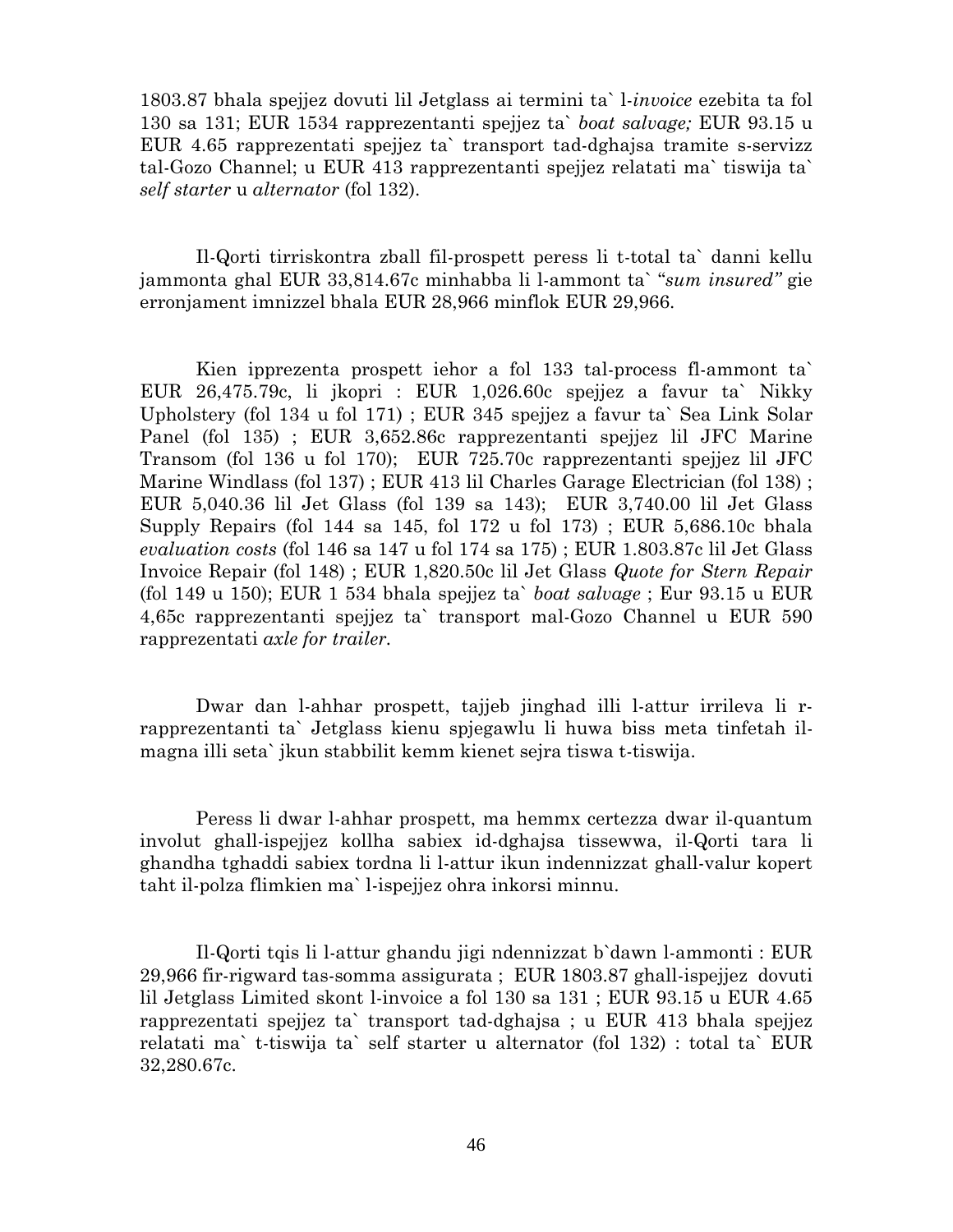Dwar l-ammont ta` EUR 1534 rapprezentanti spejjez li thallsu lillbughadassa li ghenu fis-salvatagg, il-Qorti ma tqisx li ngabu provi mill-attur dwar il-korrettezza taghha.

Dan qed jinghad peress li fix-xiehda tieghu l-attur ma kienx cert kemm kien l-ammont li allegatament hallas lil dawn il-bughadassa.

Imbaghad minn qari ta` l-email ezebit a fol 216, jidher li l-legali ta` lattur kiteb lis-socjeta` konvenuta fejn indika li s-somma li thallset lillbughadassa kien fl-ammont ta` EUR 1,300.

Din id-diskrepanza fl-ammonti assolutament ma tikkonvincix lil din il-Qorti.

Kien jinkombi fuq l-attur li jzomm provi li jsostnu l-ispiza li nkorra, partikolarment fid-dawl tal-fatt li din ma kinitx xi spiza zghira u li huwa kien ser jaghmel *claim* mas-socjeta` ta` assigurazzjoni li certament kienet ser titlob xi tip ta` ricevuta li verament sar dan il-pagament.

Tajjeb li jkun notat ukoll illi minn din is-somma ta` EUR 32,280.67c, ghandha titnaqqas is-somma ta` EUR 400 li hija l-*excess* skont il-polza, li baqa` ma thallasx mill-attur.

**Is-somma li qeghda tigi likwidata skont it-tieni talba tammonta ghal EUR 31,880.67c**.

#### **IX. It-tielet talba**

Il-Qorti qeghda tilqa` t-tielet talba fil-parametri tat-tieni talba.

#### **Decide**

**Ghar-ragunijiet kollha premessi, il-Qorti qeghda taqta` u tiddeciedi din il-kawza billi taqta` u tiddeciedi hekk :-**